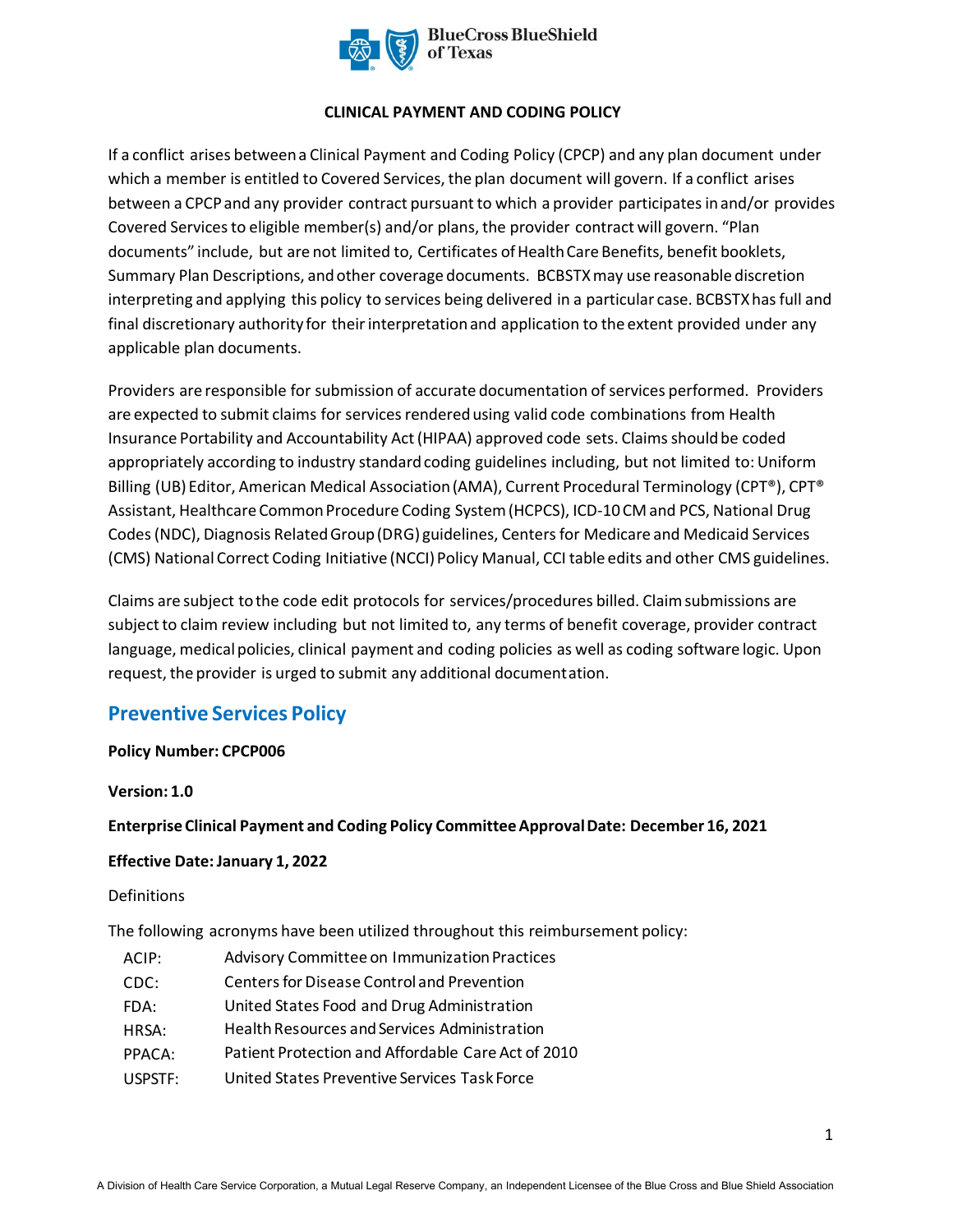

# **Description**

Section 2713 of the Patient Protection and Affordable Care Act (PPACA) mandates that private health plans provide coverage of preventive services issued by the following agencies: The United States Preventive Services Task Force (USPSTF), the Advisory Committee on Immunization Practices (ACIP) of the Centers for Disease Control and Prevention (CDC), and the Health Resources and Service Administration (HRSA) with respect to women's guidelines and guidelines for infants, children, and adolescents. These services are available at no cost-share when obtained by a member covered under a non-grandfathered plan. This applies to members belonging to individual, small group, large group, and self-insured plans. There is no copay, deductible or coinsurance, even if the individual or family deductible or out-of-pocket maximum has not been met as long as the member utilizes a provider in the plan's network.

Preventive care or preventive medicine refers to measures or services taken to promote health and early detection/prevention of disease(s) andinjuries ratherthan treating themand/or curing them. Preventive care may include, but are not limited to, examinations and screening tests tailored to an individual's age, health, and family history.

PPACA does not mandate that preventive services be covered at no member cost-share when obtained out-of-network. Membersthat obtain preventive services out of their networkwill be subject to copay, deductible, and coinsurance.

Grandfathered plans are plans that have been in existence prior to March 23, 2010 and are exempt from the requirement of providing preventive services at no member cost share. Grandfathered plans have the opportunity to elect providing coverage of preventive services at no member cost share but are not required to do so.

The USPSTF applies a letter grade for each of the recommendations that are released. The grade definitions for USPSTF recommendations released after July 2012 are as follows https://www.uspreventiveservicestaskforce.org/Page/Name/grade-definitions

[Following the recommendation of the USPTF coverage of Grade "A" and "B" rec](https://www.uspreventiveservicestaskforce.org/Page/Name/grade-definitions)ommendations is provided at no member cost share for members with a non-grandfathered health plan. The USPTF published recommendations can be found at

https://www.uspreventiveservicestaskforce.org/BrowseRec/Index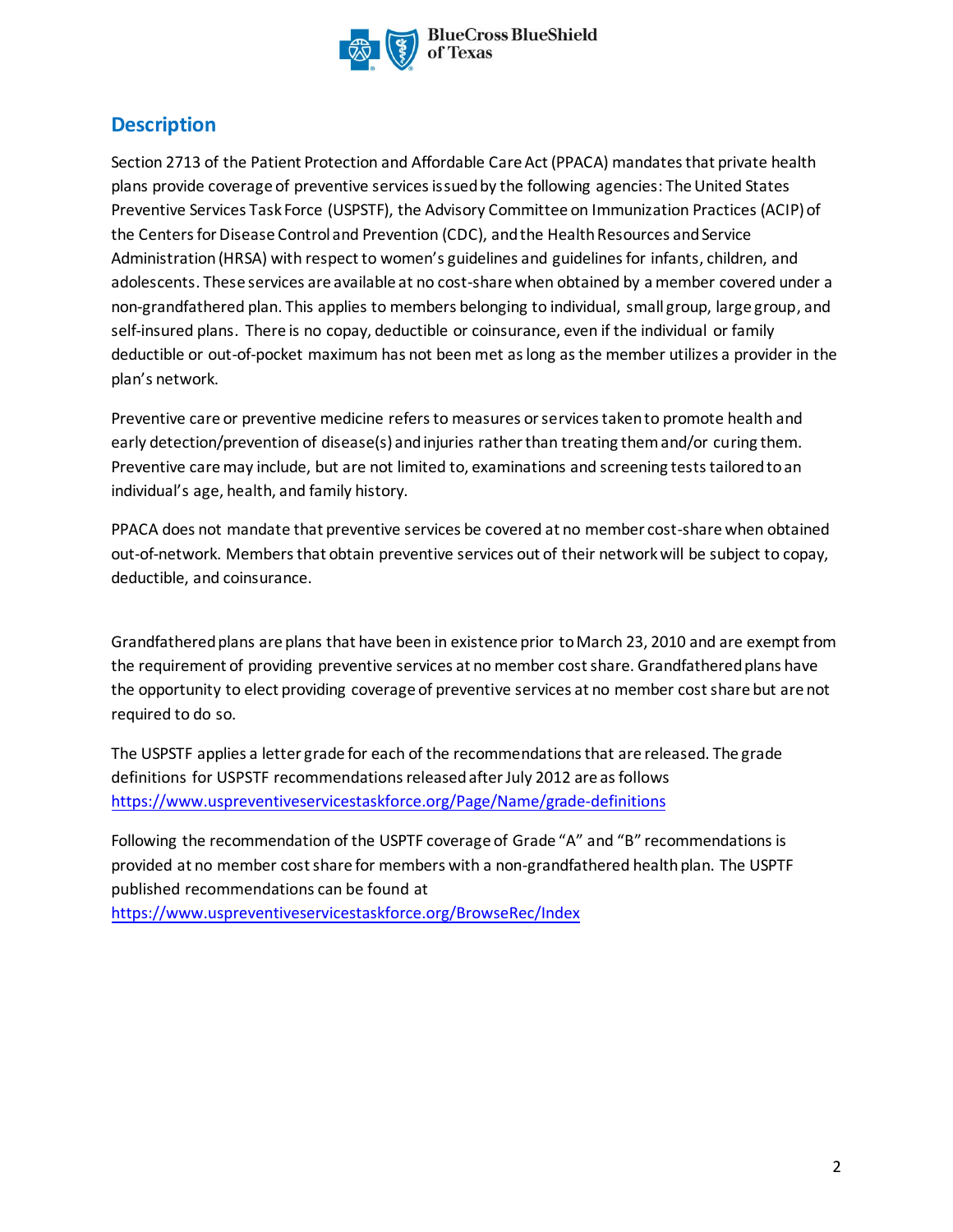

**BlueCross BlueShield** of Texas

| Grade | Definition                                                  |
|-------|-------------------------------------------------------------|
| Δ     | The USPSTF recommends the service. There is high            |
|       | certainty that the net benefit is substantial.              |
| B     | The USPSTF recommends the service. There is high            |
|       | certainty that the net benefit is moderate or there is      |
|       | moderate certainty that the net benefit is moderate to      |
|       | substantial.                                                |
|       | The USPSTF recommends selectively offering or providing     |
|       | this service to individual patients based on professional   |
|       | judgment and patient preferences. There is at least         |
|       | moderate certainty that the net benefit is small.           |
|       | The USPSTF recommends against the service. There is         |
|       | moderate or high certainty that the service has no net      |
|       | benefit or that the harms outweigh the benefits.            |
|       | The USPSTF concludes that the current evidence is           |
|       | insufficient to assess the balance of benefits and harms of |
|       | the service. Evidence is lacking, of poor quality, or       |
|       | conflicting, and the balance of benefits and harms cannot   |
|       | be determined.                                              |

[The ACIP publishes recommendations on the safe utilizatio](https://www.cdc.gov/vaccines/schedules/hcp/index.html)n of vaccines. ACIP's recommendations include immunization schedules for children and adolescents as well as adults which can be found at https://www.cdc.gov/vaccines/schedules/hcp/index.html . Travel Immunizations such as, but not limited to, Japanese Encephalitis, Typhoid, Yellow Fever, and Small Pox are excluded from Preventive Service coverage. Other excluded vaccinations include Anthrax, Bacille Calmette Guerin for Tuberculosis (BCG), and Rabies which are not required by PPACA. Immunizations should be administered in accordance with the ACIP Recommended Child and Adult Immunization Schedules or in accordance with state law or regulations.

HRSAreleases Women's Preventive Services guidelines that are aimed at improving women's health by recommending certain preventive se[rvices that should be obtained in the clinical setting. HRSA'](https://www.hrsa.gov/womensguidelines2016/index.html)s list of recommendations can be obtained at https://www.hrsa.gov/womensguidelines2016/index.html

HRSA endorses preventive guidelines established by the American Academy of Pediatrics for the health [and well-being of infants, children, and adolescents. These recommendation](https://www.aap.org/en-us/Documents/practicet_periodicity_AllVisits.pdf)s are referred to as Bright Futures and the comprehensive list of Bright Future's recommendations can be found at https://www.aap.org/en-us/Documents/practicet\_periodicity\_AllVisits.pdf

# **Reimbursement Information:**

Certainpreventive care services maybe considered eligible for coverage under the member's benefit plan asrequired by PPACA and/or an applicable state mandate. Ingeneral, these servicesinclude, but are not limited to, screenings, immunizations, and other types of care as recommended by the United States FederalGovernment.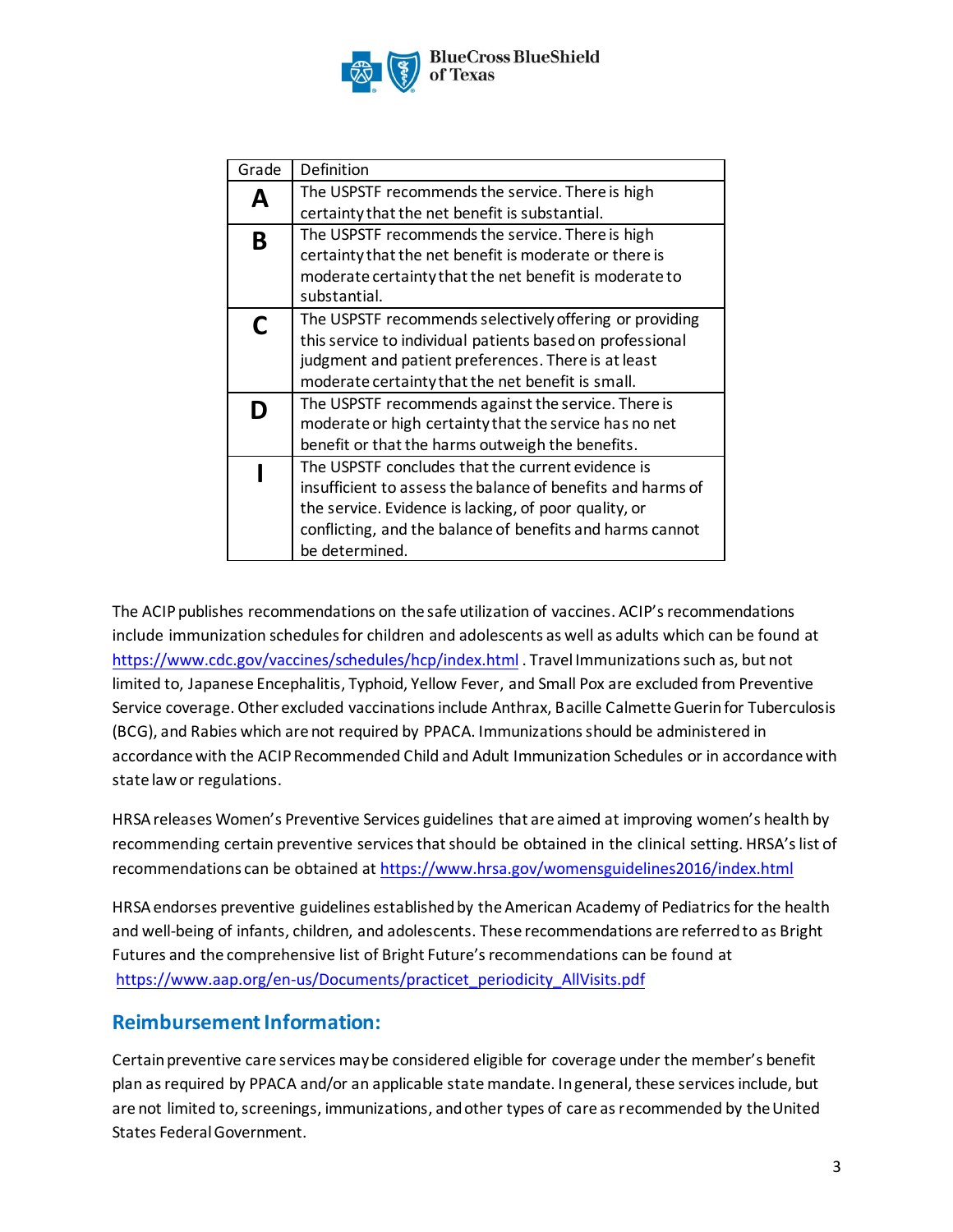

These services are not subject to application of cost-sharing such as co-payments, co-insurance or deductibles when they are considered eligible for coverage and are provided by a network provider. In order for preventive claims to process at the preventive level with no member cost share, the claim must include a preventive diagnosis code, a preventive procedure code, meet medical policy review criteria, and fall within the guidelines issued by the USPSTF, ACIP, HRSA, or Bright Futures.

Health care providers (facilities, physicians and other health care professionals) are expected to exercise independent medical judgement in providing care to patients. This Preventive Services Reimbursement policy is not intended to impact care decisions or medical practice.

The following grid provides a list of the recommendations released by the USPSTF, ACIP, HRSA, or Bright Futures along with the corresponding procedure codes and diagnosis codes deemed to be preventive.

| Service:                                                                                                                                                                                                                                              | Procedure            | <b>Additional</b>                                                                                                                                                |
|-------------------------------------------------------------------------------------------------------------------------------------------------------------------------------------------------------------------------------------------------------|----------------------|------------------------------------------------------------------------------------------------------------------------------------------------------------------|
|                                                                                                                                                                                                                                                       |                      |                                                                                                                                                                  |
|                                                                                                                                                                                                                                                       | Code(s):             | <b>Reimbursement Criteria:</b>                                                                                                                                   |
| Abdominal Aortic Aneurysm Screening<br><b>USPSTF "B" Recommendation December</b><br>2019<br>The USPSTF recommends 1-time screening<br>for abdominal aortic aneurysm (AAA) with<br>ultrasonography in men aged 65 to 75 years<br>who have ever smoked. | 76706                | Procedure code 76706 is<br>reimbursable as preventive when<br>submitted with one of the<br>following: Z13.6, Z87.891, Z72.0,<br>Z00.00, Z00.01, F17.210, F17.200 |
| Unhealthy Alcohol Use in Adolescents and                                                                                                                                                                                                              | 99385, 99386, 99387, | Payable with a diagnosis code in                                                                                                                                 |
| <b>Adults: Screening and Behavioral Counseling</b>                                                                                                                                                                                                    | 99395, 99396, 99397, | Diagnosis List 1                                                                                                                                                 |
| <b>Interventions</b>                                                                                                                                                                                                                                  | 99408, 99409,        |                                                                                                                                                                  |
|                                                                                                                                                                                                                                                       | G0396, G0397,        |                                                                                                                                                                  |
| <b>USPSTF "B" Recommendation November</b>                                                                                                                                                                                                             | G0442, G0443         |                                                                                                                                                                  |
| 2018                                                                                                                                                                                                                                                  |                      |                                                                                                                                                                  |
| The USPSTF recommends screening for                                                                                                                                                                                                                   |                      |                                                                                                                                                                  |
| unhealthy alcohol use in primary care settings                                                                                                                                                                                                        |                      |                                                                                                                                                                  |
|                                                                                                                                                                                                                                                       |                      |                                                                                                                                                                  |
| for adults 18 years or older, including                                                                                                                                                                                                               |                      |                                                                                                                                                                  |
| pregnant women, and providing persons                                                                                                                                                                                                                 |                      |                                                                                                                                                                  |
| engaged in risky or hazardous drinking with                                                                                                                                                                                                           |                      |                                                                                                                                                                  |
| brief behavioral counseling interventions to                                                                                                                                                                                                          |                      |                                                                                                                                                                  |
| reduce unhealthy alcohol use.                                                                                                                                                                                                                         |                      |                                                                                                                                                                  |
|                                                                                                                                                                                                                                                       |                      |                                                                                                                                                                  |
| Aspirin Use to Prevent Preeclampsia and                                                                                                                                                                                                               |                      | For details about pharmacy                                                                                                                                       |
| <b>Related Morbidity and Mortality: Preventive</b>                                                                                                                                                                                                    |                      | benefit coverage, contact the                                                                                                                                    |
| <b>Medication</b>                                                                                                                                                                                                                                     |                      | number on the patient's BCBS                                                                                                                                     |
|                                                                                                                                                                                                                                                       |                      | member card. A patient's                                                                                                                                         |
|                                                                                                                                                                                                                                                       |                      | pharmacy benefit may be                                                                                                                                          |

## **USPSTF Recommendations:**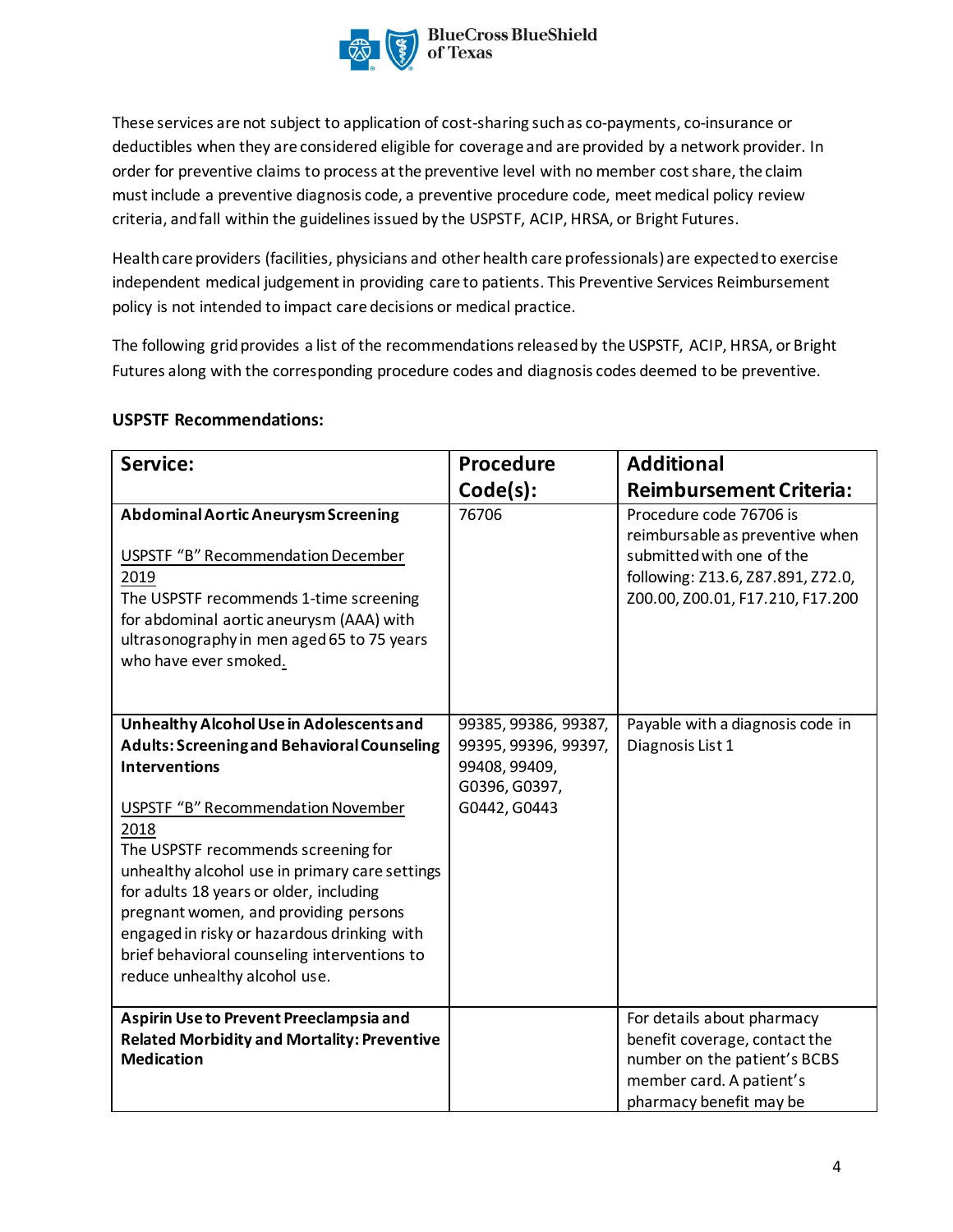

| <b>USPSTF "B" Recommendation September</b>                         |                      | managed by a company other                                   |
|--------------------------------------------------------------------|----------------------|--------------------------------------------------------------|
| 2021                                                               |                      | than BCBS.                                                   |
| The USPSTF recommends the use of low-dose                          |                      |                                                              |
| aspirin (81 mg/day) as preventive medication                       |                      |                                                              |
| after 12 weeks of gestation in persons who                         |                      | Coverage includes generic aspirin                            |
| are at high risk for preeclampsia.                                 |                      | 81 mg tablets with a prescription.                           |
|                                                                    |                      |                                                              |
| <b>Aspirin Use to Prevent Cardiovascular</b>                       |                      | For details about pharmacy                                   |
| <b>Disease and Colorectal Cancer Preventive</b>                    |                      | benefit coverage, contact the                                |
| <b>Medication</b>                                                  |                      | number on the patient's BCBS                                 |
|                                                                    |                      | member card. A patient's                                     |
| <b>USPSTF "B" Recommendation April 2016</b>                        |                      | pharmacy benefit may be                                      |
| The USPSTF recommends initiating low-dose                          |                      | managed by a company other                                   |
| aspirin use for the primary prevention of                          |                      | than BCBS.                                                   |
| cardiovascular disease (CVD) and colorectal                        |                      |                                                              |
| cancer (CRC) in adults aged 50 to 59 years                         |                      |                                                              |
| who have a 10% or greater 10-year CVD risk,                        |                      | Coverage includes generic aspirin                            |
| are not at increased risk for bleeding, have a                     |                      | 81 mg tablets with a prescription.                           |
| life expectancy of at least 10 years, and are                      |                      |                                                              |
| willing to take low-dose aspirin daily for at                      |                      |                                                              |
|                                                                    |                      |                                                              |
| least 10 years.                                                    |                      |                                                              |
|                                                                    |                      |                                                              |
| Asymptomatic Bacteriuria in Adults                                 | 81007, 87086, 87088  | Payable with a Pregnancy                                     |
| <b>Screening</b>                                                   |                      | Diagnosis                                                    |
|                                                                    |                      |                                                              |
| <b>USPSTF "B" Recommendation September</b>                         |                      |                                                              |
| 2019                                                               |                      |                                                              |
| The USPSTF recommends screening for                                |                      |                                                              |
| asymptomatic bacteriuria using urine culture                       |                      |                                                              |
| in pregnant persons.                                               |                      |                                                              |
|                                                                    |                      |                                                              |
| <b>BRCA-Related Cancer Risk Assessment,</b>                        | 81212, 81215, 81216, | These services are subject to                                |
| <b>Genetic Testing</b>                                             | 81217, 81162, 81163, | Medical Policy and prior                                     |
|                                                                    | 81164, 81165, 81166, | authorization may be required                                |
| USPSTF "B" Recommendation August 2019                              | 81167, 96040, 99385, |                                                              |
| USPSTF recommends that primary care                                | 99386, 99387, 99395, | Procedure codes 81212, 81215-                                |
| clinicians assess women with a personal or                         | 99396, 99397, 99401, | 81217, 81162-81167, 81307 and                                |
| family history of breast, ovarian, tubal, or                       | 99402, 99403, 99404, | 81308 are reimbursable as                                    |
|                                                                    |                      |                                                              |
| peritoneal cancer or who have an ancestry                          | G0463, S0265,        | preventive when submitted with                               |
| associated with breast cancer susceptibility 1                     | 81307, 81308         | one of the following primary<br>diagnosis codes:             |
| and 2 (BRCA1/2) gene mutations with an                             |                      |                                                              |
| appropriate brief familial risk assessment                         |                      | Z80.3, Z80.41, Z85.3, Z85.43                                 |
| tool. Women with a positive result on the risk                     |                      |                                                              |
|                                                                    |                      |                                                              |
| assessment tool should receive genetic                             |                      | Procedure code 96040 is                                      |
| counseling and, if indicated after counseling,<br>genetic testing. |                      | reimbursable as preventive when<br>submitted with one of the |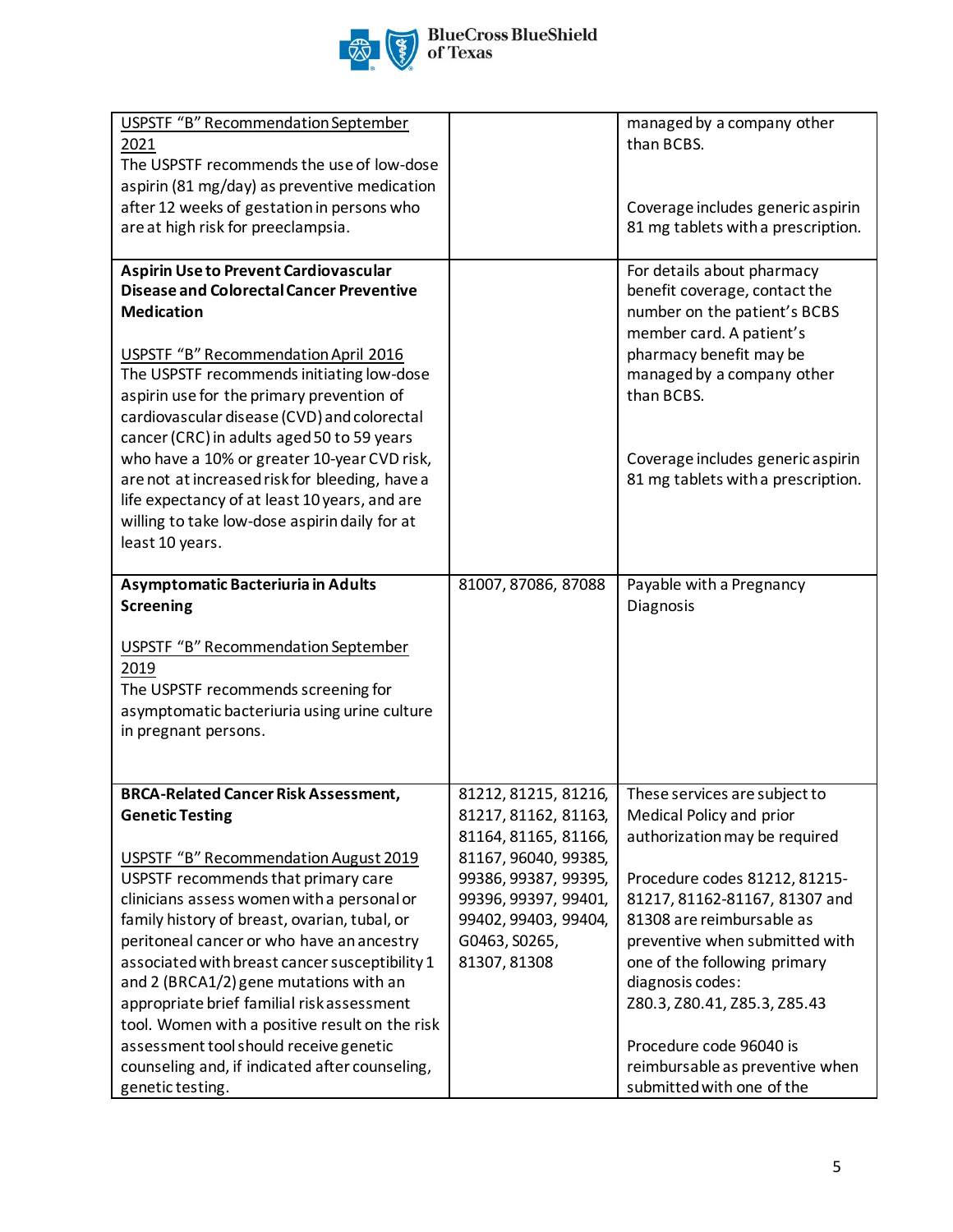

|                                                                                                                                                                                                                                                                                                                                                                                  |                                                                                                                                      | following primary diagnosis codes:<br>Z80.3 or Z80.41<br>All other procedure codes for<br>BRCA are payable with a diagnosis<br>in Diagnosis List 1                                                                                                                                                                                                                                                      |
|----------------------------------------------------------------------------------------------------------------------------------------------------------------------------------------------------------------------------------------------------------------------------------------------------------------------------------------------------------------------------------|--------------------------------------------------------------------------------------------------------------------------------------|---------------------------------------------------------------------------------------------------------------------------------------------------------------------------------------------------------------------------------------------------------------------------------------------------------------------------------------------------------------------------------------------------------|
| <b>Breast Cancer Medications for Risk</b><br><b>Reduction</b><br>USPSTF "B" Recommendations September<br>2019<br>The USPSTF recommends that clinicians offer<br>to prescribe risk-reducing medications, such<br>as tamoxifen, raloxifene, or aromatase<br>inhibitors, to women who are at increased<br>risk for breast cancer and at low risk for<br>adverse medication effects. |                                                                                                                                      | For details about pharmacy<br>benefit coverage, contact the<br>number on the patient's BCBS<br>member card. A patient's<br>pharmacy benefit may be<br>managed by a company other<br>than BCBS.<br>Coverage includes generic<br>anastrozole 1 mg, raloxifene hcl<br>60 mg, and tamoxifen citrate 10<br>and 20 mg tablets when used for<br>prevention in members ages 35<br>and over with a prescription. |
| <b>Breast Cancer Screening</b><br>USPSTF "B" Recommendation January 2016<br>The USPSTF recommends biennial screening<br>mammography for women aged 50 to 74<br>years.<br>Refer also to HRSA's 'Breast Cancer Screening<br>for Women at Average Risk' recommendation                                                                                                              | 77061, 77062, 77063,<br>77067                                                                                                        | Payable with a diagnosis code in<br>Diagnosis List 1                                                                                                                                                                                                                                                                                                                                                    |
| <b>Breastfeeding Primary Care Interventions</b><br>USPSTF "B" Recommendation October 2016<br>The USPSTF recommends providing<br>interventions during pregnancy and after<br>birth to support breastfeeding.<br>Refer also to HRSA's 'Breastfeeding Services<br>and Supplies' recommendation                                                                                      | 99401, 99402, 99403,<br>99404, 99411, 99412<br>A4281, A4282,<br>A4283, A4284,<br>A4285, A4286,<br>E0602, E0603, E0604,<br>S9443      | Electric breast pumps limited to<br>one per benefit period. Hospital<br>Grade breast pumps are limited to<br>rental only.<br>Additional reimbursement<br>information available within the<br>"Breastfeeding Equipment and<br>Supplies"                                                                                                                                                                  |
| <b>Cervical Cancer Screening</b><br>USPSTF "A" Recommendation August 2018<br>The USPSTF recommends screening for<br>cervical cancer every 3 years with cervical<br>cytology alone in women aged 21 to 29 years.<br>For women aged 30 to 65 years, the USPSTF                                                                                                                     | 99385, 99386, 99387,<br>99395, 99396, 99397<br>G0101, 88141,<br>88142, 88143, 88147,<br>88148, 88150, 88152,<br>88153, 88155, 88164, | Payable with a diagnosis code in<br>Diagnosis List 1                                                                                                                                                                                                                                                                                                                                                    |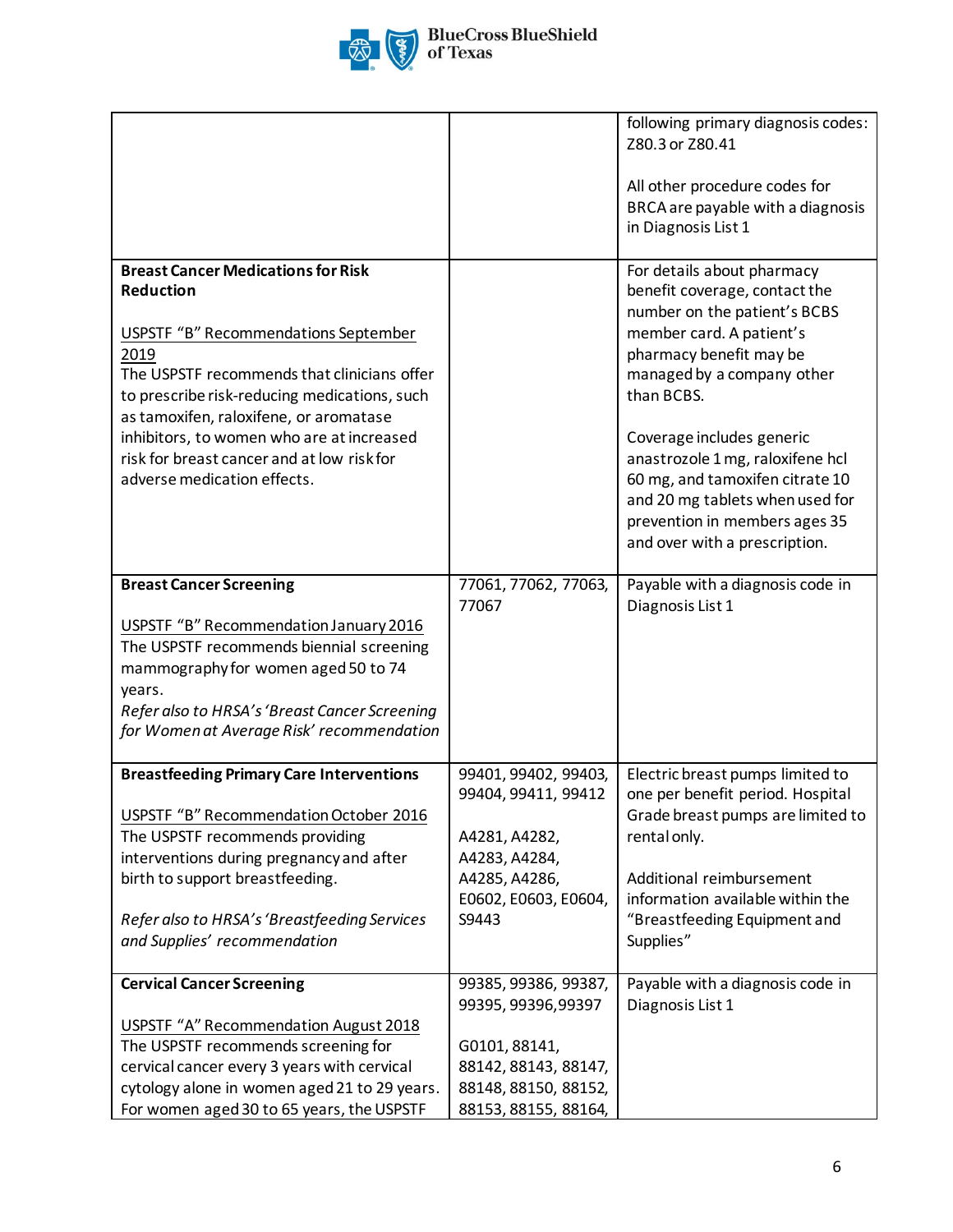

| recommends screening every 3 years with<br>cervical cytology alone, every 5 years with<br>high-risk human papillomavirus (hrHPV)<br>testing alone, or every 5 years with hrHPV<br>testing in combination with cytology<br>(cotesting).<br>Refer also to HRSA's 'Cervical Cancer<br>Screening' recommendation                                                                     | 88165, 88166, 88167,<br>88174, 88175,<br>G0123, G0124,<br>G0141, G0143,<br>G0144, G0145,<br>G0147, G0148,<br>P3000, P3001,<br>Q0091, 87623,<br>87624, 87625, S0610,<br>S0612, 0500T, 0096U                                                                                                                                                                    |                                                                                                                                                                                                                                                                                                                                                                                                                                                                                                                                                                                                                                                                                                                                                      |
|----------------------------------------------------------------------------------------------------------------------------------------------------------------------------------------------------------------------------------------------------------------------------------------------------------------------------------------------------------------------------------|---------------------------------------------------------------------------------------------------------------------------------------------------------------------------------------------------------------------------------------------------------------------------------------------------------------------------------------------------------------|------------------------------------------------------------------------------------------------------------------------------------------------------------------------------------------------------------------------------------------------------------------------------------------------------------------------------------------------------------------------------------------------------------------------------------------------------------------------------------------------------------------------------------------------------------------------------------------------------------------------------------------------------------------------------------------------------------------------------------------------------|
| <b>Chlamydia Screening</b><br><b>USPSTF "B" Recommendations September</b><br>2021<br>The USPSTF recommends screening for<br>chlamydia in sexually active women age 24<br>years and younger and in women 25 years or<br>older who are at increased risk for infection.                                                                                                            | 86631, 86632, 87110,<br>87270, 87320, 87490,<br>87491, 87492, 87801,<br>87810                                                                                                                                                                                                                                                                                 | Payable with a diagnosis code in<br>Diagnosis List 1                                                                                                                                                                                                                                                                                                                                                                                                                                                                                                                                                                                                                                                                                                 |
| <b>Colorectal Cancer Screening</b><br>USPSTF "A" Recommendation May 2021<br>The USPSTF recommends screening for<br>colorectal cancer in all adults aged 50 to 75<br>years.<br>USPSTF "B" Recommendation May 2021<br>The USPSTF recommends screening for<br>colorectal cancer in adults aged 45 to 49<br>years.<br>The risks and benefits of different screening<br>methods vary. | 82270, 82274,<br>G0328, 44388,<br>44389,44392,44394,<br>44401, 44404,<br>45378,45380,<br>45381,45384,<br>45385,45388, G0105,<br>G0106, G0120,<br>G0121, G0122, 45330,<br>45331, 45333, 45335,<br>45338,45346,74263,<br>88304, 88305,<br>G0104, 99202,<br>99203, 99204, 99205,<br>99211, 99212, 99213,<br>99214, 99215, 99417,<br>S0285, 00812, 00813<br>81528 | Certain colorectal cancer<br>screening services may be subject<br>to medical policy criteria and may<br>require prior authorization<br>Modifier 33 or PT may be applied<br>Payable with a diagnosis in<br>Diagnosis List 1<br>In the instance that a polyp is<br>removed during a preventive<br>colonoscopy, the colonoscopy as<br>well as the removal of the polyp<br>and the labs and services related<br>to the colonoscopy are<br>reimbursable at the preventive<br>level.<br>Sedation procedure codes 99152,<br>99153, 99156, 99157, and G0500<br>will process at the preventive level<br>when billed with a diagnosis of<br>Z12.11 or Z12.12<br>Procedure code 74263 is<br>reimbursable at the preventive<br>level when billed with one of the |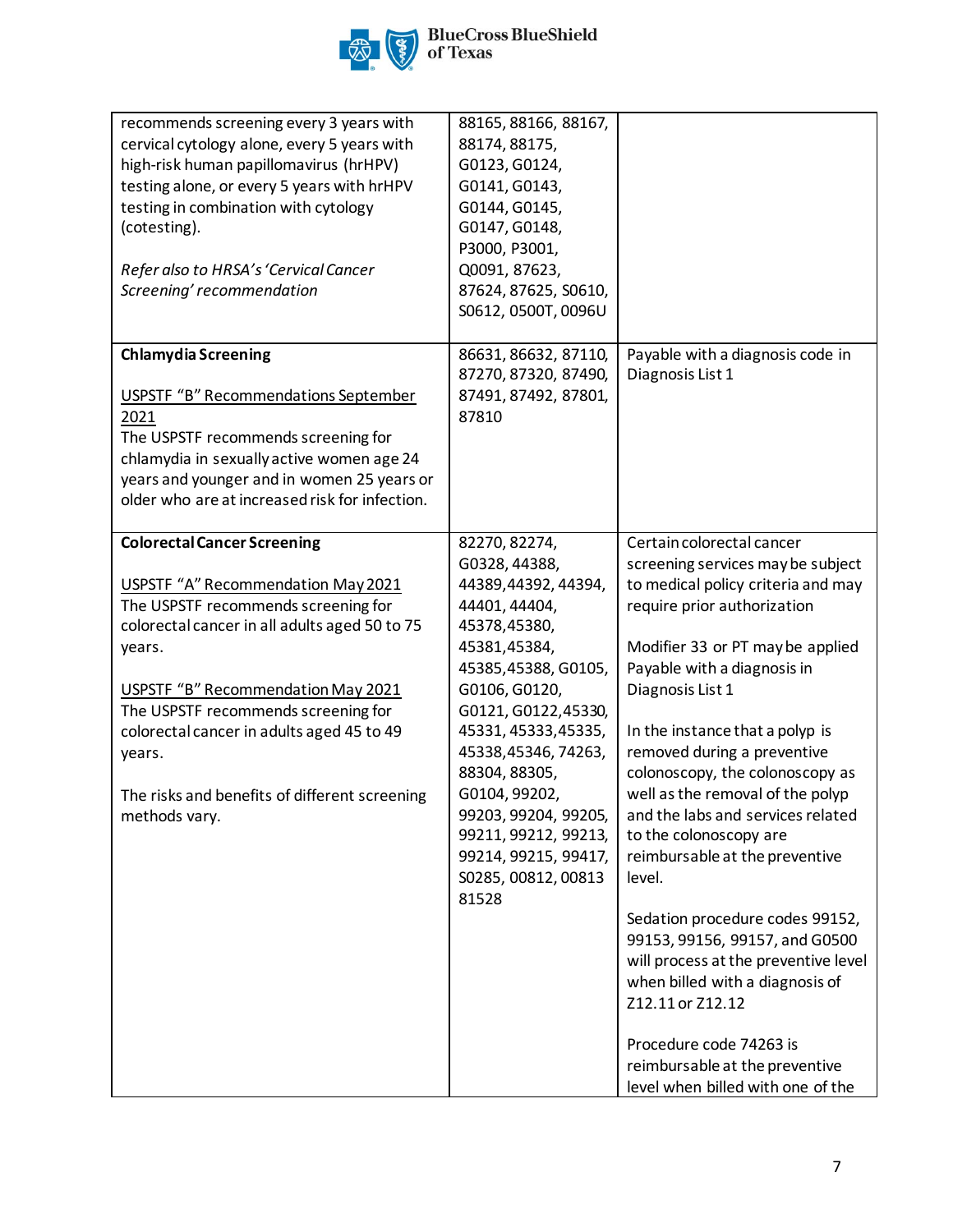

| Z00.00, Z12.11, Z12.12<br>Procedure code 81528 is<br>reimbursable at the preventive<br>level when billed with Z12.11 or<br>Z12.12 for out of network claims.<br>For details about pharmacy<br>benefit coverage, contact the<br>number on the patient's BCBS<br>member card. A patient's<br>pharmacy benefit may be<br>managed by a company other<br>than BCBS.<br>Coverage includes generic peg<br>3350-kcl-na bicarb-nacl-na sulfate<br>solutions for members ages 45<br>and over with a prescription.<br>Congenital Hypothyroidism Screening<br>84443, 99381, S3620<br>USPSTF "A" Recommendation March 2008<br>The USPSTF recommends screening for<br>congenital hypothyroidism in newborns.<br>Dental Caries in Children from Birth Through<br>99188<br>For details about pharmacy<br><b>Age 5 Years Screening</b><br>benefit coverage, contact the<br>number on the patient's BCBS<br>USPSTF "B" Recommendation May 2014<br>member card. A patient's<br>pharmacy benefit may be<br>The USPSTF recommends that primary care<br>clinicians prescribe oral fluoride<br>managed by a company other<br>supplementation starting at age 6 months for<br>than BCBS.<br>children whose water supply is deficient in<br>fluoride.<br>Prescription required for both<br>over-the-counter (OTC) and<br>USPSTF "B" Recommendation May 2014<br>prescription medications.<br>The USPSTF recommends that primary care<br>clinicians apply fluoride varnish to the |                                           | following three diagnosis codes: |
|--------------------------------------------------------------------------------------------------------------------------------------------------------------------------------------------------------------------------------------------------------------------------------------------------------------------------------------------------------------------------------------------------------------------------------------------------------------------------------------------------------------------------------------------------------------------------------------------------------------------------------------------------------------------------------------------------------------------------------------------------------------------------------------------------------------------------------------------------------------------------------------------------------------------------------------------------------------------------------------------------------------------------------------------------------------------------------------------------------------------------------------------------------------------------------------------------------------------------------------------------------------------------------------------------------------------------------------------------------------------------------------------------------------------------------------------------------|-------------------------------------------|----------------------------------|
|                                                                                                                                                                                                                                                                                                                                                                                                                                                                                                                                                                                                                                                                                                                                                                                                                                                                                                                                                                                                                                                                                                                                                                                                                                                                                                                                                                                                                                                        |                                           |                                  |
|                                                                                                                                                                                                                                                                                                                                                                                                                                                                                                                                                                                                                                                                                                                                                                                                                                                                                                                                                                                                                                                                                                                                                                                                                                                                                                                                                                                                                                                        |                                           |                                  |
|                                                                                                                                                                                                                                                                                                                                                                                                                                                                                                                                                                                                                                                                                                                                                                                                                                                                                                                                                                                                                                                                                                                                                                                                                                                                                                                                                                                                                                                        |                                           |                                  |
|                                                                                                                                                                                                                                                                                                                                                                                                                                                                                                                                                                                                                                                                                                                                                                                                                                                                                                                                                                                                                                                                                                                                                                                                                                                                                                                                                                                                                                                        |                                           |                                  |
|                                                                                                                                                                                                                                                                                                                                                                                                                                                                                                                                                                                                                                                                                                                                                                                                                                                                                                                                                                                                                                                                                                                                                                                                                                                                                                                                                                                                                                                        |                                           |                                  |
|                                                                                                                                                                                                                                                                                                                                                                                                                                                                                                                                                                                                                                                                                                                                                                                                                                                                                                                                                                                                                                                                                                                                                                                                                                                                                                                                                                                                                                                        |                                           |                                  |
|                                                                                                                                                                                                                                                                                                                                                                                                                                                                                                                                                                                                                                                                                                                                                                                                                                                                                                                                                                                                                                                                                                                                                                                                                                                                                                                                                                                                                                                        |                                           |                                  |
|                                                                                                                                                                                                                                                                                                                                                                                                                                                                                                                                                                                                                                                                                                                                                                                                                                                                                                                                                                                                                                                                                                                                                                                                                                                                                                                                                                                                                                                        |                                           |                                  |
|                                                                                                                                                                                                                                                                                                                                                                                                                                                                                                                                                                                                                                                                                                                                                                                                                                                                                                                                                                                                                                                                                                                                                                                                                                                                                                                                                                                                                                                        |                                           |                                  |
|                                                                                                                                                                                                                                                                                                                                                                                                                                                                                                                                                                                                                                                                                                                                                                                                                                                                                                                                                                                                                                                                                                                                                                                                                                                                                                                                                                                                                                                        |                                           |                                  |
|                                                                                                                                                                                                                                                                                                                                                                                                                                                                                                                                                                                                                                                                                                                                                                                                                                                                                                                                                                                                                                                                                                                                                                                                                                                                                                                                                                                                                                                        |                                           |                                  |
|                                                                                                                                                                                                                                                                                                                                                                                                                                                                                                                                                                                                                                                                                                                                                                                                                                                                                                                                                                                                                                                                                                                                                                                                                                                                                                                                                                                                                                                        |                                           |                                  |
|                                                                                                                                                                                                                                                                                                                                                                                                                                                                                                                                                                                                                                                                                                                                                                                                                                                                                                                                                                                                                                                                                                                                                                                                                                                                                                                                                                                                                                                        |                                           |                                  |
|                                                                                                                                                                                                                                                                                                                                                                                                                                                                                                                                                                                                                                                                                                                                                                                                                                                                                                                                                                                                                                                                                                                                                                                                                                                                                                                                                                                                                                                        |                                           |                                  |
|                                                                                                                                                                                                                                                                                                                                                                                                                                                                                                                                                                                                                                                                                                                                                                                                                                                                                                                                                                                                                                                                                                                                                                                                                                                                                                                                                                                                                                                        |                                           |                                  |
|                                                                                                                                                                                                                                                                                                                                                                                                                                                                                                                                                                                                                                                                                                                                                                                                                                                                                                                                                                                                                                                                                                                                                                                                                                                                                                                                                                                                                                                        |                                           |                                  |
|                                                                                                                                                                                                                                                                                                                                                                                                                                                                                                                                                                                                                                                                                                                                                                                                                                                                                                                                                                                                                                                                                                                                                                                                                                                                                                                                                                                                                                                        |                                           |                                  |
|                                                                                                                                                                                                                                                                                                                                                                                                                                                                                                                                                                                                                                                                                                                                                                                                                                                                                                                                                                                                                                                                                                                                                                                                                                                                                                                                                                                                                                                        |                                           |                                  |
|                                                                                                                                                                                                                                                                                                                                                                                                                                                                                                                                                                                                                                                                                                                                                                                                                                                                                                                                                                                                                                                                                                                                                                                                                                                                                                                                                                                                                                                        |                                           |                                  |
|                                                                                                                                                                                                                                                                                                                                                                                                                                                                                                                                                                                                                                                                                                                                                                                                                                                                                                                                                                                                                                                                                                                                                                                                                                                                                                                                                                                                                                                        |                                           |                                  |
|                                                                                                                                                                                                                                                                                                                                                                                                                                                                                                                                                                                                                                                                                                                                                                                                                                                                                                                                                                                                                                                                                                                                                                                                                                                                                                                                                                                                                                                        |                                           |                                  |
|                                                                                                                                                                                                                                                                                                                                                                                                                                                                                                                                                                                                                                                                                                                                                                                                                                                                                                                                                                                                                                                                                                                                                                                                                                                                                                                                                                                                                                                        |                                           |                                  |
|                                                                                                                                                                                                                                                                                                                                                                                                                                                                                                                                                                                                                                                                                                                                                                                                                                                                                                                                                                                                                                                                                                                                                                                                                                                                                                                                                                                                                                                        |                                           |                                  |
|                                                                                                                                                                                                                                                                                                                                                                                                                                                                                                                                                                                                                                                                                                                                                                                                                                                                                                                                                                                                                                                                                                                                                                                                                                                                                                                                                                                                                                                        |                                           |                                  |
|                                                                                                                                                                                                                                                                                                                                                                                                                                                                                                                                                                                                                                                                                                                                                                                                                                                                                                                                                                                                                                                                                                                                                                                                                                                                                                                                                                                                                                                        |                                           |                                  |
|                                                                                                                                                                                                                                                                                                                                                                                                                                                                                                                                                                                                                                                                                                                                                                                                                                                                                                                                                                                                                                                                                                                                                                                                                                                                                                                                                                                                                                                        |                                           |                                  |
|                                                                                                                                                                                                                                                                                                                                                                                                                                                                                                                                                                                                                                                                                                                                                                                                                                                                                                                                                                                                                                                                                                                                                                                                                                                                                                                                                                                                                                                        |                                           |                                  |
|                                                                                                                                                                                                                                                                                                                                                                                                                                                                                                                                                                                                                                                                                                                                                                                                                                                                                                                                                                                                                                                                                                                                                                                                                                                                                                                                                                                                                                                        |                                           |                                  |
|                                                                                                                                                                                                                                                                                                                                                                                                                                                                                                                                                                                                                                                                                                                                                                                                                                                                                                                                                                                                                                                                                                                                                                                                                                                                                                                                                                                                                                                        |                                           |                                  |
|                                                                                                                                                                                                                                                                                                                                                                                                                                                                                                                                                                                                                                                                                                                                                                                                                                                                                                                                                                                                                                                                                                                                                                                                                                                                                                                                                                                                                                                        | primary teeth of all infants and children |                                  |
| starting at the age of primary tooth eruption.                                                                                                                                                                                                                                                                                                                                                                                                                                                                                                                                                                                                                                                                                                                                                                                                                                                                                                                                                                                                                                                                                                                                                                                                                                                                                                                                                                                                         |                                           |                                  |
|                                                                                                                                                                                                                                                                                                                                                                                                                                                                                                                                                                                                                                                                                                                                                                                                                                                                                                                                                                                                                                                                                                                                                                                                                                                                                                                                                                                                                                                        |                                           |                                  |
| <b>Depression Screening Adults</b><br>99385, 99386, 99387,<br>Payable with a diagnosis code in                                                                                                                                                                                                                                                                                                                                                                                                                                                                                                                                                                                                                                                                                                                                                                                                                                                                                                                                                                                                                                                                                                                                                                                                                                                                                                                                                         |                                           |                                  |
| 99395, 99396, 99397,<br>Diagnosis List 1                                                                                                                                                                                                                                                                                                                                                                                                                                                                                                                                                                                                                                                                                                                                                                                                                                                                                                                                                                                                                                                                                                                                                                                                                                                                                                                                                                                                               |                                           |                                  |
| USPSTF "B" Recommendation January 2016<br>96160, 96161,                                                                                                                                                                                                                                                                                                                                                                                                                                                                                                                                                                                                                                                                                                                                                                                                                                                                                                                                                                                                                                                                                                                                                                                                                                                                                                                                                                                                |                                           |                                  |
| G0444, 96127<br>The USPSTF recommends screening for<br>Procedure code 96127 is only                                                                                                                                                                                                                                                                                                                                                                                                                                                                                                                                                                                                                                                                                                                                                                                                                                                                                                                                                                                                                                                                                                                                                                                                                                                                                                                                                                    |                                           |                                  |
| depression in the general adult population,<br>reimbursable at the preventive                                                                                                                                                                                                                                                                                                                                                                                                                                                                                                                                                                                                                                                                                                                                                                                                                                                                                                                                                                                                                                                                                                                                                                                                                                                                                                                                                                          |                                           |                                  |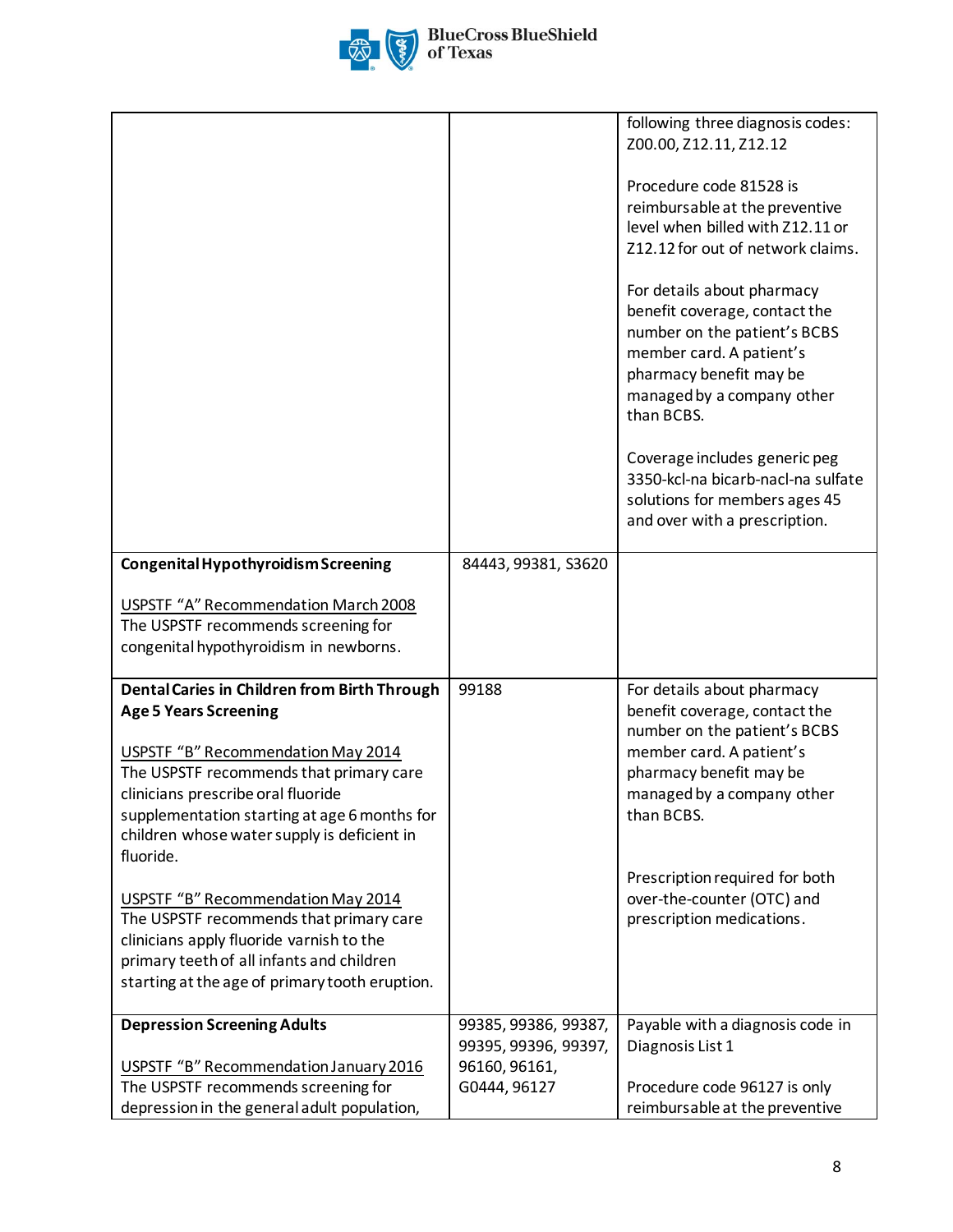

| including pregnant and postpartum women.<br>Screening should be implemented with<br>adequate systems in place to ensure accurate<br>diagnosis, effective treatment, and<br>appropriate follow-up.                                                                                                                                                                                                                                                                   |                                                                                                       | level when billed with a diagnosis<br>of Z00.129, Z13.31, Z13.32,<br>Z13.39, Z13.41, or Z13.42                                                                                                                                                                                              |
|---------------------------------------------------------------------------------------------------------------------------------------------------------------------------------------------------------------------------------------------------------------------------------------------------------------------------------------------------------------------------------------------------------------------------------------------------------------------|-------------------------------------------------------------------------------------------------------|---------------------------------------------------------------------------------------------------------------------------------------------------------------------------------------------------------------------------------------------------------------------------------------------|
| <b>Depression in Children and Adolescents</b><br><b>Screening</b><br><b>USPSTF "B" Recommendation February 2016</b><br>The USPSTF recommends screening for major<br>depressive disorder (MDD) in adolescents<br>aged 12 to 18 years. Screening should be<br>implemented with adequate systems in place<br>to ensure accurate diagnosis, effective<br>treatment, and appropriate follow-up.<br>Refer also to Bright Futures 'Depression<br>Screening' recommendation | 99384, 99385, 99394,<br>99395, 96127, G0444                                                           | Payable with a diagnosis in<br>Diagnosis List 1<br>Procedure code 96127 is only<br>reimbursable at the preventive<br>level when billed with a diagnosis<br>of Z00.129, Z13.31, Z13.32,<br>Z13.39, Z13.41, or Z13.42                                                                         |
| <b>Falls Prevention in Community Dwelling</b><br><b>Older Adults: Interventions</b><br>USPSTF "B" Recommendation April 2018 The<br>USPSTF recommends exercise interventions<br>to prevent falls in community-dwelling adults<br>aged 65 years or older who are at increased<br>risk for falls.                                                                                                                                                                      | 97110, 97112, 97116,<br>97150, 97161, 97162,<br>97163, 97164, 97165,<br>97166, 97167, 97168,<br>97530 | Procedure codes 97110, 97112,<br>97116, 97150, 97161, 97162,<br>97163, 97164, 97165, 97166,<br>97167, 97168, and 97530<br>reimbursable with a diagnosis of<br>Z91.81                                                                                                                        |
| <b>Folic Acid for the Prevention of Neural Tube</b><br><b>Defects: Preventive Medication</b><br>USPSTF "A" Recommendation January 2017<br>The USPSTF recommends that all women who<br>are planning or capable of pregnancy take a<br>daily supplement containing 0.4 to 0.8 mg<br>$(400 \text{ to } 800 \text{ µg})$ of folic acid.                                                                                                                                 |                                                                                                       | For details about pharmacy<br>benefit coverage, contact the<br>number on the patient's BCBS<br>member card. A patient's<br>pharmacy benefit may be<br>managed by a company other<br>than BCBS.<br>Prescription required for both<br>over-the-counter (OTC) and<br>prescription medications. |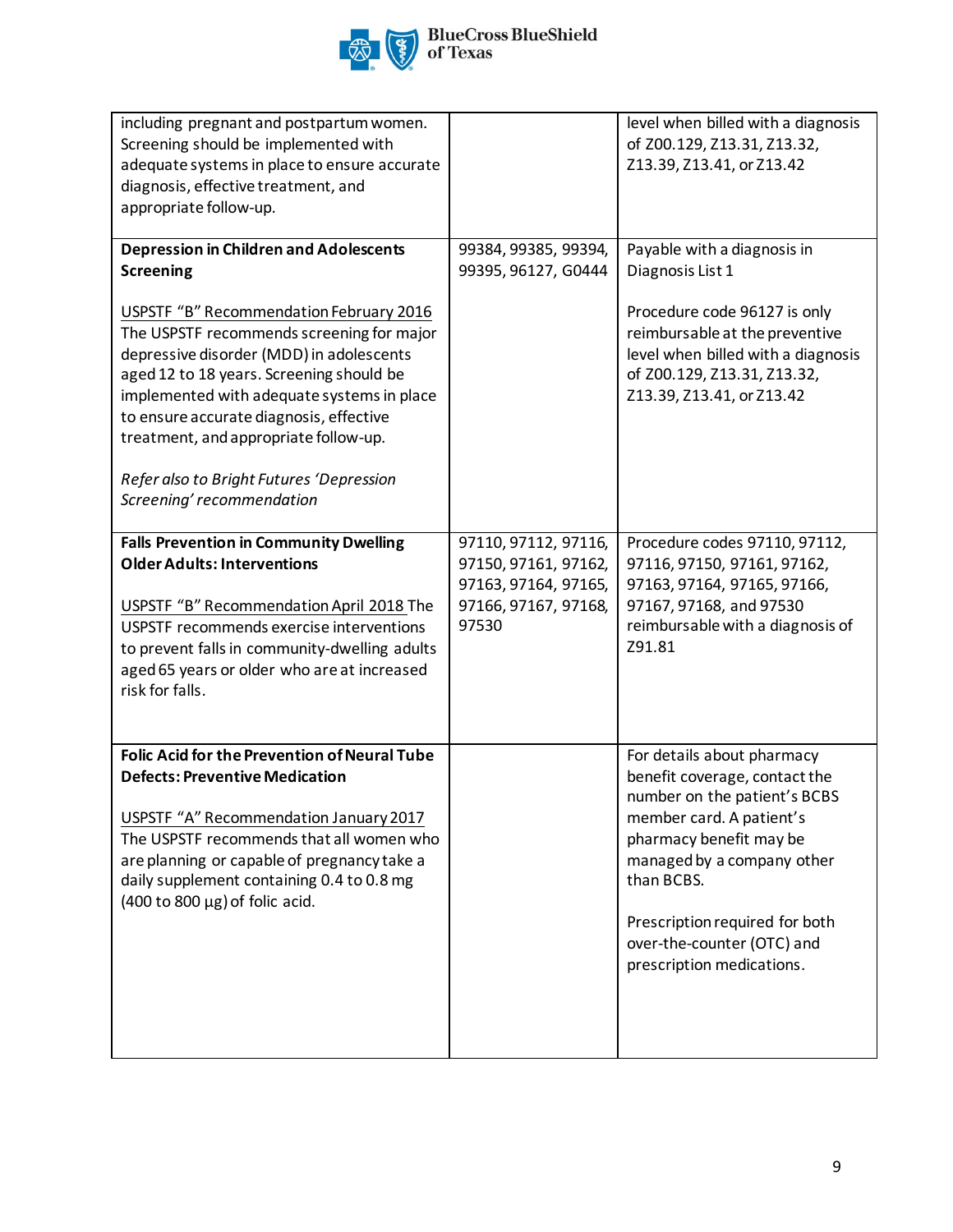

| <b>Gestational Diabetes: Screening</b><br>USPSTF "B" Recommendation August 2021<br>The USPSTF recommends screening for<br>gestational diabetes in asymptomatic<br>pregnant persons at 24 weeks of gestation or<br>after.                                                                                                                                                                                                      | 36415, 82947, 82948,<br>82950, 82951, 82952,<br>83036                                                                                                                                          | Payable with a pregnancy<br>diagnosis                |
|-------------------------------------------------------------------------------------------------------------------------------------------------------------------------------------------------------------------------------------------------------------------------------------------------------------------------------------------------------------------------------------------------------------------------------|------------------------------------------------------------------------------------------------------------------------------------------------------------------------------------------------|------------------------------------------------------|
| Refer also to HRSA's 'Gestational Diabetes'<br>recommendation                                                                                                                                                                                                                                                                                                                                                                 |                                                                                                                                                                                                |                                                      |
| <b>Gonorrhea Screening</b><br>USPSTF "B" Recommendation September<br>2021<br>The USPSTF recommends screening for<br>gonorrhea in sexually active women age 24<br>years and younger and in women 25 years or<br>older who are at increased risk for infection.                                                                                                                                                                 | 87801, 87590, 87591,<br>87592, 87850                                                                                                                                                           | Payable with a diagnosis code in<br>Diagnosis List 1 |
| <b>Healthy Diet and Physical Activity for</b><br><b>Cardiovascular Disease Prevention in Adults</b><br>with Cardiovascular Risk Factors: Behavioral<br><b>Counseling</b><br><b>USPSTF "B" Recommendation November</b><br>2020<br>The USPSTF recommends offering or referring<br>adults with cardiovascular disease risk factors<br>to behavioral counseling interventions to<br>promote a healthy diet and physical activity. | 99385, 99386, 99387,<br>99395, 99396, 99397,<br>G0438, G0439,<br>G0446, S9452, S9470,<br>97802, 97803, 97804,<br>G0270, G0271,<br>99078, 99401, 99402,<br>99403, 99404, 99411,<br>99412, G0473 |                                                      |
| <b>Healthy Weight and Weight Gain in</b><br><b>Pregnancy: Behavioral Counseling</b><br><b>Interventions</b><br>USPSTF "B" Recommendation May 2021<br>The USPSTF recommends that clinicians offer<br>pregnant persons effective behavioral<br>counseling interventions aimed at promoting<br>healthy weight gain and preventing excess<br>gestational weight gain in pregnancy.                                                | 99384, 99385, 99386,<br>99394, 99395, 99396,<br>99401, 99402, 99403,<br>99404, 99411, 99412                                                                                                    |                                                      |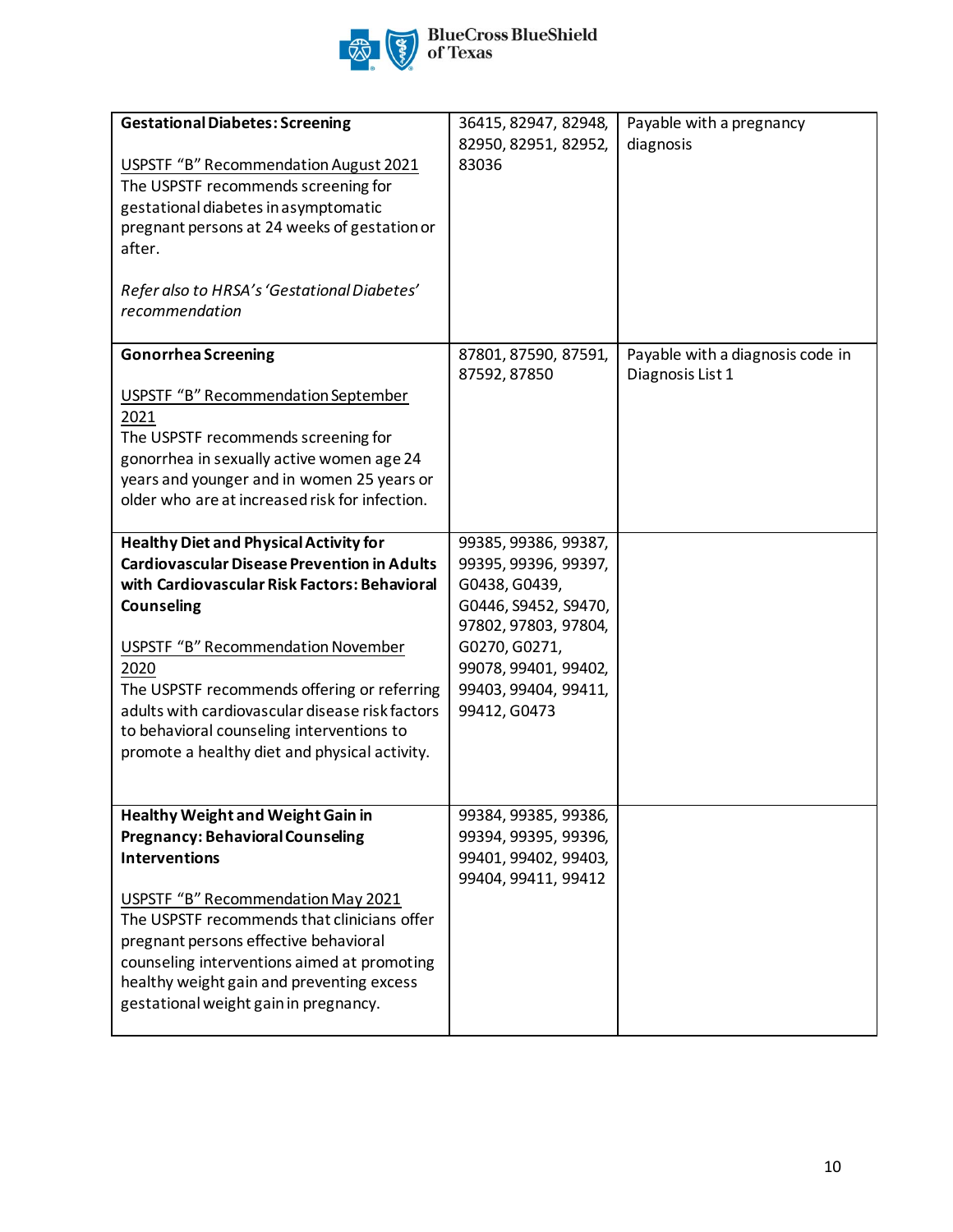

| <b>Hepatitis B in Pregnant Women Screening</b><br>USPSTF "A" Recommendation July 2019<br>The USPSTF recommends screening for<br>hepatitis B virus (HBV) infection in pregnant<br>women at their first prenatal visit.                                                                                                                                                                                                                                                                              | 80055, 86706, 87340,<br>87341, 80074, 80076,<br>G0499, 36415                                | Payable with a pregnancy<br>diagnosis, or a diagnosis code in<br>Diagnosis List 1                                                                                                                                                                                                                                                                                               |
|----------------------------------------------------------------------------------------------------------------------------------------------------------------------------------------------------------------------------------------------------------------------------------------------------------------------------------------------------------------------------------------------------------------------------------------------------------------------------------------------------|---------------------------------------------------------------------------------------------|---------------------------------------------------------------------------------------------------------------------------------------------------------------------------------------------------------------------------------------------------------------------------------------------------------------------------------------------------------------------------------|
| <b>Hepatitis B Virus Infection Screening</b><br><b>USPSTF "B" Recommendation December</b><br>2020<br>The USPSTF recommends screening for<br>hepatitis B virus (HBV) infection in<br>adolescents and adults at increased risk for<br>infection.                                                                                                                                                                                                                                                     | 80055, 80074, 80076,<br>86706, 87340, 87341                                                 | Payable with a diagnosis code in<br>Diagnosis List 1                                                                                                                                                                                                                                                                                                                            |
| <b>Hepatitis C Screening</b><br><b>USPSTF "B" Recommendation March 2020</b><br>The USPSTF recommends screening for<br>hepatitis C virus infection in adults aged 18 to<br>79 years.                                                                                                                                                                                                                                                                                                                | 86803, 86804, G0472                                                                         | Payable with a diagnosis code in<br>Diagnosis List 1                                                                                                                                                                                                                                                                                                                            |
| High Blood Pressure Screening in Adults<br>USPSTF "A" Recommendation April 2021<br>The USPSTF recommends screening for high<br>blood pressure in adults aged 18 years or<br>older. The USPSTF recommends obtaining<br>measurements outside of the clinical setting<br>for diagnostic confirmation before starting<br>treatment.                                                                                                                                                                    | 93784, 93786, 93788,<br>93790, 99385, 99386,<br>99387, 99395, 99396,<br>99397, 99473, 99474 | Procedure codes 93784, 93786,<br>93788, 93790, 99473, and 99474<br>are reimbursable at the<br>preventive level when billed with<br>one of the following diagnosis<br>codes:<br>R03.0, R03.1, Z01.30, Z01.31                                                                                                                                                                     |
| Human Immunodeficiency Virus (HIV)<br><b>Infection Prevention Drug Pre-exposure</b><br>Prophylaxis (PrEP)<br>USPSTF "A" Recommendation June 2019<br>The USPSTF recommends that clinicians offer<br>preexposure prophylaxis (PrEP) with effective<br>antiretroviral therapy to persons who are at<br>high risk of HIV acquisition. See the Clinical<br>Considerations section for information about<br>identification of persons at high risk and<br>selection of effective antiretroviral therapy. |                                                                                             | Baseline and monitoring services<br>related to PrEP medication are<br>reimbursable at the reimbursable<br>at the preventive level. Details<br>about benefit coverage contact<br>the number on the patient's BCBS<br>card.<br>For details about pharmacy<br>benefit coverage, contact the<br>number on the patient's BCBS<br>member card. A patient's<br>pharmacy benefit may be |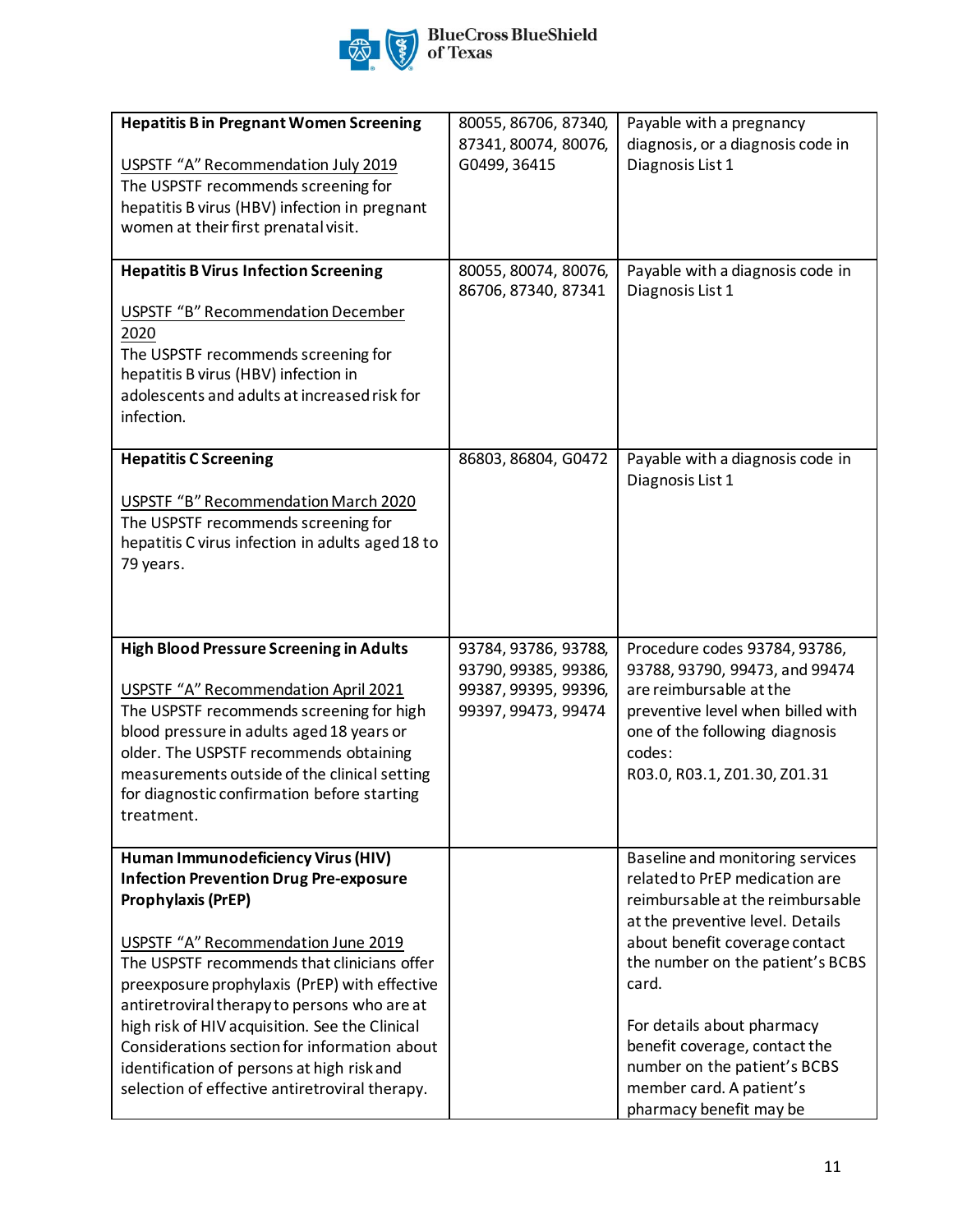

|                                                                                                                                                                                                                                                                                                                                                                                                                                             |                                                                                                                 | managed by a company other<br>than BCBS.<br>Coverage includes brand and/or<br>generic Truvada (emtricitabine/<br>tenofovir disoproxil fumarate)<br>200-300 mg tablets when used for<br>prevention with a prescription.<br>Refer to the member's drug list<br>for coverage details. |
|---------------------------------------------------------------------------------------------------------------------------------------------------------------------------------------------------------------------------------------------------------------------------------------------------------------------------------------------------------------------------------------------------------------------------------------------|-----------------------------------------------------------------------------------------------------------------|------------------------------------------------------------------------------------------------------------------------------------------------------------------------------------------------------------------------------------------------------------------------------------|
| Human Immunodeficiency Virus (HIV)<br><b>Infection Screening for Non-Pregnant</b><br><b>Adolescents and Adults</b>                                                                                                                                                                                                                                                                                                                          | 87389, 87390, 87391,<br>87806, G0432,<br>G0433, G0435                                                           | Payable with a diagnosis code in<br>Diagnosis List 1                                                                                                                                                                                                                               |
| USPSTF "A" Recommendation June 2019<br>The USPSTF recommends that clinicians<br>screen for HIV infection in adolescents and<br>adults aged 15 to 65 years. Younger<br>adolescents and older adults who are at<br>increased risk should also be screened.<br>Refer also to HRSA's 'HIV Screening and<br>Counseling' recommendation<br>Refer also to Bright Future's 'STI/HIV<br>Screening' recommendation                                    |                                                                                                                 |                                                                                                                                                                                                                                                                                    |
| Human Immunodeficiency Virus (HIV)<br><b>Infection Screening for Pregnant Women</b><br>USPSTF "A" Recommendation June 2019<br>The USPSTF recommends that clinicians<br>screen all pregnant persons,, including those<br>who present in labor or at delivery whose HIV<br>status is unknown.<br>Refer also to HRSA's 'HIV Screening and<br>Counseling' recommendation<br>Refer also to Bright Future's 'STI/HIV<br>Screening' recommendation | 36415, 80081, 86689,<br>86701, 86702, 86703,<br>87389, 87390, 87391,<br>87806, G0432,<br>G0433, G0435,<br>G0475 | Payable with a pregnancy<br>diagnosis or a diagnosis code in<br>Diagnosis List 1                                                                                                                                                                                                   |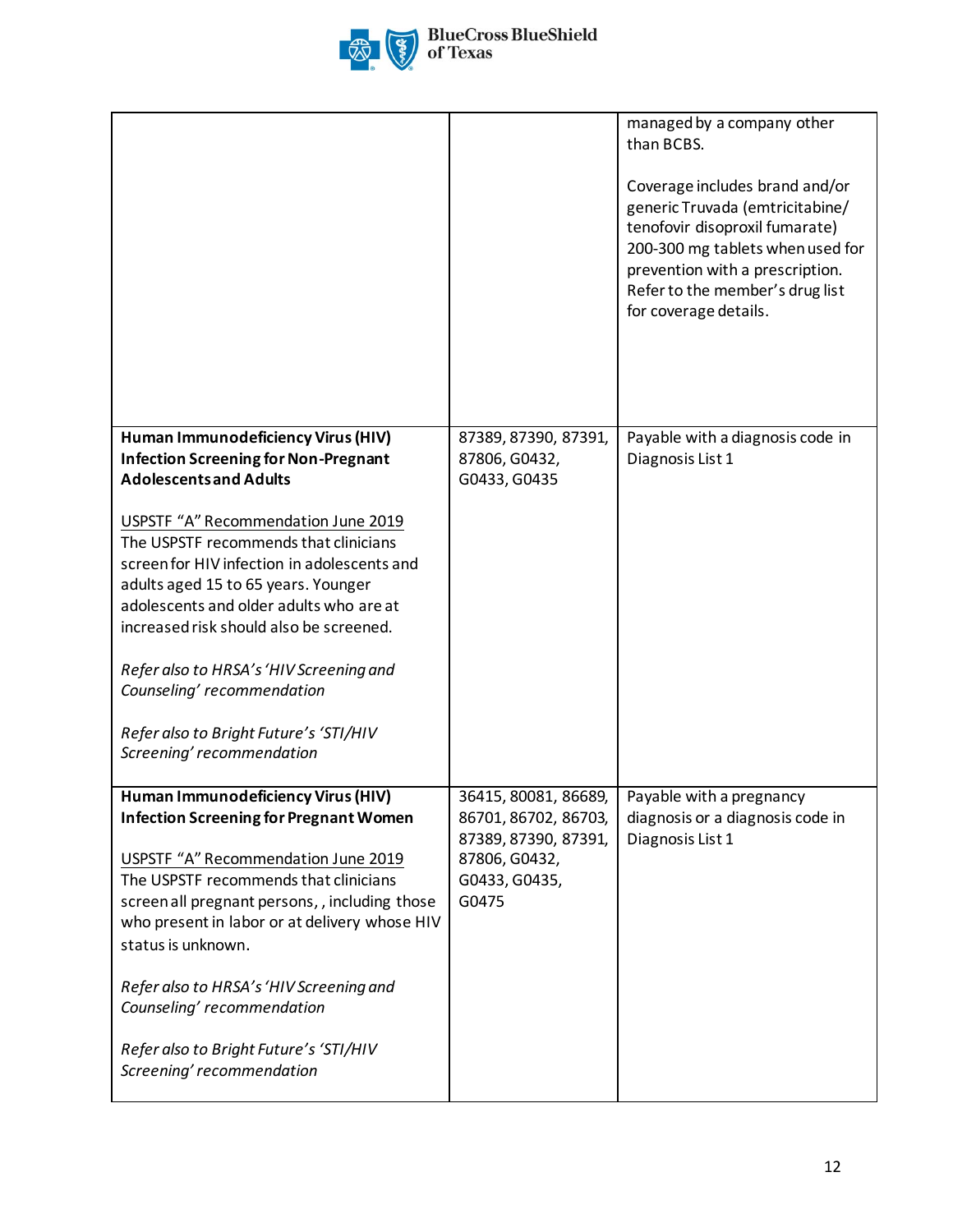

| Intimate Partner Violence, Elder Abuse, and<br>Abuse of Vulnerable Adults Screening<br>USPSTF "B" Recommendation October 2018<br>The U.S. Preventive Services Task Force<br>(USPSTF) recommends that clinicians screen                                                                                                                                                                                                                                                                                                                                | 99202, 99203, 99204,<br>99205, 99211, 99212,<br>99213, 99214, 99215,<br>99384, 99385,                                                       | Payable with a diagnosis code in<br>Diagnosis List 1                                                                                                                                                                                                                                                                                                               |
|-------------------------------------------------------------------------------------------------------------------------------------------------------------------------------------------------------------------------------------------------------------------------------------------------------------------------------------------------------------------------------------------------------------------------------------------------------------------------------------------------------------------------------------------------------|---------------------------------------------------------------------------------------------------------------------------------------------|--------------------------------------------------------------------------------------------------------------------------------------------------------------------------------------------------------------------------------------------------------------------------------------------------------------------------------------------------------------------|
| for intimate partner violence in women of<br>reproductive age and provide or refer women<br>who screen positive to ongoing support                                                                                                                                                                                                                                                                                                                                                                                                                    | 99386,99387,99394,<br>99395, 99396, 99397,<br>99401, 99402, 99403,<br>99404, 99411, 99412,                                                  |                                                                                                                                                                                                                                                                                                                                                                    |
| services.                                                                                                                                                                                                                                                                                                                                                                                                                                                                                                                                             | 99417, S0610, S0612,<br>S0613                                                                                                               |                                                                                                                                                                                                                                                                                                                                                                    |
| <b>Latent Tuberculosis Infection Screening</b><br><b>USPSTF "B" Recommendation September</b><br>2016                                                                                                                                                                                                                                                                                                                                                                                                                                                  | 86480, 86481, 86580                                                                                                                         | Payable with a diagnosis code in<br>Diagnosis List 1                                                                                                                                                                                                                                                                                                               |
| The USPSTF recommends screening for latent<br>tuberculosis infection (LTBI) in populations at<br>increased risk.                                                                                                                                                                                                                                                                                                                                                                                                                                      |                                                                                                                                             |                                                                                                                                                                                                                                                                                                                                                                    |
| <b>Lung Cancer Screening</b><br>USPSTF "B" Recommendation March 2021<br>The USPSTF recommends annual screening<br>for lung cancer with low-dose computed<br>tomography (LDCT) in adults aged 50 to 80<br>years who have a 20 pack-year smoking<br>history and currently smoke or have quit<br>within the past 15 years. Screening should be<br>discontinued once a person has not smoked<br>for 15 years or develops a health problem<br>that substantially limits life expectancy or the<br>ability or willingness to have curative lung<br>surgery. | G0296, 71271                                                                                                                                | Subject to medical policy criteria<br>and may require preauthorization<br>Eff. 01/01/2021 procedure code<br>71271 is reimbursable at the<br>preventive level if it meets<br>medical policy criteria and is billed<br>with one of the following<br>diagnosis codes: F17.200, F17.201,<br>F17.210, F17.211, F17.220,<br>F17.221, F17.290, F17.291, Z12.2,<br>Z87.891 |
| Weight Loss to Prevent Obesity-Related<br><b>Morbidity and Mortality in Adults:</b><br><b>Behavioral Interventions</b><br>USPSTF "B" Recommendation September<br>2018<br>The USPSTF recommends that clinicians offer<br>or refer adults with a body mass index (BMI)<br>of 30 or higher (calculated as weight in<br>kilograms divided by height in meters<br>squared) to intensive, multicomponent<br>behavioral interventions.                                                                                                                       | 97802, 97803, 97804,<br>99385, 99386, 99387,<br>99395, 99396, 99397,<br>99401, 99402, 99403,<br>99404, 99411, 99412,<br>99078, G0447, G0473 |                                                                                                                                                                                                                                                                                                                                                                    |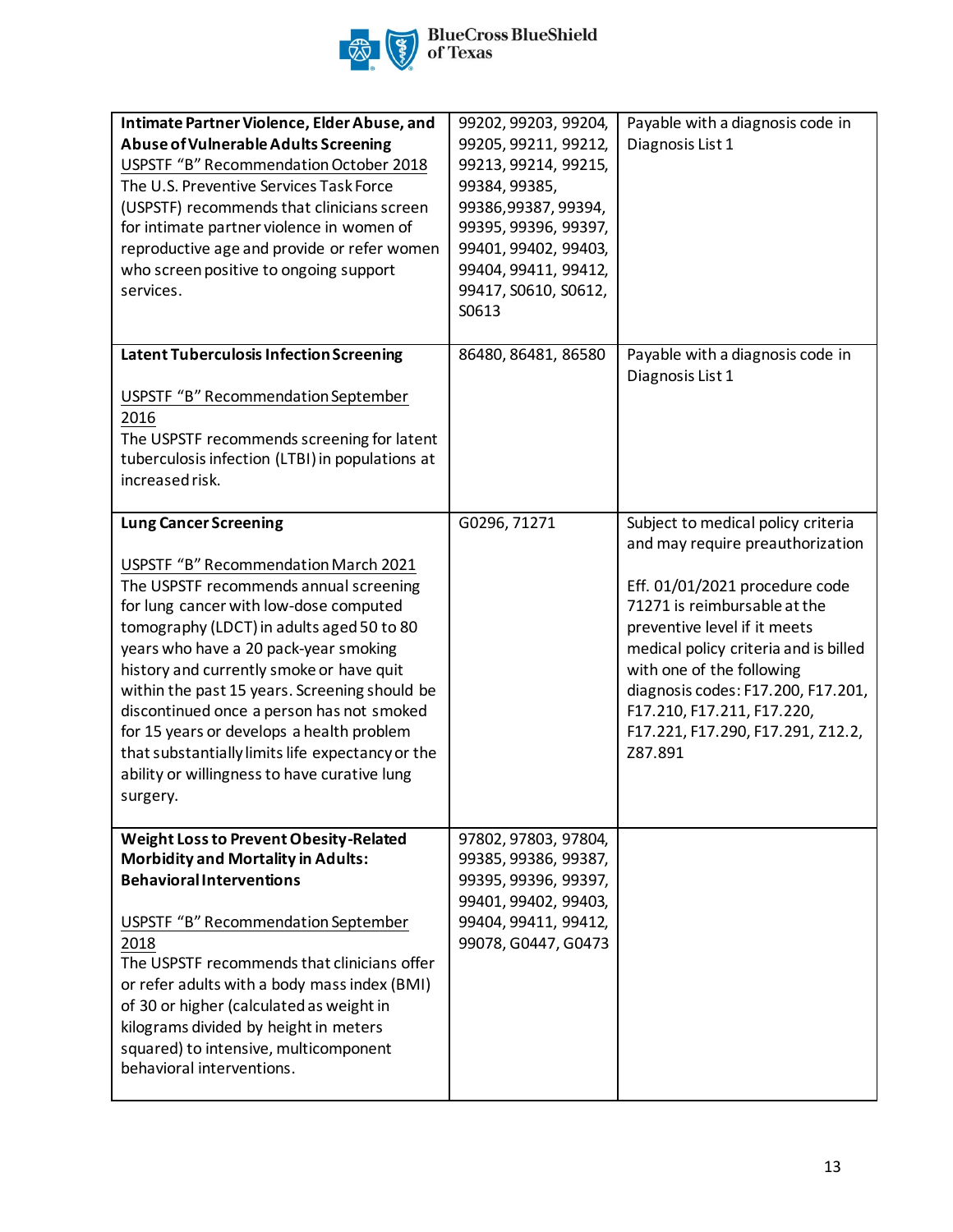

| <b>Obesity in Children and Adolescents</b><br><b>Screening</b><br>USPSTF "B" Recommendation June 2017<br>The USPSTF recommends that clinicians<br>screen for obesity in children and adolescents<br>6 years and older and offer them or refer<br>them to comprehensive, intensive behavioral<br>interventions to promote improvement in<br>weight status.                                                                                                                                                              | 97802, 97803, 99383,<br>99384, 99385, 99393,<br>99401, 99402, 99403,<br>99404, 99411, 99412,<br>G0446, G0447,<br>G0473 |                                                      |
|------------------------------------------------------------------------------------------------------------------------------------------------------------------------------------------------------------------------------------------------------------------------------------------------------------------------------------------------------------------------------------------------------------------------------------------------------------------------------------------------------------------------|------------------------------------------------------------------------------------------------------------------------|------------------------------------------------------|
| <b>Ocular Prophylaxis for Gonococcal</b><br>Ophthalmia Neonatorum Preventive<br><b>Medication</b><br>USPSTF "A" Recommendation January 2019<br>The USPSTF recommends prophylactic ocular<br>topical medication for all newborns to<br>prevent gonococcal ophthalmia neonatorum.                                                                                                                                                                                                                                        |                                                                                                                        | When billed under inpatient<br>medical               |
| <b>Osteoporosis Screening</b><br>USPSTF "B" Recommendation June 2018<br>The USPSTF recommends screening for<br>osteoporosis with bone measurement testing<br>to prevent osteoporotic fractures in women<br>65 years and older.<br>The USPSTF recommends screening for<br>osteoporosis with bone measurement testing<br>to prevent osteoporotic fractures in<br>postmenopausal women younger than 65<br>years who are at increased risk of<br>osteoporosis, as determined by a formal<br>clinical risk assessment tool. | 76977, 77078, 77080,<br>77081, 78350, 78351,<br>G0130,                                                                 | Payable with a diagnosis code in<br>Diagnosis List 1 |
| <b>Perinatal Depression: Preventive</b><br><b>Interventions</b><br><b>USPSTF "B" Recommendation February 2019</b><br>The USPSTF recommends that clinicians<br>provide or refer pregnant and postpartum<br>persons who are at increased risk of perinatal<br>depression to counseling interventions                                                                                                                                                                                                                     | 99385,99386,99387,<br>99395, 99396, 99397,<br>99401, 99402, 99403,<br>99404, 96160, 96161,<br>G0444                    | Payable with a diagnosis code in<br>Diagnosis List 1 |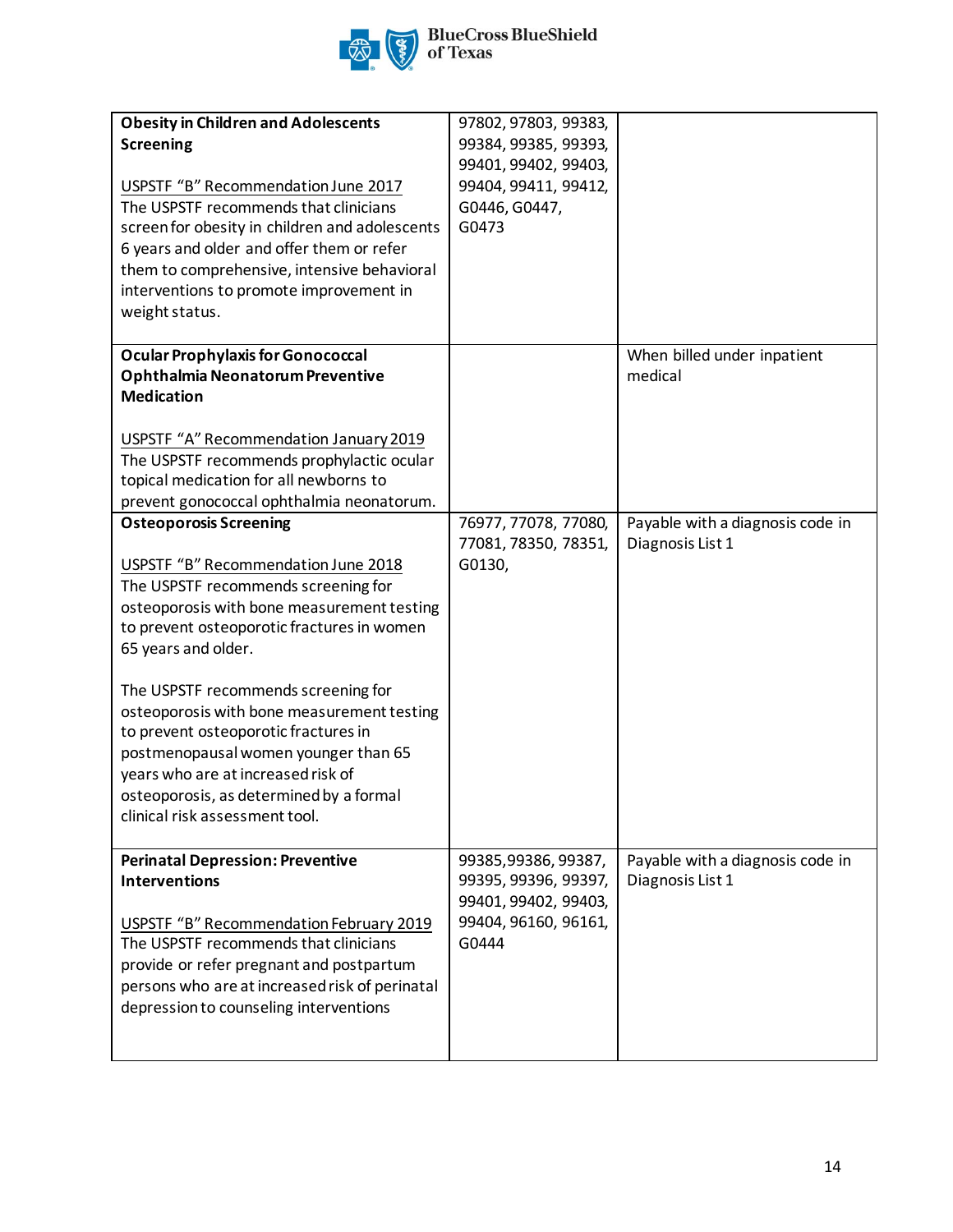

| Phenylketonuria in Newborns Screening<br>USPSTF "A" Recommendation March 2008<br>The USPSTF recommends screening for<br>phenylketonuria in newborns.                                                                                                                                                                                                                                                                                                                                                  | 84030, 99381, S3620                                                                                                 | Procedure codes 84030 and S3620<br>reimbursable at the preventive<br>level for children 0-90 days old |
|-------------------------------------------------------------------------------------------------------------------------------------------------------------------------------------------------------------------------------------------------------------------------------------------------------------------------------------------------------------------------------------------------------------------------------------------------------------------------------------------------------|---------------------------------------------------------------------------------------------------------------------|-------------------------------------------------------------------------------------------------------|
| <b>Prediabetes and Type 2 Diabetes Screening</b><br>USPSTF "B" Recommendation August 2021<br>The USPSTF recommends screening for<br>prediabetes and type 2 diabetes in adults<br>aged 35 to 70 years who have overweight or<br>obesity. Clinicians should offer or refer<br>patients with prediabetes to effective<br>preventive interventions.                                                                                                                                                       | 82947, 82948, 82950,<br>82951, 83036, 82952                                                                         | Payable with a diagnosis code in<br>Diagnosis List 1                                                  |
| <b>Preeclampsia Screening</b><br>USPSTF "B" Recommendation April 2017<br>The USPSTF recommends screening for<br>preeclampsia in pregnant women with blood<br>pressure measurements throughout<br>pregnancy.                                                                                                                                                                                                                                                                                           |                                                                                                                     | Preeclampsia screening is done<br>through routine blood pressure<br>measurements                      |
| Rh(D) Incompatibility Screening<br><b>USPSTF "A" Recommendation February 2004</b><br>The USPSTF strongly recommends Rh(D)<br>blood typing and antibody testing for all<br>pregnant women during their first visit for<br>pregnancy-related care.<br>USPSTF "B" Recommendation February 2004<br>The USPSTF recommends repeated Rh(D)<br>antibody testing for all unsensitized Rh(D)-<br>negative women at 24 to 28 weeks' gestation,<br>unless the biological father is known to be<br>Rh(D)-negative. | 80055, 86850, 86870,<br>86900, 86901, 36415                                                                         | Payable with a pregnancy<br>diagnosis                                                                 |
| <b>Sexually Transmitted Infections Behavioral</b><br><b>Counseling</b><br>USPSTF "B" Recommendation August 2020<br>The USPSTF recommends behavioral<br>counseling for all sexually active adolescents                                                                                                                                                                                                                                                                                                 | 99384, 99385, 99386,<br>99387, 99394, 99395,<br>99396, 99397, 99401,<br>99402, 99403, 99404,<br>99411, 99412, G0445 |                                                                                                       |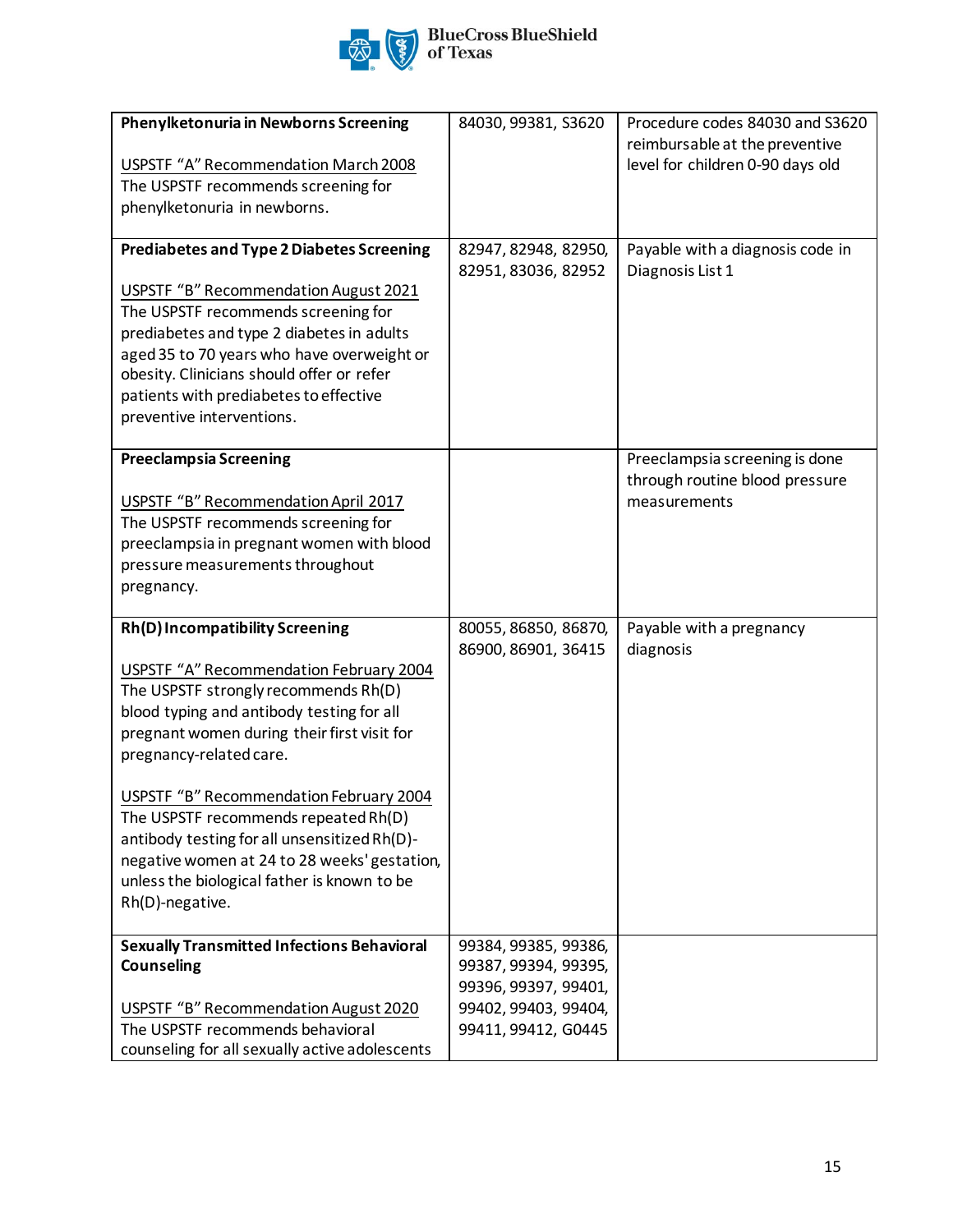

| and for adults who are at increased risk for<br>sexually transmitted infections (STIs).                                                                                                                                                                                                                                                                                                                                                                                                                                                                                                                                                                                                                                                                                                                                                                                        |                                                                                                                               |                                                                                                                                                                                                                                                                                                                                                                                                                    |
|--------------------------------------------------------------------------------------------------------------------------------------------------------------------------------------------------------------------------------------------------------------------------------------------------------------------------------------------------------------------------------------------------------------------------------------------------------------------------------------------------------------------------------------------------------------------------------------------------------------------------------------------------------------------------------------------------------------------------------------------------------------------------------------------------------------------------------------------------------------------------------|-------------------------------------------------------------------------------------------------------------------------------|--------------------------------------------------------------------------------------------------------------------------------------------------------------------------------------------------------------------------------------------------------------------------------------------------------------------------------------------------------------------------------------------------------------------|
| Refer also to HRSA's 'Sexually Transmitted<br>Infections Counseling' recommendation                                                                                                                                                                                                                                                                                                                                                                                                                                                                                                                                                                                                                                                                                                                                                                                            |                                                                                                                               |                                                                                                                                                                                                                                                                                                                                                                                                                    |
| Sickle Cell Disease (Hemoglobinopathies) in<br><b>Newborns Screening</b><br><b>USPSTF "A" Recommendation September</b><br>2007<br>The USPSTF recommends screening for sickle<br>cell disease in newborns.                                                                                                                                                                                                                                                                                                                                                                                                                                                                                                                                                                                                                                                                      | 83020, 83021, 83030,<br>83033, 83051, 85004,<br>85013, 85014, 85018,<br>85025, 85027, 99381,<br>G0306, G0307,<br>S3620, S3850 |                                                                                                                                                                                                                                                                                                                                                                                                                    |
| <b>Skin Cancer Counseling</b><br>USPSTF "B" Recommendation March 2018<br>The USPSTF recommends counseling young<br>adults, adolescents, children, and parents of<br>young children about minimizing exposure to<br>ultraviolet (UV) radiation for persons aged 6<br>months to 24 years with fair skin types to<br>reduce their risk of skin cancer.                                                                                                                                                                                                                                                                                                                                                                                                                                                                                                                            | There are no<br>procedure codes<br>specific to skin<br>cancer counseling.                                                     |                                                                                                                                                                                                                                                                                                                                                                                                                    |
| <b>Statin Use for the Primary Prevention of</b><br>Cardiovascular Disease in Adults Preventive<br><b>Medication</b><br><b>USPSTF "B" Recommendation November</b><br>2016<br>The USPSTF recommends that adults without<br>a history of cardiovascular disease (CVD) (i.e.,<br>symptomatic coronary artery disease or<br>ischemic stroke) use a low- to moderate-dose<br>statin for the prevention of CVD events and<br>mortality when all of the following criteria are<br>met: 1) they are aged 40 to 75 years; 2) they<br>have 1 or more CVD risk factors (i.e.,<br>dyslipidemia, diabetes, hypertension, or<br>smoking); and 3) they have a calculated 10-<br>year risk of a cardiovascular event of 10% or<br>greater.<br>Identification of dyslipidemia and calculation<br>of 10-year CVD event risk requires universal<br>lipids screening in adults aged 40 to 75 years. | 80061, 82465, 83700,<br>83718, 83719, 83721,<br>84478                                                                         | For details about pharmacy<br>benefit coverage, contact the<br>number on the patient's BCBS<br>member card. A patient's<br>pharmacy benefit may be<br>managed by a company other<br>than BCBS.<br>Coverage includes atorvastatin 10<br>mg and 20 mg, lovastatin 20 mg<br>and 40 mg tablets, pravastatin 10<br>mg, 20 mg, 40 mg, and 80 mg<br>tablets for members ages 40 - 75<br>years of age with a prescription. |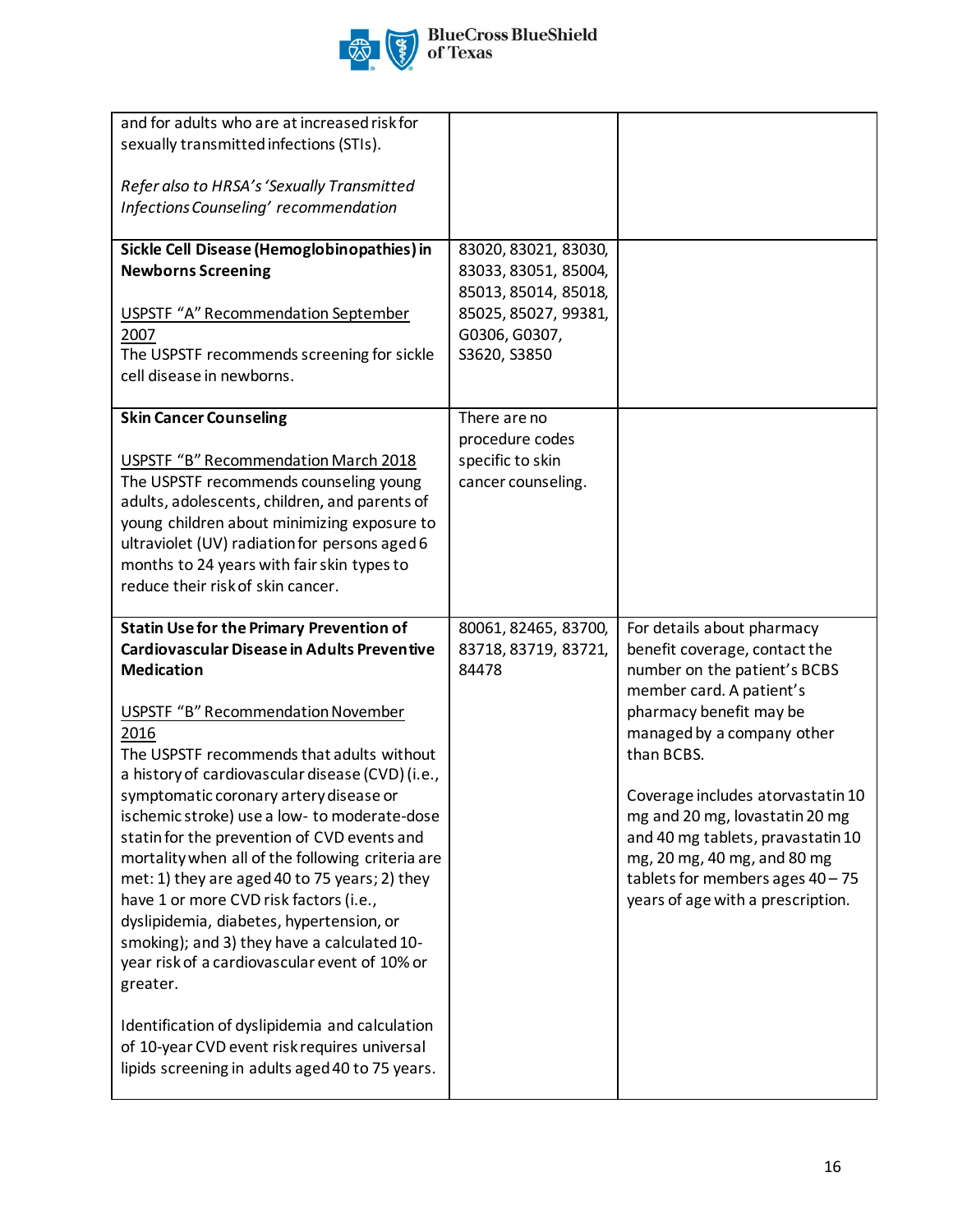

| Syphilis Infection in Nonpregnant Adults and   | 86592, 86780, 0065U  | Payable with a diagnosis code in    |
|------------------------------------------------|----------------------|-------------------------------------|
| <b>Adolescents Screening</b>                   |                      | Diagnosis List 1                    |
|                                                |                      |                                     |
| USPSTF "A" Recommendation June 2016            |                      |                                     |
| The USPSTF recommends screening for            |                      |                                     |
| syphilis infection in persons who are at       |                      |                                     |
| increased risk for infection.                  |                      |                                     |
|                                                |                      |                                     |
| <b>Syphilis Infection in Pregnant Women</b>    | 80055, 80081, 86592, | Payable with a pregnancy            |
| <b>Screening</b>                               | 86593, 86780,        | diagnosis or a diagnosis code in    |
|                                                | 0065U, 36415         | Diagnosis List 1                    |
| <b>USPSTF "A" Recommendation September</b>     |                      |                                     |
| 2018                                           |                      |                                     |
| The USPSTF recommends early screening for      |                      |                                     |
|                                                |                      |                                     |
| syphilis infection in all pregnant women.      |                      |                                     |
| <b>Tobacco Smoking Cessation in Adults,</b>    | 99401, 99402, 99403, | For details about pharmacy          |
| Including Pregnant Women: Behavioral and       | 99404, 99406, 99407, | benefit coverage, contact the       |
| PharmacotherapyInterventions                   | G9016, S9453         | number on the patient's BCBS        |
|                                                |                      | member card. A patient's            |
| USPSTF "A" Recommendation January 2021         |                      | pharmacy benefit may be             |
| The USPSTF recommends that clinicians ask      |                      |                                     |
|                                                |                      | managed by a company other          |
| all adults about tobacco use, advise them to   |                      | than BCBS.                          |
| stop using tobacco, and provide behavioral     |                      |                                     |
| interventions and U.S. Food and Drug           |                      | Two 90-day treatment regimens       |
| Administration (FDA)-approved                  |                      | per benefit period. The 90-day      |
| pharmacotherapy for cessation to adults who    |                      | treatments are at the discretion of |
| use tobacco.                                   |                      | the provider working with the       |
|                                                |                      | member                              |
| USPSTF "A" Recommendation January 2021         |                      |                                     |
| The USPSTF recommends that clinicians ask      |                      | Prescription required for both      |
| all pregnant women about tobacco use,          |                      | over-the-counter (OTC) and          |
| advise them to stop using tobacco, and         |                      | prescription medications.           |
| provide behavioral interventions for cessation |                      |                                     |
| to pregnant women who use tobacco.             |                      | Coverage includes:                  |
|                                                |                      | Generic bupropion hcl               |
|                                                |                      | (smoking deterrent) ER              |
|                                                |                      | 12hr 150 mg tablets                 |
|                                                |                      | Generic nicotine<br>$\bullet$       |
|                                                |                      | polacrilex 2 mg and 4 mg            |
|                                                |                      | gum                                 |
|                                                |                      | Generic nicotine                    |
|                                                |                      | polacrilex 2 mg and 4 mg            |
|                                                |                      | lozenges                            |
|                                                |                      | Generic nicotine 24hr 7             |
|                                                |                      | mg, 14 mg, and 21 mg                |
|                                                |                      | transdermal patches                 |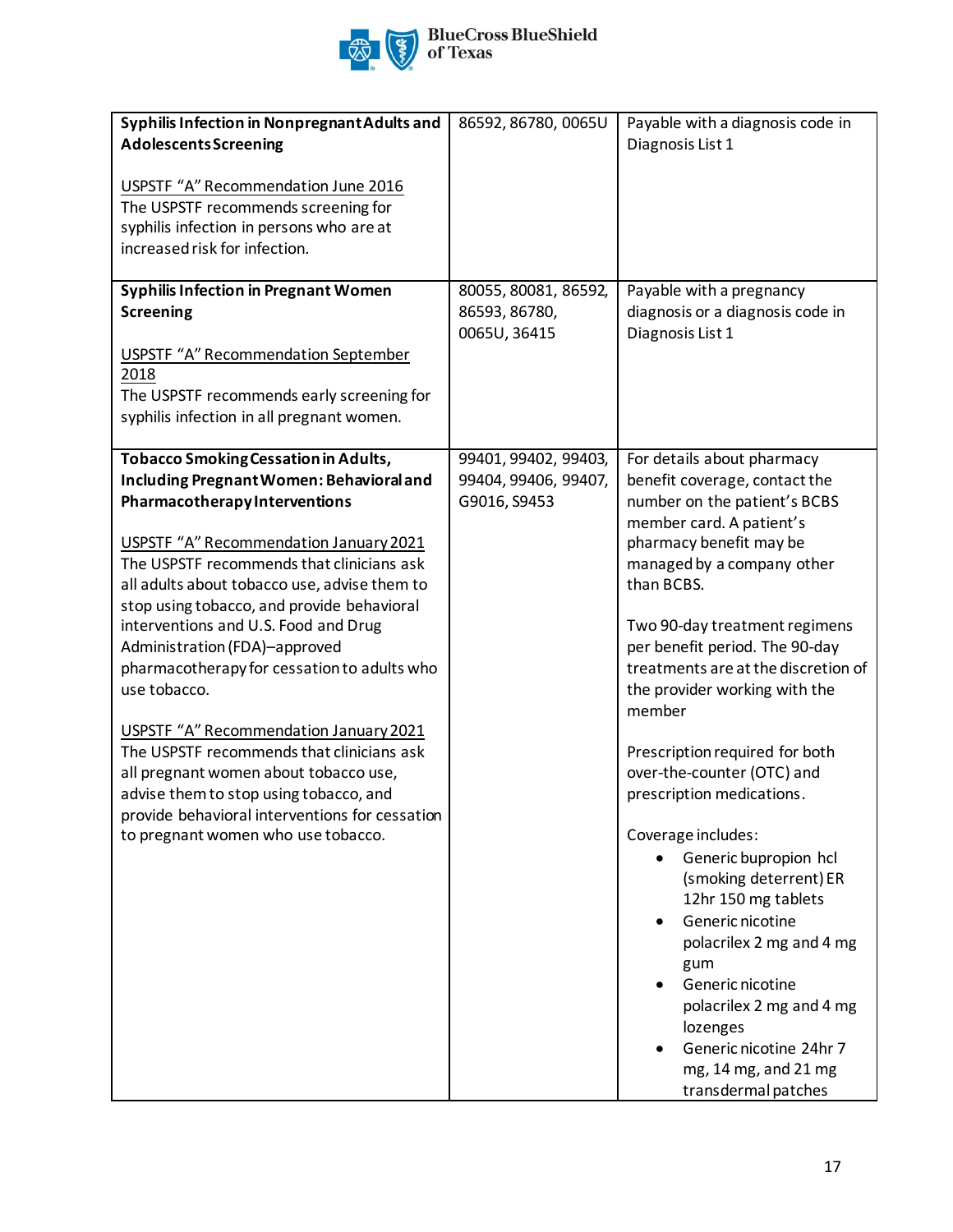

|                                                                                                                                                                                                                                                                                                                                                            |                                                                               | Generic varenicline<br>tartrate 0.5 mg and 1 mg<br>tablets<br><b>Brand Nicotine</b><br>Transdermal Systems<br><b>Brand Nicotrol Inhaler</b><br><b>Brand Nicotrol Nasal</b><br>Spray      |
|------------------------------------------------------------------------------------------------------------------------------------------------------------------------------------------------------------------------------------------------------------------------------------------------------------------------------------------------------------|-------------------------------------------------------------------------------|------------------------------------------------------------------------------------------------------------------------------------------------------------------------------------------|
| <b>Tobacco Use in Children and Adolescents</b><br><b>Primary Care Interventions</b><br>USPSTF "B" Recommendation April 2020<br>The USPSTF recommends that primary care<br>clinicians provide interventions, including<br>education or brief counseling, to prevent<br>initiation of tobacco use among school-aged<br>children and adolescents.             | 99401, 99402, 99403,<br>99404, 99406, 99407,<br>G9016, S9453                  | <b>Refer to Preventive Services</b><br><b>Recommendation for Tobacco</b><br>Smoking Cessation in Adults,<br>Including Pregnant Women:<br>Behavioral and Pharmacotherapy<br>Interventions |
| <b>Screening for Unhealthy Drug Use</b><br>USPSTF "B" Recommendation June 2020<br>The USPSTF recommends screening by asking<br>questions about unhealthy drug use in adults<br>age 18 years or older. Screening should be<br>implemented when services for accurate<br>diagnosis, effective treatment, and<br>appropriate care can be offered or referred. | 99385, 99386, 99387,<br>99395, 99396, 99397,<br>99408, 99409,<br>G0396, G0397 | Payable with a diagnosis code in<br>Diagnosis List 1                                                                                                                                     |
| <b>Vision Screening in Children</b><br><b>USPSTF "B" Recommendation September</b><br>2017<br>The USPSTF recommends vision screening at<br>least once in all children aged 3 to 5 years to<br>detect amblyopia or its risk factors.                                                                                                                         | 99172, 99173, 0333T                                                           |                                                                                                                                                                                          |

| l General Lab Panel                          | 80050, 80053 | Payable with a diagnosis code in |
|----------------------------------------------|--------------|----------------------------------|
| These lab codes could be multiple Preventive |              | Diagnosis List 1                 |
| Services recommendations                     |              |                                  |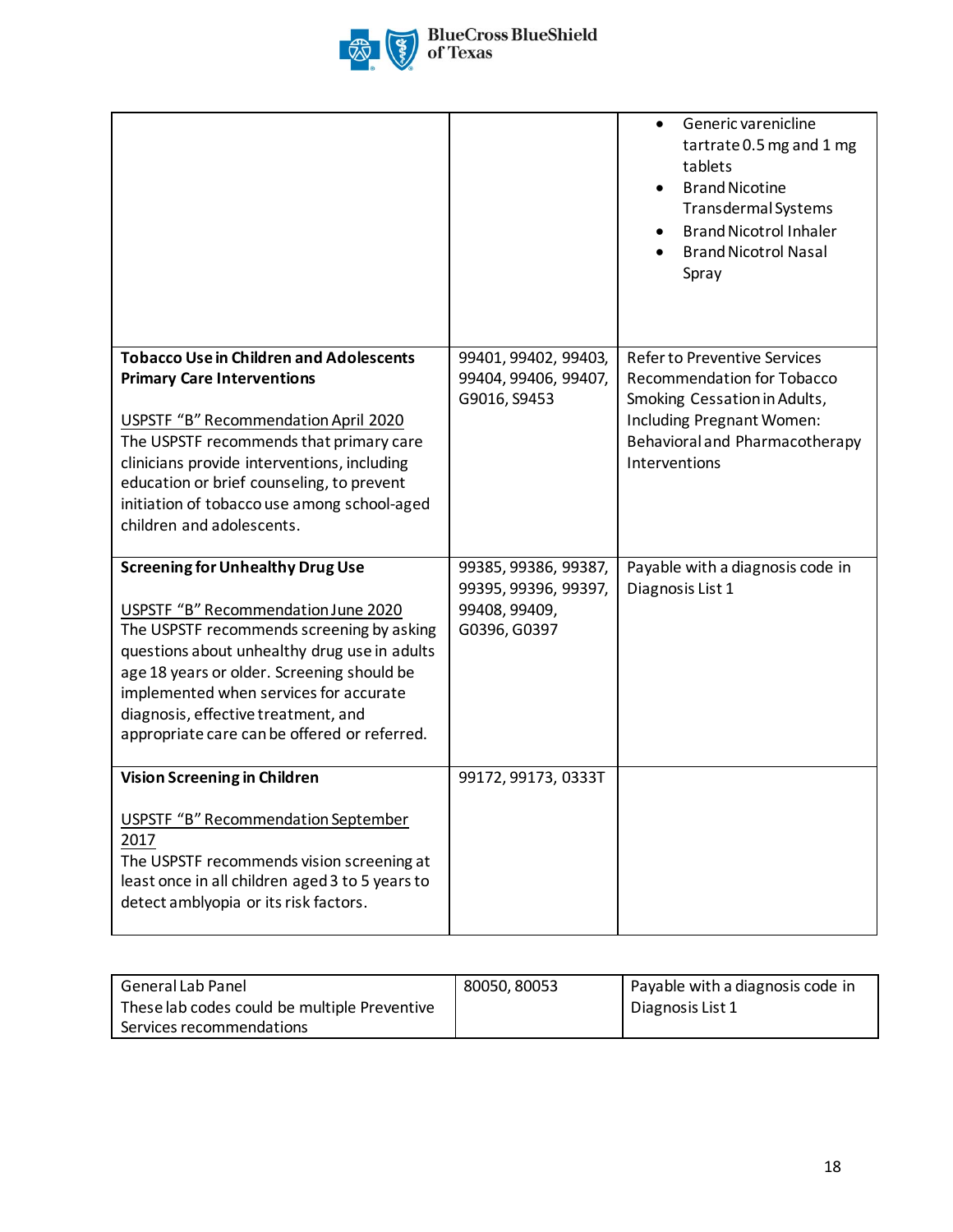

# **HRSA Recommendations:**

| Service:                                                                                                                                                                                                                                                                                                                                                                                                                                                                                                                                                                                                                                                                                                                                                                                                                     | Procedure                                                                                                                                                             | <b>Additional</b>                                                                                                                                                                                                                               |
|------------------------------------------------------------------------------------------------------------------------------------------------------------------------------------------------------------------------------------------------------------------------------------------------------------------------------------------------------------------------------------------------------------------------------------------------------------------------------------------------------------------------------------------------------------------------------------------------------------------------------------------------------------------------------------------------------------------------------------------------------------------------------------------------------------------------------|-----------------------------------------------------------------------------------------------------------------------------------------------------------------------|-------------------------------------------------------------------------------------------------------------------------------------------------------------------------------------------------------------------------------------------------|
|                                                                                                                                                                                                                                                                                                                                                                                                                                                                                                                                                                                                                                                                                                                                                                                                                              | Code(s):                                                                                                                                                              | <b>Reimbursement Criteria:</b>                                                                                                                                                                                                                  |
| <b>Anxiety Screening</b><br>HRSA Recommendation December 2019<br>The Women's Preventive Services Initiative<br>recommends screening for anxiety in<br>adolescent and adult women, including those<br>who are pregnant or postpartum.                                                                                                                                                                                                                                                                                                                                                                                                                                                                                                                                                                                         | 96127, 99384,<br>99385, 99386,<br>99387, 99394,<br>99395, 99396,<br>99397, G0444                                                                                      | Procedure code 96127 is only<br>reimbursable at the preventive<br>level when billed with a diagnosis<br>of Z00.129, Z13.31, Z13.32,<br>Z13.39, Z13.41, or Z13.42                                                                                |
| <b>Breast Cancer Screening for Women at</b><br><b>Average Risk</b><br>HRSA Recommendation December 2019<br>The Women's Preventive Services Initiative<br>recommends that average-risk women initiate<br>mammography screening no earlier than age<br>40 and no later than age 50. Screening<br>mammography should occur at least biennially<br>and as frequently as annually. Screening<br>should continue through at least age 74 and<br>age alone should not be the basis to<br>discontinue screening. These screening<br>recommendations are for women at average<br>risk of breast cancer. Women at increased risk<br>should also undergo periodic mammography<br>screening, however, recommendations for<br>additional services are beyond the scope of<br>this recommendation<br>Refer also to USPSTF's 'Breast Cancer | 77061, 77062,<br>77063, 77065,<br>77066, 77067,<br>G0279                                                                                                              | Payable with a diagnosis code in<br>Diagnosis List 1                                                                                                                                                                                            |
| Screening' recommendation                                                                                                                                                                                                                                                                                                                                                                                                                                                                                                                                                                                                                                                                                                                                                                                                    |                                                                                                                                                                       |                                                                                                                                                                                                                                                 |
| <b>Breastfeeding Services and Supplies</b><br>HRSA Recommendation December 2019<br>The Women's Preventive Services Initiative<br>recommends comprehensive lactation support<br>services (including counseling, education, and<br>breastfeeding equipment and supplies) during<br>the antenatal, perinatal, and the postpartum<br>period to ensure the successful initiation and<br>maintenance of breastfeeding.<br>Refer also to USPSTF's 'Breastfeeding Primary                                                                                                                                                                                                                                                                                                                                                            | E0602, E0603,<br>E0604, A4281,<br>A4282, A4283,<br>A4284, A4285,<br>A4286, S9443,<br>99401, 99402,<br>99403, 99404,<br>99411, 99412,<br>99347, 99348,<br>99349, 99350 | Electric breast pumps limited to<br>one per benefit period. Hospital<br>Grade breast pumps are limited to<br>rental only.<br>Additional reimbursement<br>information available within the<br>"Breastfeeding Equipment and<br>Supplies" Coverage |
| Care Interventions' recommendation.                                                                                                                                                                                                                                                                                                                                                                                                                                                                                                                                                                                                                                                                                                                                                                                          |                                                                                                                                                                       | 19                                                                                                                                                                                                                                              |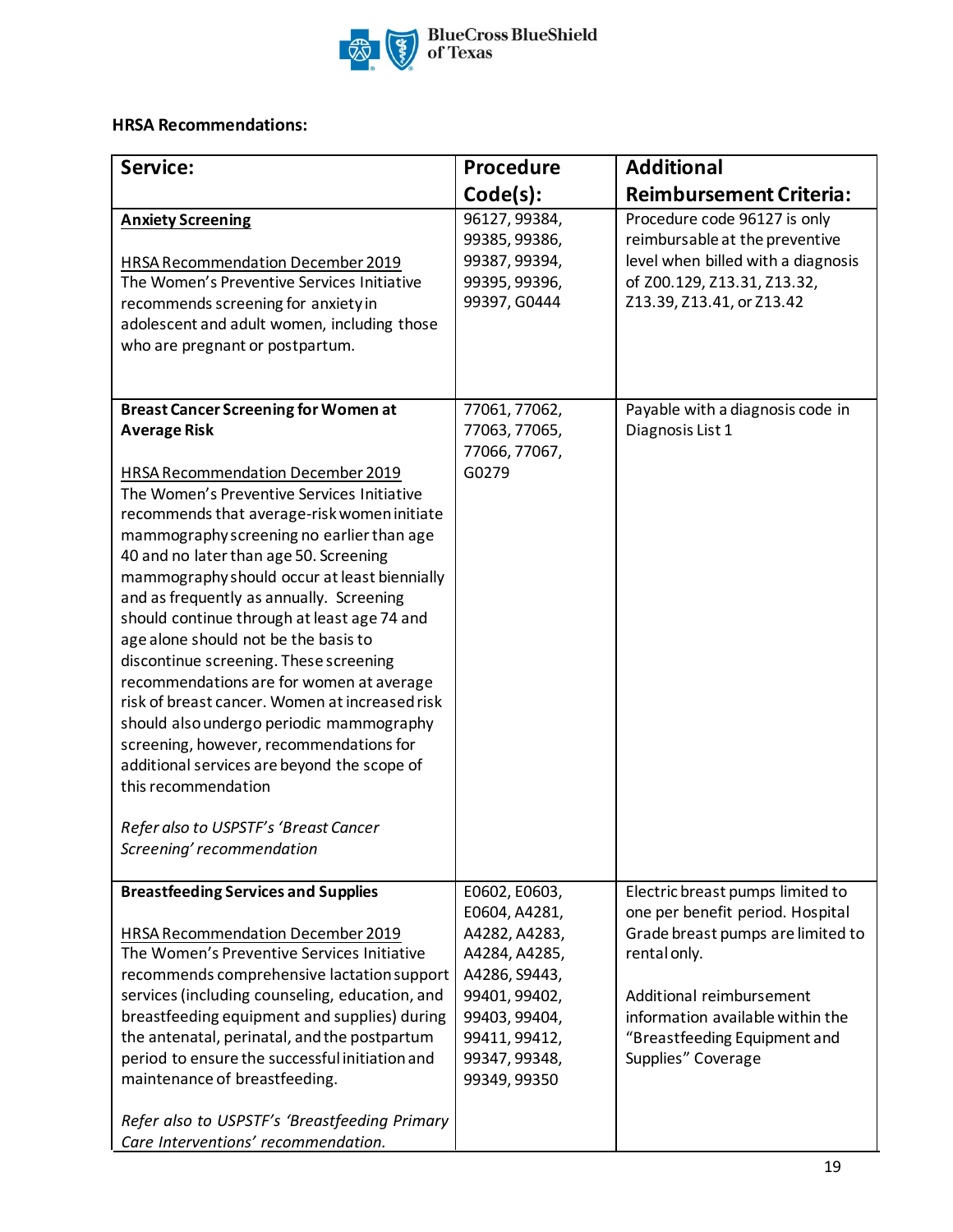

| <b>Cervical Cancer Screening</b>              | 0096U, 0500T,        | Payable with a diagnosis code in   |
|-----------------------------------------------|----------------------|------------------------------------|
|                                               | 87623, 87624,        | Diagnosis List 1                   |
| HRSA Recommendation December 2019             | 87625, 88141,        |                                    |
| The Women's Preventive Services Initiative    | 88142, 88143,        |                                    |
| recommends cervical cancer screening for      | 88147, 88148,        |                                    |
| average-risk women aged 21 to 65 years. For   | 88150, 88152,        |                                    |
| women aged 21 to 29 years, the Women's        | 88153, 88155,        |                                    |
| Preventive Services Initiative recommends     | 88164, 88165,        |                                    |
| cervical cancer screening using cervical      | 88166, 88167,        |                                    |
| cytology (Pap test) every 3 years. Cotesting  | 88174, 88175,        |                                    |
| with cytology and human papillomavirus        | 99385, 99386,        |                                    |
| testing is not recommended for women          | 99387, 99395,        |                                    |
| younger than 30 years. Women aged 30 to 65    | 99396, 99397,        |                                    |
| years should be screened with cytology and    | G0101, G0123,        |                                    |
| human papillomavirus testing every 5 years or | G0124, G0141,        |                                    |
| cytology alone every 3 years. Women who are   | G0143, G0144,        |                                    |
| at average risk should not be screened more   | G0145, G0147,        |                                    |
| than once every 3 years.                      | G0148, G0476,        |                                    |
|                                               | P3000, P3001,        |                                    |
| Refer also to USPSTF 'Cervical Cancer         | Q0091, S0610,        |                                    |
| Screening' recommendation                     | S0612                |                                    |
|                                               |                      |                                    |
| <b>Contraceptive Methods and Counseling</b>   | A4268, A4269,        | Contraception methods that         |
|                                               | 57170, 74740,        | require a prescription may be      |
| HRSA Recommendation December 2019             | 96372, 11976,        | covered under the patient's        |
| The Women's Preventive Services Initiative    | 11981, 11982,        | medical or pharmacy benefit. For   |
| recommends that adolescent and adult          | 11983, 58300,        | details about pharmacy benefit     |
| women have access to the full range of        | 58301, A4261,        | coverage for contraception,        |
| female-controlled contraceptives to prevent   | A4264, A4266,        | contact the number on the          |
| unintended pregnancy and improve birth        | S4981, S4989,        | patient's BCBS member card. A      |
| outcomes. Contraceptive care should include   | J1050, J7297, J7298, | patient's pharmacy benefit may be  |
| contraceptive counseling, initiation of       | J7300, J7301, J7303, | managed by a company other         |
| contraceptive use, and follow-up care (e.g.,  | J7304, J7306, J7307, | than BCBS.                         |
| management, and evaluation as well as         | 58600, 58605,        |                                    |
| changes to and removal or discontinuation of  | 58611, 5865, 58661,  | Visits pertaining to contraceptive |
| the contraceptive method). The Women's        | 58565, 58670,        | counseling, initiation of          |
| Preventive Services Initiative recommends     | 58671, 58340, J7296  | contraceptive use, and follow-up   |
| that the full range of female-controlled U.S. |                      | care may also apply to procedure   |
| Food and Drug Administration-approved         |                      | codes under HRSA's 'Well-Woman'    |
| contraceptive methods, effective family       |                      | recommendation                     |
| planning practices, and sterilization         |                      |                                    |
| procedures be available as part of            |                      | Procedure code 58340               |
| contraceptive care. The full range of         |                      | reimbursable at the preventive     |
| contraceptive methods for women currently     |                      | level only when accompanied with   |
| identified by the U.S. Food and Drug          |                      | modifier 33 or one of the          |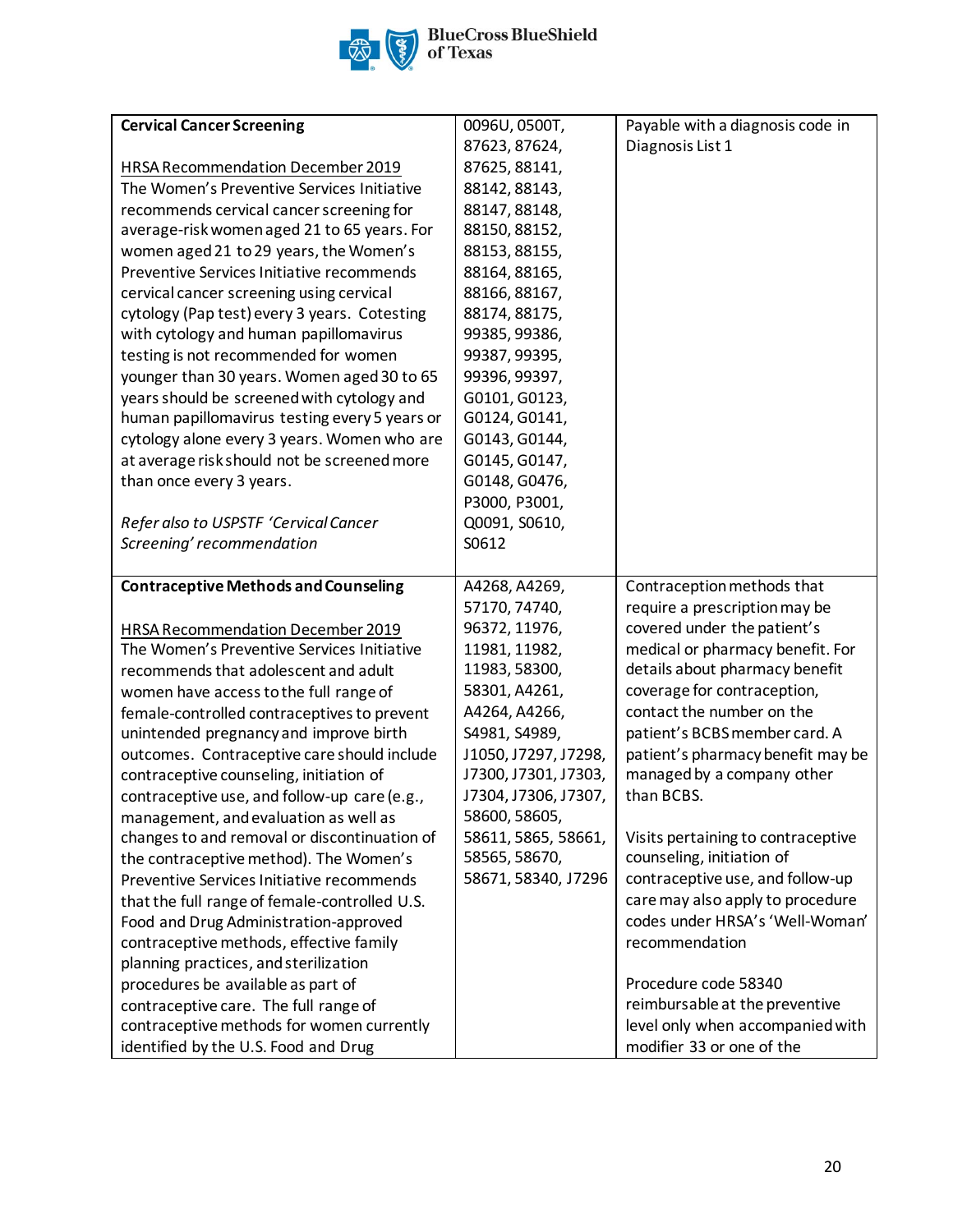

| Administration include: (1) sterilization                                                  |               | following diagnosis codes: Z30.2,  |
|--------------------------------------------------------------------------------------------|---------------|------------------------------------|
| surgery for women, (2) surgical sterilization via                                          |               | Z30.40, Z30.42, Z30.49, Z98.51,    |
| implant for women, (3) implantable rods, (4)                                               |               |                                    |
| copper intrauterine devices, (5) intrauterine                                              |               | Procedure codes 11981, 11982,      |
| devices with progestin (all durations and                                                  |               | and 11983 (are covered only when   |
| doses), (6) the shot or injection, (7) oral                                                |               | FDA approved contraceptive         |
| contraceptives (combined pill), 8) oral                                                    |               | implant insertion or removal are   |
| contraceptives (progestin only, and), (9) oral                                             |               | performed) are reimbursable at     |
| contraceptives (extended or continuous use),                                               |               | the preventive level when billed   |
| (10) the contraceptive patch, (11) vaginal                                                 |               | with one of the following          |
| contraceptive rings, (12) diaphragms, (13)                                                 |               | diagnosis codes: Z30.013,          |
| contraceptive sponges, (14) cervical caps, (15)                                            |               | Z30.017, Z30.018, Z30.019,         |
| female condoms, (16) spermicides, and (17)                                                 |               | Z30.09, Z30.40, Z30.42, , Z30.46,  |
| emergency contraception (levonorgestrel),                                                  |               | Z30.49, Z30.8, Z30.9               |
| and (18) emergency contraception (ulipristal                                               |               | Procedure code 58661               |
| acetate), and additional methods as identified<br>by the FDA. Additionally, instruction in |               | reimbursable at the preventive     |
| fertility awareness-based methods, including                                               |               | level with a diagnosis of Z30.2    |
| the lactation amenorrhea method, although                                                  |               |                                    |
| less effective, should be provided for women                                               |               | For details about pharmacy         |
| desiring an alternative method.                                                            |               | benefit coverage, contact the      |
|                                                                                            |               | number on the patient's BCBS       |
|                                                                                            |               | member card. A patient's           |
|                                                                                            |               | pharmacy benefit may be            |
|                                                                                            |               | managed by a company other         |
|                                                                                            |               | than BCBS.                         |
|                                                                                            |               |                                    |
|                                                                                            |               | Prescription required for both     |
|                                                                                            |               | over-the-counter (OTC) and         |
|                                                                                            |               | prescription medications. For the  |
|                                                                                            |               | list of contraceptive methods that |
|                                                                                            |               | may be covered, visit your health  |
|                                                                                            |               | plan website.                      |
|                                                                                            |               |                                    |
|                                                                                            |               |                                    |
| <b>Diabetes Mellitus Screening after Pregnancy</b>                                         | 82947, 82948, | Payable with a diagnosis code in   |
|                                                                                            | 82950, 82951, | Diagnosis List 1                   |
| HRSA Recommendation                                                                        | 83036         |                                    |
| December 2019                                                                              |               |                                    |
| The Women's Preventive Services Initiative                                                 |               |                                    |
| recommends women with a history of                                                         |               |                                    |
| gestational diabetes mellitus (GDM) who are                                                |               |                                    |
| not currently pregnant and who have not                                                    |               |                                    |
| been previously diagnosed with type 2                                                      |               |                                    |
| diabetes mellitus should be screened for                                                   |               |                                    |
| diabetes mellitus. Initial testing should ideally                                          |               |                                    |
| occur within the first year postpartum and can                                             |               |                                    |
| be conducted as early as 4-6 weeks                                                         |               |                                    |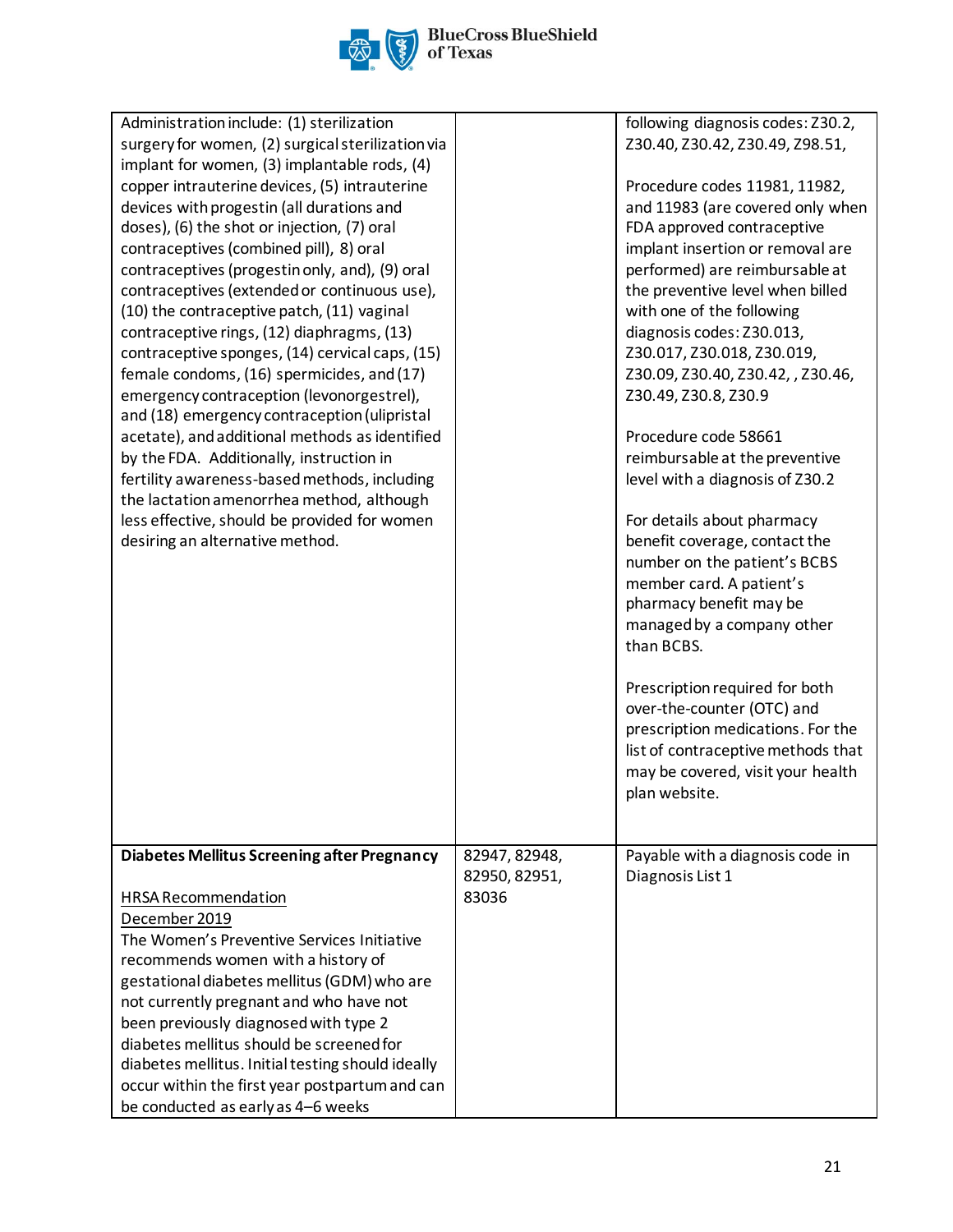

| postpartum. Women with a negative initial<br>postpartum screening test result should be<br>rescreened at least every 3 years for a<br>minimum of 10 years after pregnancy. For<br>women with a positive postpartum screening<br>test result, testing to confirm the diagnosis of<br>diabetes is indicated regardless of the initial<br>test (e.g., oral glucose tolerance test, fasting<br>plasma glucose, or hemoglobin A1c). Repeat<br>testing is indicated in women who were<br>screened with hemoglobin A1c in the first 6<br>months postpartum regardless of the result.                                                                                                                                                                                                                                                                                                                                                                             |                                                                                                             |                                                                        |
|-----------------------------------------------------------------------------------------------------------------------------------------------------------------------------------------------------------------------------------------------------------------------------------------------------------------------------------------------------------------------------------------------------------------------------------------------------------------------------------------------------------------------------------------------------------------------------------------------------------------------------------------------------------------------------------------------------------------------------------------------------------------------------------------------------------------------------------------------------------------------------------------------------------------------------------------------------------|-------------------------------------------------------------------------------------------------------------|------------------------------------------------------------------------|
| <b>Gestational Diabetes</b><br>HRSA Recommendation December 2019<br>The Women's Preventive Services Initiative<br>recommends screening pregnant women for<br>gestational diabetes mellitus after 24 weeks of<br>gestation (preferably between 24 and 28<br>weeks of gestation) in order to prevent<br>adverse birth outcomes. Screening with a 50 g<br>oral glucose challenge test (followed by a 3-<br>hour 100 g oral glucose tolerance test if<br>results on the initial oral glucose challenge<br>test are abnormal) is preferred because of its<br>high sensitivity and specificity. The Women's<br>Preventive Services Initiative suggests that<br>women with risk factors for diabetes mellitus<br>be screened for preexisting diabetes before 24<br>weeks of gestation-ideally at the first<br>prenatal visit, based on current clinical best<br>practices.<br>Refer also to USPSTF's 'Gestational Diabetes<br>Mellitus Screening' recommendation | 82947, 82948,<br>82950, 82951,<br>83036                                                                     | Payable with a pregnancy<br>diagnosis                                  |
| <b>Human Immune-Deficiency Virus Counseling</b><br>& Screening<br>HRSA Recommendation December 2019<br>The Women's Preventive Services Initiative<br>recommends prevention education and risk<br>assessment for human immunodeficiency<br>virus (HIV) infection in adolescents and<br>women at least annually throughout the                                                                                                                                                                                                                                                                                                                                                                                                                                                                                                                                                                                                                              | 36415, 86689,<br>86701, 86702,<br>86703, 87389,<br>87390, 87391,<br>87806, G0432,<br>G0433, G0435,<br>G0475 | Payable when billed with a<br>diagnosis code in on Diagnosis List<br>1 |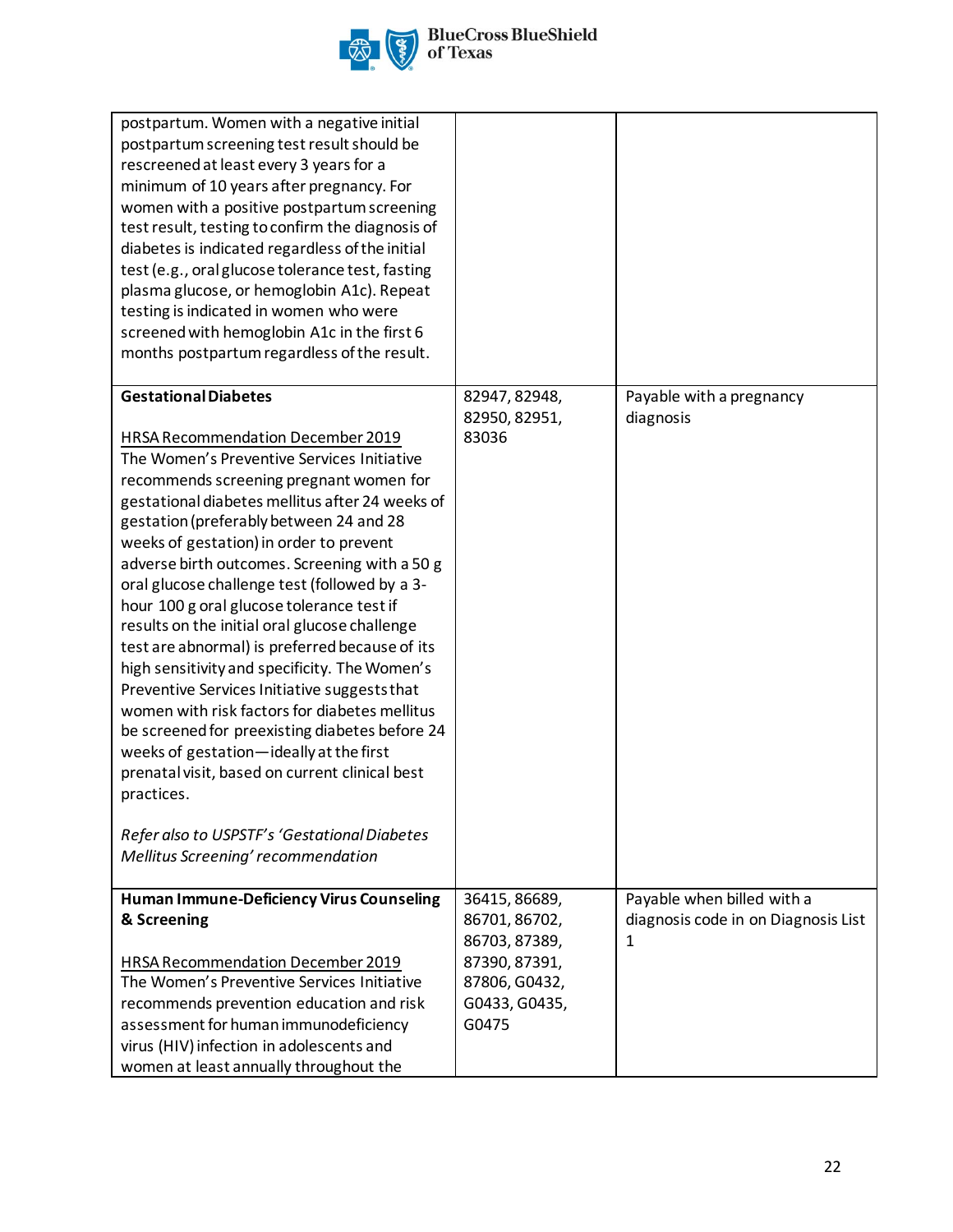# **BlueCross BlueShield**<br>of Texas

| lifespan. All women should be tested for HIV                                                  |                                |  |
|-----------------------------------------------------------------------------------------------|--------------------------------|--|
| at least once during their lifetime.                                                          |                                |  |
|                                                                                               |                                |  |
| Additional screening should be based on risk,                                                 |                                |  |
| and screening annually or more often may be                                                   |                                |  |
| appropriate for adolescents and women with                                                    |                                |  |
| an increased risk of HIV infection. Screening                                                 |                                |  |
| for HIV is recommended for all pregnant                                                       |                                |  |
| women upon initiation of prenatal care with                                                   |                                |  |
| retesting during pregnancy based on risk                                                      |                                |  |
| factors. Rapid HIV testing is recommended for                                                 |                                |  |
| pregnant women who present in active labor                                                    |                                |  |
| with an undocumented HIV status. Screening                                                    |                                |  |
| during pregnancy enables prevention of                                                        |                                |  |
| vertical transmission.                                                                        |                                |  |
|                                                                                               |                                |  |
| Refer also to USPSTF's 'Human                                                                 |                                |  |
| Immunodeficiency Virus (HIV) Infection                                                        |                                |  |
| Screening for Pregnant and Non-Pregnant                                                       |                                |  |
| Adolescents and Adults' recommendation                                                        |                                |  |
|                                                                                               |                                |  |
| Refer also to Bright Future's 'STI/HIV'                                                       |                                |  |
| Screening' recommendations                                                                    |                                |  |
|                                                                                               |                                |  |
| <b>Interpersonal and Domestic Violence</b>                                                    | 99401, 99402,                  |  |
| <b>Screening</b>                                                                              | 99403, 99404,                  |  |
|                                                                                               | 99411, 99412,                  |  |
| <b>HRSA Recommendation December 2019</b>                                                      | 99384, 99385,                  |  |
| The Women's Preventive Services Initiative                                                    | 99386, 99387,                  |  |
| recommends screening adolescents and                                                          | 99394, 99395,                  |  |
| women for interpersonal and domestic                                                          | 99396, 99397,                  |  |
| violence at least annually, and, when needed,                                                 | 99202, 99203,                  |  |
| providing or referring for initial intervention                                               | 99204, 99205,                  |  |
| services. Interpersonal and domestic violence<br>includes physical violence, sexual violence, | 99211, 99212,<br>99213, 99214, |  |
| stalking and psychological aggression                                                         | 99215, 99417                   |  |
| (including coercion), reproductive coercion,                                                  |                                |  |
| neglect, and the threat of violence, abuse, or                                                |                                |  |
| both. Intervention services include, but are                                                  |                                |  |
| not limited to, counseling, education, harm                                                   |                                |  |
| reduction strategies, and referral to                                                         |                                |  |
| appropriate supportive services.                                                              |                                |  |
|                                                                                               |                                |  |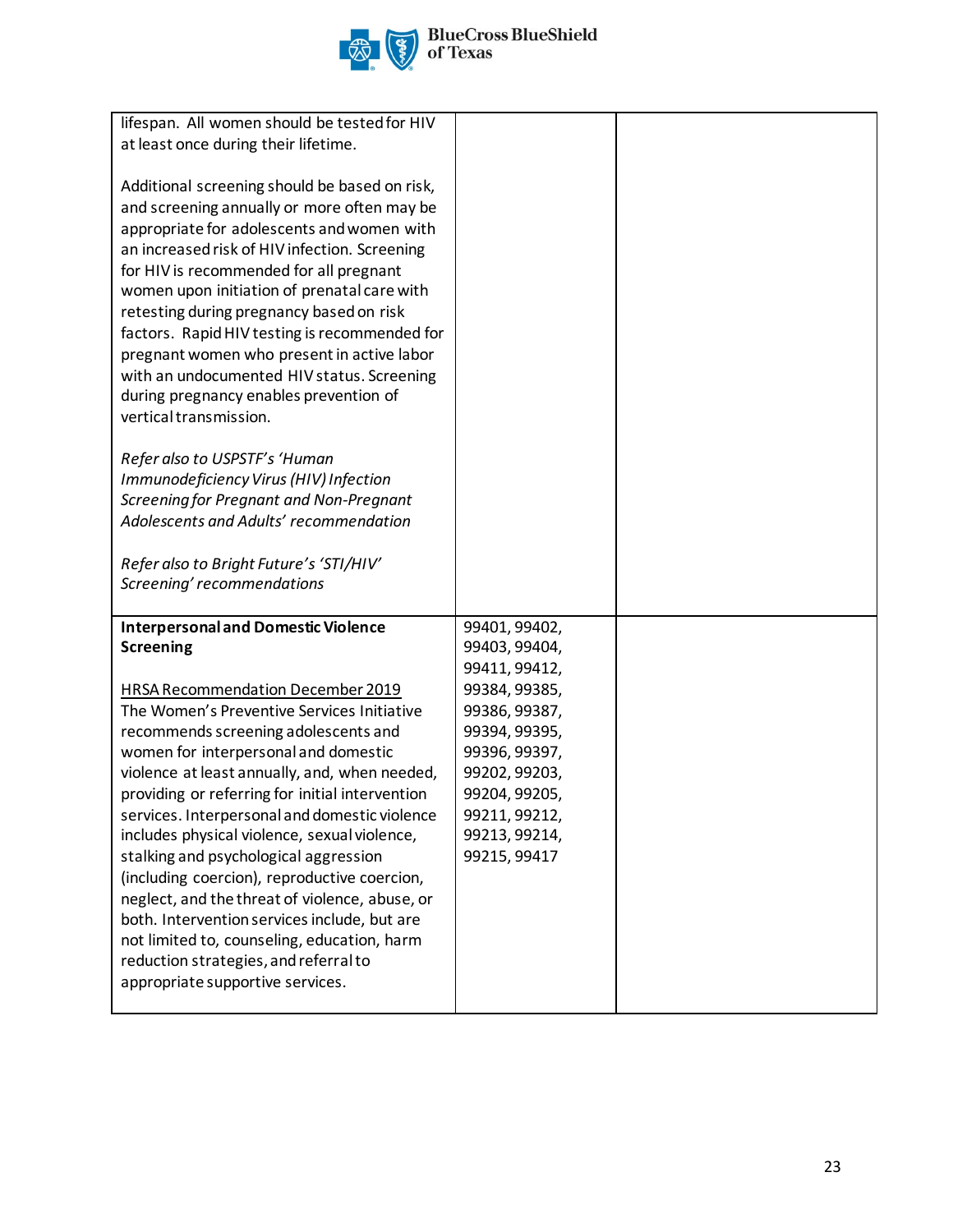

| <b>Sexually Transmitted Infections Counseling</b> | 99401, 99402,         |                                  |
|---------------------------------------------------|-----------------------|----------------------------------|
|                                                   | 99403, 99404,         |                                  |
| HRSA Recommendation December 2019                 | 99411, 99412,         |                                  |
| The Women's Preventive Services Initiative        | 99384, 99385,         |                                  |
| recommends directed behavioral counseling         | 99386, 99387,         |                                  |
| by a health care provider or other                | 99394, 99395,         |                                  |
| appropriately trained individual for sexually     | 99396, 99397,         |                                  |
| active adolescent and adult women at an           | G0445                 |                                  |
| increased risk for sexually transmitted           |                       |                                  |
| infections (STIs). The Women's Preventive         |                       |                                  |
| Services Initiative recommends that health        |                       |                                  |
| care providers use a woman's sexual history       |                       |                                  |
| and risk factors to help identify those at an     |                       |                                  |
| increased risk of STIs. Risk factors may include  |                       |                                  |
| age younger than 25, a recent history of an       |                       |                                  |
| STI, a new sex partner, multiple partners, a      |                       |                                  |
| partner with concurrent partners, a partner       |                       |                                  |
| with an STI, and a lack of or inconsistent        |                       |                                  |
| condom use. For adolescents and women not         |                       |                                  |
| identified as high risk, counseling to reduce     |                       |                                  |
| the risk of STIs should be considered, as         |                       |                                  |
| determined by clinical judgement.                 |                       |                                  |
|                                                   |                       |                                  |
| Refer also to USPSTF's 'Sexually Transmitted      |                       |                                  |
|                                                   |                       |                                  |
| Infections Behavioral Counseling'                 |                       |                                  |
| recommendation                                    |                       |                                  |
|                                                   |                       |                                  |
| <b>Urinary Incontinence Screening</b>             | There are no          | Payable with a diagnosis code in |
|                                                   | procedure codes       | Diagnosis List 1                 |
| HRSA Recommendation                               | specific to this      |                                  |
| December 2019                                     | service. This service |                                  |
| The Women's Preventive Services Initiative        | would be part of the  |                                  |
| recommends screening women for urinary            | preventive office     |                                  |
| incontinence annually. Screening should           | visit.                |                                  |
| ideally assess whether women experience           |                       |                                  |
| urinary incontinence and whether it impacts       |                       |                                  |
| their activities and quality of life. The         |                       |                                  |
| Women's Preventive Services Initiative            |                       |                                  |
| recommends referring women for further            |                       |                                  |
| evaluation and treatment if indicated. The        |                       |                                  |
| Women's Preventive Services Initiative            |                       |                                  |
| recommends screening women for urinary            |                       |                                  |
| incontinence as a preventive service. Factors     |                       |                                  |
| associated with an increased risk for urinary     |                       |                                  |
| incontinence include increasing parity,           |                       |                                  |
| advancing age, and obesity; however, these        |                       |                                  |
| factors should not be used to limit screening.    |                       |                                  |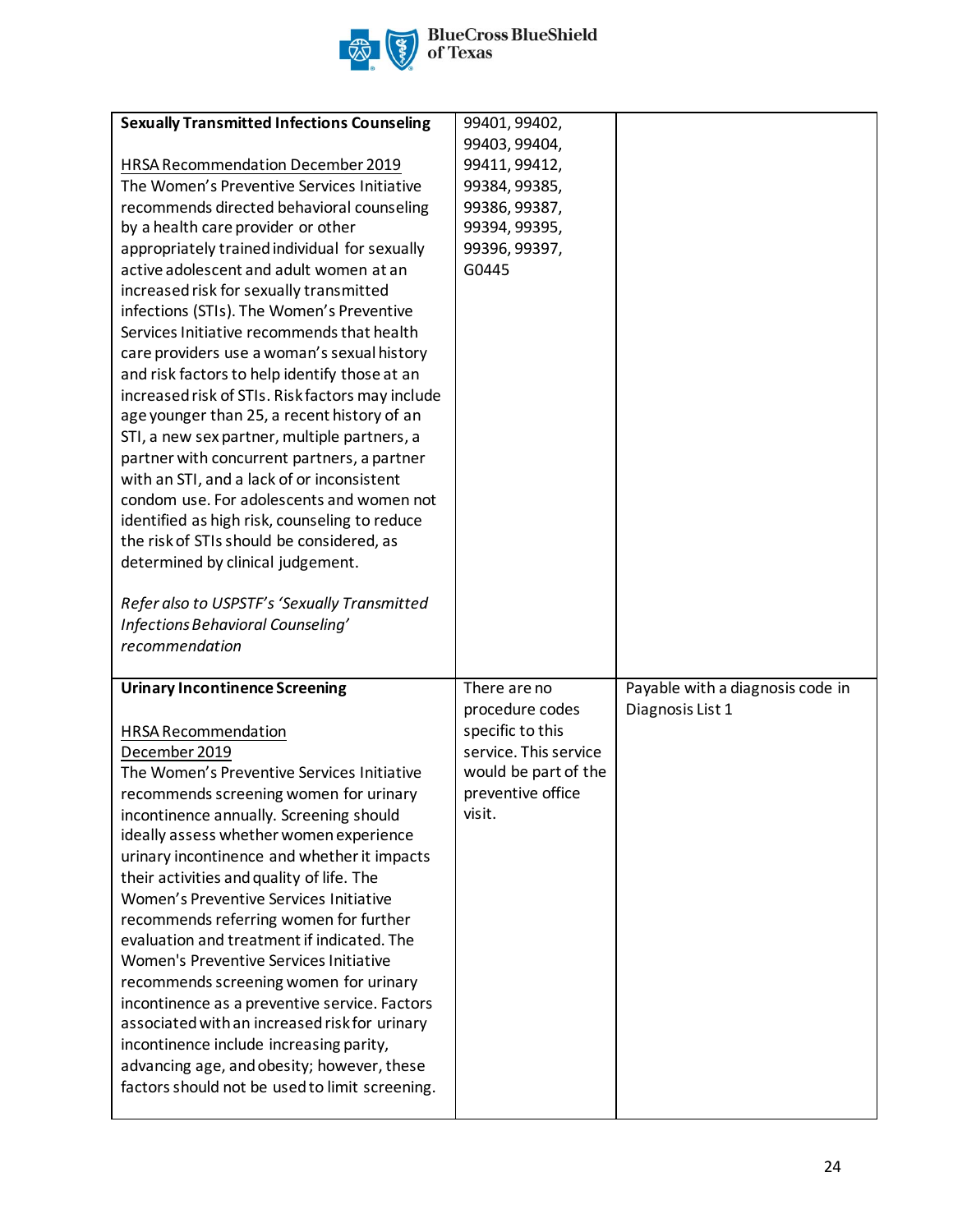

| Several screening tools demonstrate fair to<br>high accuracy in identifying urinary<br>incontinence in women. Although minimum<br>screening intervals are unknown, given the<br>prevalence of urinary incontinence, the fact<br>that many women do not volunteer<br>symptoms, and the multiple, frequently-<br>changing risk factors associated with<br>incontinence, it is reasonable to conduct<br>annually. |                                                                                                    |                                                                    |
|----------------------------------------------------------------------------------------------------------------------------------------------------------------------------------------------------------------------------------------------------------------------------------------------------------------------------------------------------------------------------------------------------------------|----------------------------------------------------------------------------------------------------|--------------------------------------------------------------------|
| <b>Well-Woman Visits</b>                                                                                                                                                                                                                                                                                                                                                                                       | 99384, 99385,<br>99386, 99387,                                                                     | Labs administered as part of a<br>normal pregnancy reimbursable at |
| <b>HRSA Recommendation December 2019</b><br>The Women's Preventive Services Initiative<br>recommends that women receive at least one<br>preventive care visit per year beginning in<br>adolescence and continuing across the<br>lifespan to ensure that the recommended                                                                                                                                        | 99394, 99395,<br>99396, 99397,<br>G0101, G0438,<br>G0439, 99078,<br>99401, 99402,<br>99403, 99404, | the preventive level when billed<br>with a pregnancy diagnosis     |
| preventive services, including preconception,<br>and many services necessary for prenatal and<br>interconception care are obtained. The<br>primary purpose of these visits should be the<br>delivery and coordination of recommended<br>preventive services as determined by age and<br>risk factors.                                                                                                          | 99411, 99412,<br>99408, 99409,<br>G0396, G0442,<br>G0443, G0444                                    |                                                                    |

## **ACIP Recommendations:**

| Service:                                              | <b>Procedure</b>                                      | <b>Additional</b>                                                                                                                                                              |
|-------------------------------------------------------|-------------------------------------------------------|--------------------------------------------------------------------------------------------------------------------------------------------------------------------------------|
|                                                       | Code(s):                                              | <b>Reimbursement Criteria:</b>                                                                                                                                                 |
| <b>COVID-19 Vaccine</b>                               | 91300, 0001A,<br>0002A, 0003A                         |                                                                                                                                                                                |
| <b>DTaP Vaccine</b>                                   | 90696, 90698, 90700,<br>90702, 90723                  |                                                                                                                                                                                |
| <b>Hepatitis A Vaccine</b>                            | 90632, 90633, 90634,<br>90636                         |                                                                                                                                                                                |
| <b>Hepatitis B Vaccine</b>                            | 90739, 90740, 90743,<br>90744, 90746, 90747,<br>90748 | Hepatitis B Vaccination is payable<br>at the preventive level for<br>newborns under 90 days of age<br>when obtained in the inpatient<br>setting from an in-network<br>provider |
| Haemophilus Influenzae Type B (Hib)<br><b>Vaccine</b> | 90647, 90648                                          |                                                                                                                                                                                |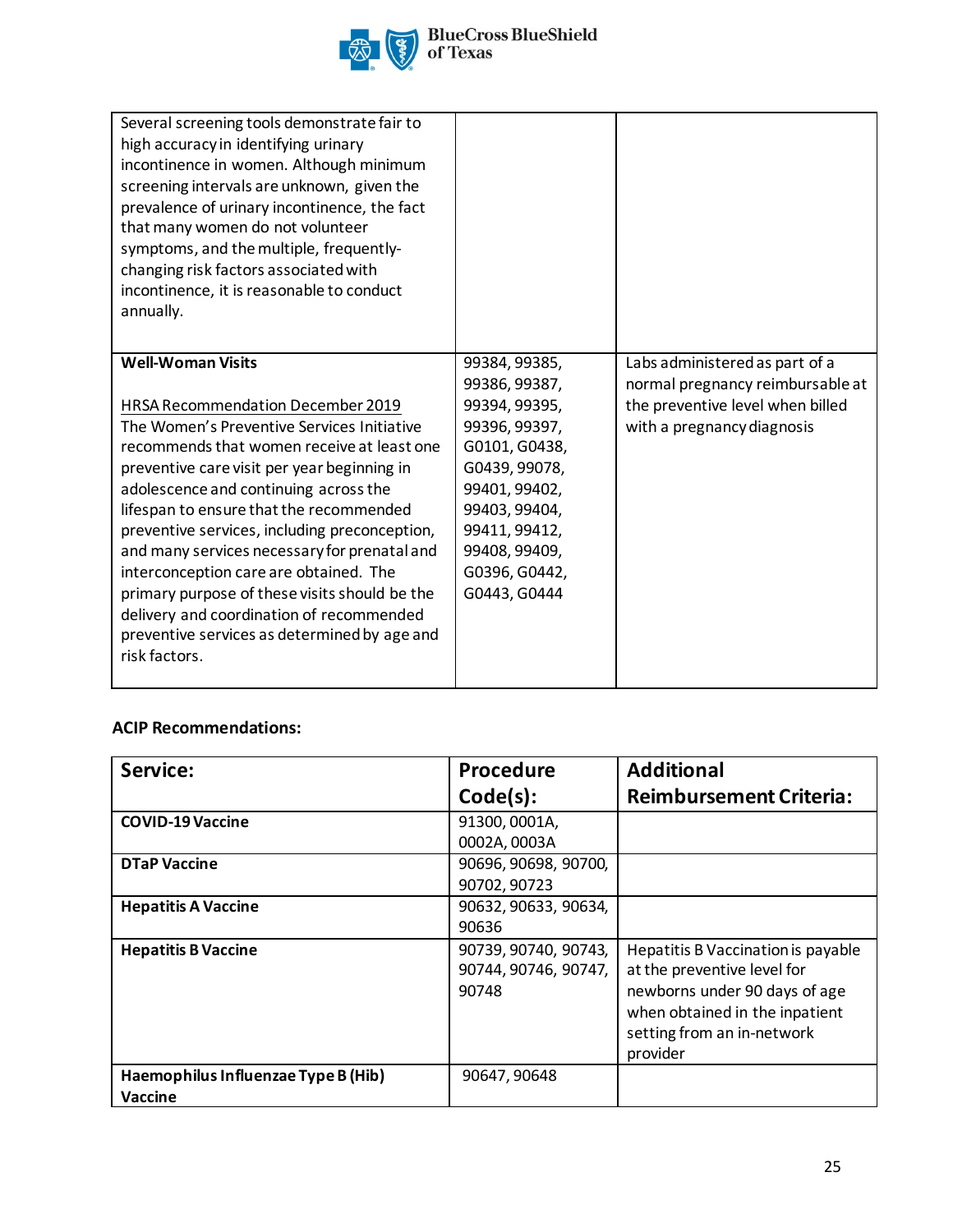

| Human Papillomavirus Vaccine (HPV)               | 90649, 90650, 90651  | Payable at the preventive level for |
|--------------------------------------------------|----------------------|-------------------------------------|
|                                                  |                      |                                     |
|                                                  |                      | members between the ages of 9-      |
|                                                  |                      | 45.                                 |
|                                                  |                      |                                     |
|                                                  |                      | Payable with a diagnosis code in    |
|                                                  |                      | Diagnosis List 1                    |
| <b>Influenza Vaccine</b>                         | 90630, 90653, 90654, |                                     |
|                                                  | 90655, 90656, 90657, |                                     |
|                                                  | 90658, 90660,        |                                     |
|                                                  | 90661,90662,90666,   |                                     |
|                                                  | 90667, 90668, 90672, |                                     |
|                                                  | 90673, 90674 90682,  |                                     |
|                                                  | 90685, 90686, 90687, |                                     |
|                                                  | 90688, 90694, 90756  |                                     |
|                                                  | Q2034, Q2035,        |                                     |
|                                                  | Q2036, Q2037,        |                                     |
|                                                  | Q2038, Q2039         |                                     |
| Measles, Rubella, Congenital Rubella             | 90707                |                                     |
| <b>Syndrome, and Mumps (MMR)</b>                 |                      |                                     |
| Measles, Mumps, Rubella, and Varicella           | 90710                |                                     |
| (MMRV)                                           |                      |                                     |
|                                                  |                      |                                     |
| <b>Meningococcal Vaccine</b>                     | 90644, 90733, 90734, |                                     |
|                                                  | 90620, 90621         |                                     |
| <b>Pneumococcal Vaccine</b>                      | 90670, 90677, 90732  |                                     |
| <b>Polio Vaccine</b>                             | 90713                |                                     |
| <b>Rotavirus Vaccine</b>                         | 90680, 90681         |                                     |
| <b>Tetanus Toxoid, Reduced Diphtheria Toxoid</b> | 90714, 90715         |                                     |
| and Acellular Pertussis Vaccine (Tdap/Td)        |                      |                                     |
| <b>Varicella Vaccine</b>                         | 90716                |                                     |
| <b>Zoster (Shingles) Vaccine</b>                 | 90736, 90750         | Payable at the preventive level for |
|                                                  |                      | members age 50 and older            |
| <b>Immunization Administration</b>               | 90460, 90461, 90471, |                                     |
|                                                  | 90472, 90473, 90474, |                                     |
|                                                  | 90674, 90749         |                                     |

## **Bright Futures Recommendations:**

| Service:                                                                                                                        | Procedure    | <b>Additional</b>                                    |
|---------------------------------------------------------------------------------------------------------------------------------|--------------|------------------------------------------------------|
|                                                                                                                                 | Code(s):     | <b>Reimbursement Criteria:</b>                       |
| Alcohol Use and Drug Use Assessment                                                                                             | 99408, 99409 | Payable with a diagnosis code in<br>Diagnosis List 1 |
| <b>Bright Futures</b><br>Recommends alcohol and drug use<br>assessments for adolescents between the<br>ages of 11- to 21 years. |              |                                                      |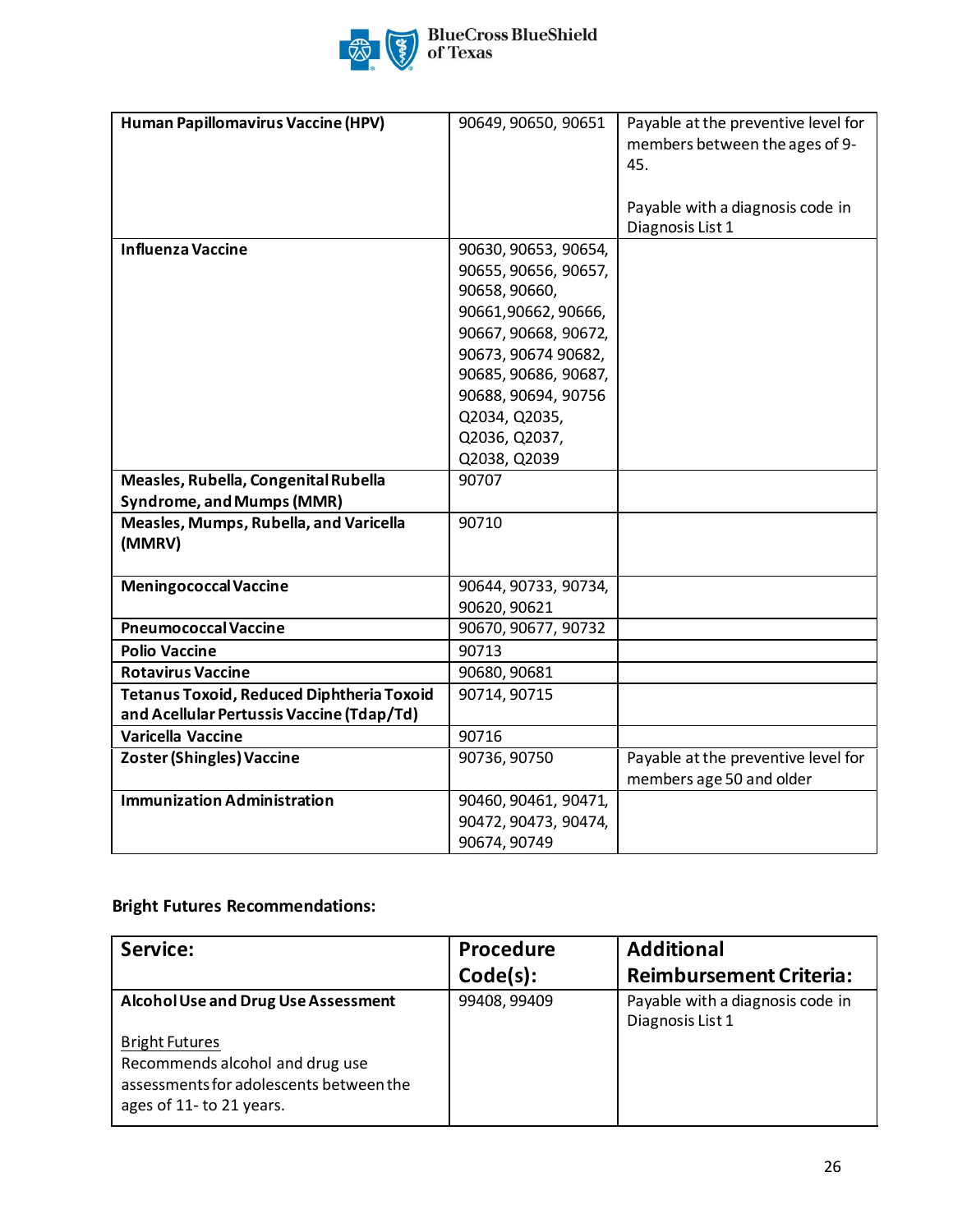

| Anemia Screening in Children<br><b>Bright Futures</b><br>Recommends anemia screening for children<br>under the age of 21 years of age                                                                                                           | 85014, 85018 | Payable with a diagnosis code in<br>Diagnosis List 1<br>For details about pharmacy<br>benefit coverage, contact the<br>number on the patient's BCBS<br>member card. A patient's<br>pharmacy benefit may be<br>managed by a company other<br>than BCBS.<br>Prescription required for both<br>over-the-counter (OTC) and<br>prescription medications.<br>Coverage provided for members<br>up to 1 year of age. |
|-------------------------------------------------------------------------------------------------------------------------------------------------------------------------------------------------------------------------------------------------|--------------|--------------------------------------------------------------------------------------------------------------------------------------------------------------------------------------------------------------------------------------------------------------------------------------------------------------------------------------------------------------------------------------------------------------|
| <b>Cervical Dysplasia Screening</b><br><b>Bright Futures</b><br>Recommends cervical dysplasia screening for<br>adolescents age 21 years of age                                                                                                  | Q0091        | Payable with a diagnosis code in<br>Diagnosis List 1                                                                                                                                                                                                                                                                                                                                                         |
| <b>Critical Congenital Heart Defect Screening</b><br><b>Bright Futures</b><br>Recommends screening for critical congenital<br>heart disease using pulse oximetry for<br>newborns after 24 hours of age, before<br>discharge from the hospital   | 94760        |                                                                                                                                                                                                                                                                                                                                                                                                              |
| <b>Depression Screening</b><br><b>Bright Futures</b><br>Recommends depression screening for<br>adolescents between the ages of 11 to 21<br>years<br>Refer also to USPSTF's 'Depression in Children<br>and Adolescents Screening' recommendation | 96110        | Payable with a diagnosis code in<br>Diagnosis List 1                                                                                                                                                                                                                                                                                                                                                         |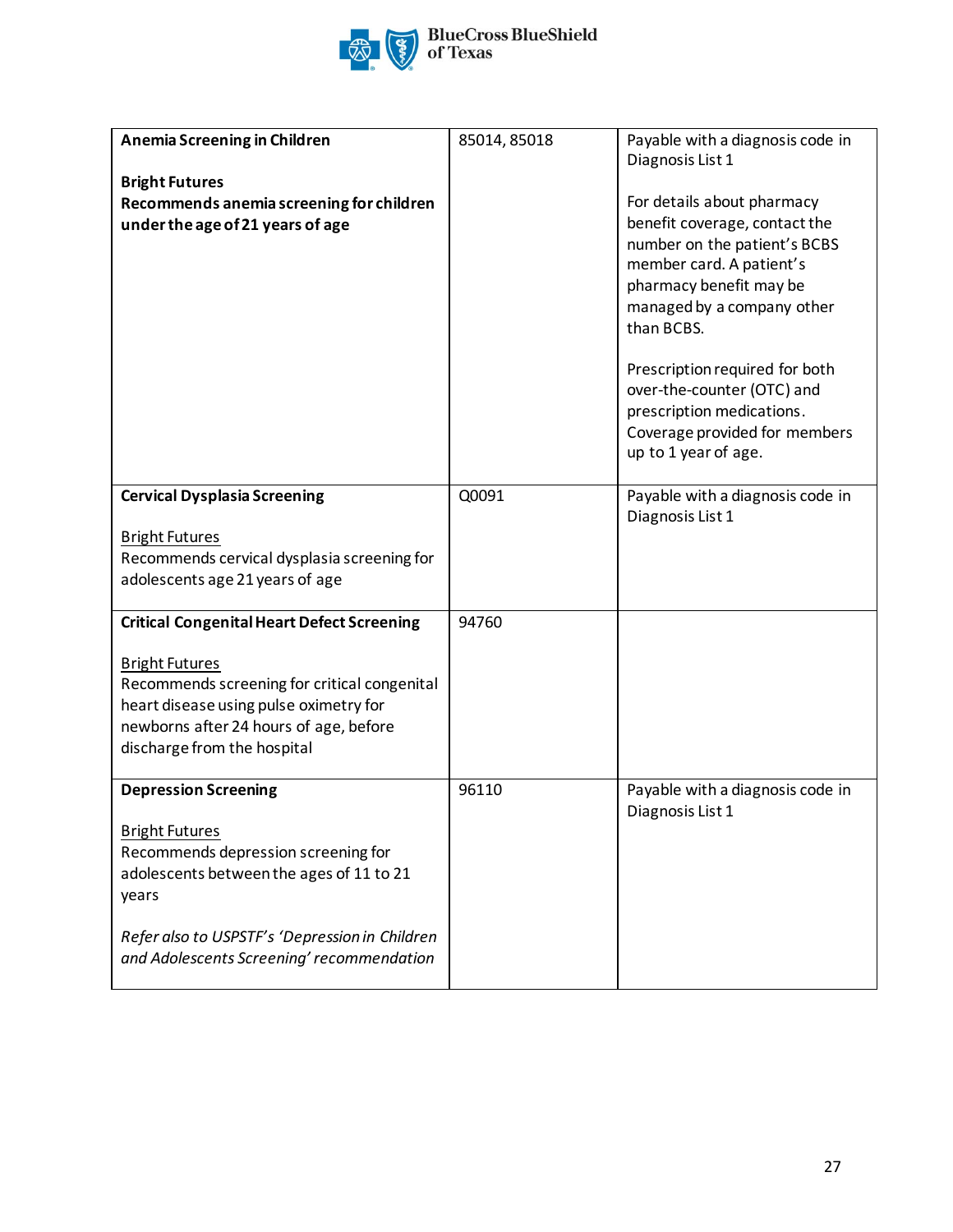

| Developmental Screening / Autism<br><b>Screening</b><br><b>Bright Futures</b><br>Recommends developmental/autism<br>screening for infants and young children<br>between the ages of 9 months and 30 months<br><b>Dyslipidemia Screening</b><br><b>Bright Futures</b><br>Recommends dyslipidemia screening for<br>children and adolescents between the ages of<br>24 months and 21 years of age | 96110<br>80061, 82465, 83718,<br>84478                       | Payable with a diagnosis code in<br>Diagnosis List 1<br>Payable with a diagnosis code in<br>Diagnosis List 1                                                                                                                                                                                                                                                                                                                             |
|------------------------------------------------------------------------------------------------------------------------------------------------------------------------------------------------------------------------------------------------------------------------------------------------------------------------------------------------------------------------------------------------|--------------------------------------------------------------|------------------------------------------------------------------------------------------------------------------------------------------------------------------------------------------------------------------------------------------------------------------------------------------------------------------------------------------------------------------------------------------------------------------------------------------|
| <b>Hearing Screening</b><br><b>Bright Futures</b><br>Recommends hearing screenings for children<br>and adolescents from birth through 21 years<br>of age                                                                                                                                                                                                                                       | 92558, 92567, 92551,<br>92650, 92651, 92652,<br>92653, V5008 | Procedure codes 92558, 92567,<br>92551, V5008 are payable at the<br>preventive level only when billed<br>with diagnosis codes Z01.10,<br>Z01.118, and Z01.11 for ages 22<br>and under.<br>Eff. 01/01/2021 CPT codes 92650,<br>92651, 92652, 92653 may be<br>payable at the preventive level<br>only when billed with diagnosis<br>codes Z01.10, Z01.118, and Z01.11<br>through ages 22 and under, if<br>meeting Medical Policy criteria. |
| <b>Hematocrit or Hemoglobin</b><br><b>Bright Futures</b><br>Recommends hematocrit or hemoglobin<br>screening for children and adolescents<br>between the ages of four months and 21<br>years of age                                                                                                                                                                                            | 36415, 36416, 85014,<br>85018                                | Payable with a diagnosis code in<br>Diagnosis List 1                                                                                                                                                                                                                                                                                                                                                                                     |
| <b>HIV Screening</b>                                                                                                                                                                                                                                                                                                                                                                           | 87389, 87390, 87391,<br>87806, G0432,<br>G0433, G0435        | Payable with a diagnosis code in<br>Diagnosis List 1                                                                                                                                                                                                                                                                                                                                                                                     |
| <b>Lead Screening</b><br><b>Bright Futures</b><br>Recommends screening children between the<br>ages of six months and six years for lead                                                                                                                                                                                                                                                       | 36415, 36416, 83655                                          | Payable with a diagnosis code in<br>Diagnosis List 1                                                                                                                                                                                                                                                                                                                                                                                     |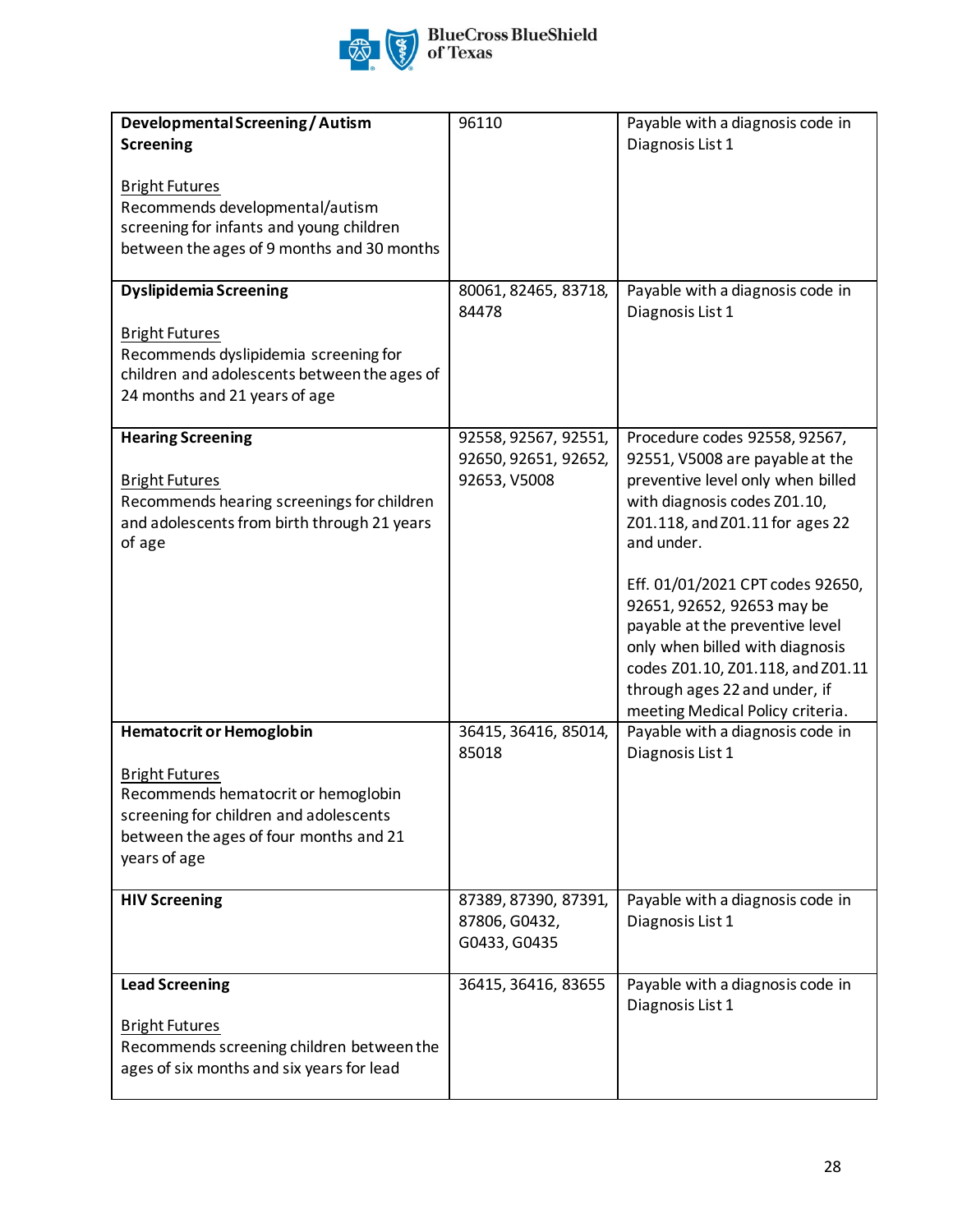

| <b>Maternal Depression Screening</b>              | 99384, 99385, 99386, |                                  |
|---------------------------------------------------|----------------------|----------------------------------|
|                                                   | 99387, 99394, 99395, |                                  |
|                                                   | 99396, 99397, G0444  |                                  |
|                                                   |                      |                                  |
| <b>Newborn Bilirubin</b>                          | 82247, 82248         | Payable with a diagnosis in      |
|                                                   |                      | Diagnosis List 1                 |
| <b>Newborn Blood Screening</b>                    | S3620                | Payable with a diagnosis code in |
|                                                   |                      | Diagnosis List 1                 |
|                                                   |                      |                                  |
|                                                   |                      |                                  |
| <b>Oral Health</b>                                | 99211, 99212, 99188, | Payable with a diagnosis code in |
|                                                   | 99381, 99382, 99383, | Diagnosis List 1                 |
| <b>Bright Futures</b>                             | 99384                |                                  |
| Recommends oral health risk assessments           |                      |                                  |
| beginning at six months of age                    |                      |                                  |
|                                                   |                      |                                  |
| <b>Prenatal Visit</b>                             | 99401, 99402, 99403, | Payable with a diagnosis code in |
|                                                   | 99404                | Diagnosis List 1                 |
|                                                   |                      |                                  |
| <b>Preventive Medicine Services: New Patients</b> | 99381, 99382, 99383, | Payable with a diagnosis code in |
|                                                   |                      |                                  |
|                                                   | 99384, 99385         | Diagnosis List 1                 |
| <b>Preventive Medicine Services: Established</b>  | 99391, 99392, 99393, | Payable with a diagnosis code in |
| <b>Patients</b>                                   | 99394, 99395         | Diagnosis List 1                 |
| <b>STI/HIV Screening</b>                          | 86631, 86632, 86701, | Payable with a diagnosis code in |
|                                                   | 86703, 87081, 87110, | Diagnosis List 1                 |
| <b>Bright Futures</b>                             | 87210, 87270, 87320, |                                  |
| Recommends screening for all sexually active      | 87490, 87491, 87590, |                                  |
| patients                                          | 87591, 87800, 87801, |                                  |
|                                                   | 87810, 87850, 36415  |                                  |
| Refer also to USPSTF's 'Human                     |                      |                                  |
| Immunodeficiency Virus (HIV) Infection            |                      |                                  |
| Screening for Pregnant and Non-Pregnant           |                      |                                  |
|                                                   |                      |                                  |
| Adolescents and Adults' recommendations           |                      |                                  |
|                                                   |                      |                                  |
| Refer also to HRSA's 'Sexually Transmitted        |                      |                                  |
| Infections Counseling' recommendation             |                      |                                  |
|                                                   |                      |                                  |
| <b>Tuberculosis Testing</b>                       | 86580, 99211         | Payable with a diagnosis code in |
|                                                   |                      | Diagnosis List 1                 |
| <b>Bright Futures</b>                             |                      |                                  |
| Recommends tuberculosis testing if the risk       |                      |                                  |
| assessment is positive                            |                      |                                  |
|                                                   |                      |                                  |
| <b>Vision Screening</b>                           | 99173                | Payable with a diagnosis code in |
|                                                   |                      | Diagnosis List 1                 |
|                                                   |                      |                                  |
| <b>Bright Futures</b>                             |                      |                                  |
| Recommends vision screening for newborns          |                      |                                  |
| through age 21 years                              |                      |                                  |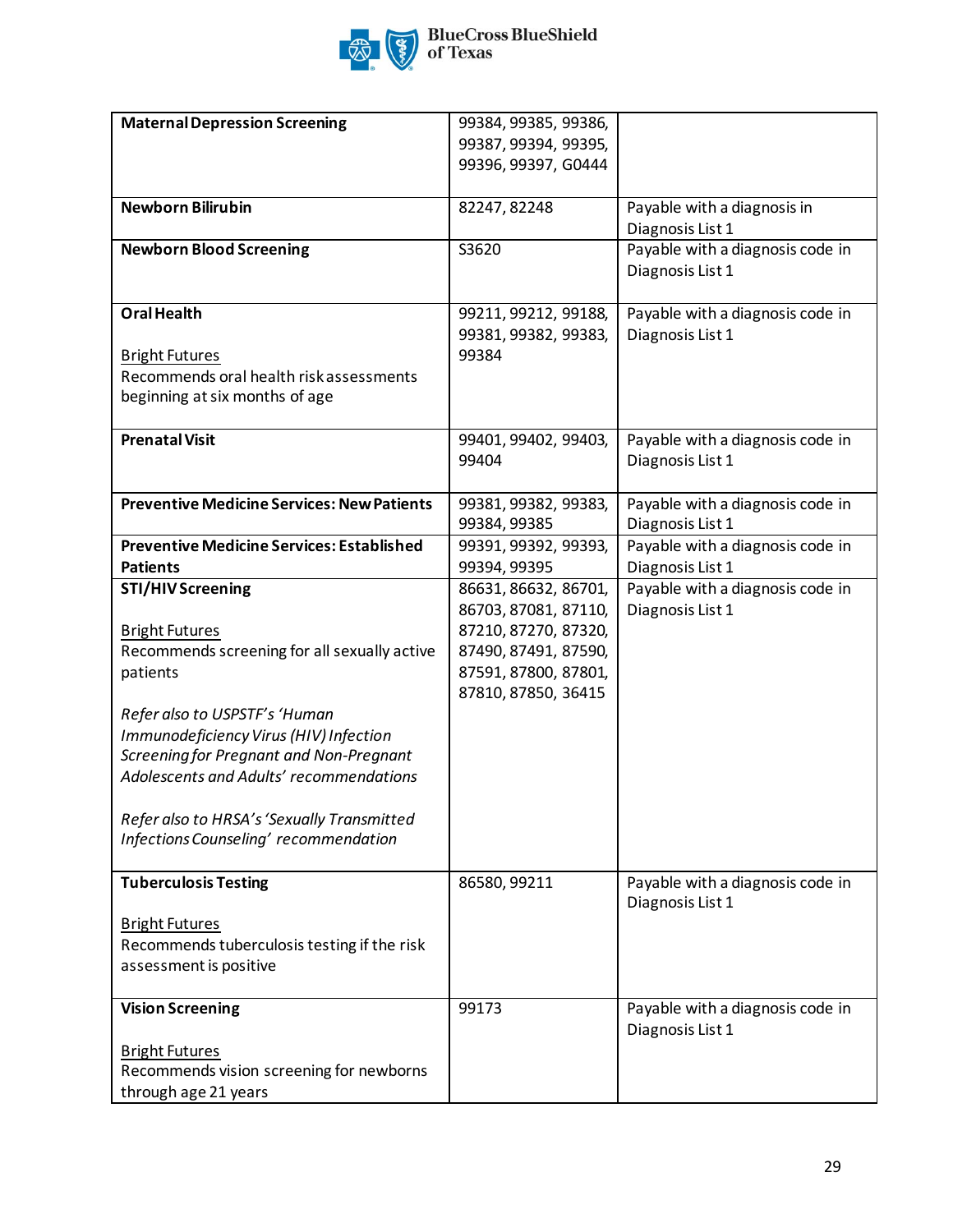

Many of the services listed above may be performed for indications other than preventive care. In these situations, services may be covered by another provision of the individual's benefit plan and subject to applicable cost sharing.

| Z00.00  | Z00.01  | Z00.110 | Z00.111           | Z00.121 | Z00.129 | Z00.8   |
|---------|---------|---------|-------------------|---------|---------|---------|
| Z01.411 | Z01.419 | Z02.83  | Z11.1             | Z11.3   | Z11.4   | Z11.51  |
| Z11.7   | Z12.11  | Z12.12  | Z <sub>12.2</sub> | Z12.31  | Z12.39  | Z12.4   |
| Z12.5   | Z13.0   | Z13.1   | Z13.220           | Z13.31  | Z13.32  | Z13.4   |
| Z13.41  | Z13.42  | Z13.5   | Z13.6             | Z13.820 | Z23     | Z30.011 |
| Z30.012 | Z30.013 | Z30.014 | Z30.015           | Z30.016 | Z30.017 | Z30.018 |
| Z30.019 | Z30.02  | Z30.09  | Z30.40            | Z30.41  | Z30.42  | Z30.430 |
| Z30.431 | Z30.432 | Z30.433 | Z30.44            | Z30.45  | Z30.46  | Z30.49  |
| Z30.8   | Z30.9   | Z32.2   | Z71.41            | Z71.51  | Z71.6   | Z71.7   |
| Z71.82  | Z71.83  | Z86.32  |                   |         |         |         |
|         |         |         |                   |         |         |         |

## **Diagnosis List 1**

## Breastfeeding Equipment & Supplies

Non-grandfathered plans provide coverage of manual, electric, and hospital grade breast pumps along with breastfeeding supplies at the preventive level.

**Manual breast pumps** utilize procedure code E0602 and are available for purchase and covered at the preventive level when obtained in-network, out-of-network, or from retail providers. Sales tax is excluded from retail purchases.

**Electric breast pumps** utilize procedure code E0603 and must be rented or purchased from an In-Network provider or a contracted durable medical equipment supplier. The models of breast pumps being provided at the preventive level are up to the individual provider's discretion. If a member chooses to obtain an upgraded model, they may be balance billed the difference between the allowance of the standard model and the cost of the upgraded model. Members are allowed one electric breast pump per benefit period.

\*Note: Retail providers such as Target, Walmart, or online vendor are not licensed medical providers and therefore are considered Out of Network. Out of network coverage will follow the out of network benefit level for preventive services. This may include cost sharing and sales tax is excluded. \*

**Hospitalgrade breast pumps**utilize procedure code E0604 and are only covered when rentedIn-Network or from an In-Network durable medical equipment supplier. Hospital grade breast pump coverage is up to the purchase price of \$1,000.00 or 12 months, whichever comes first.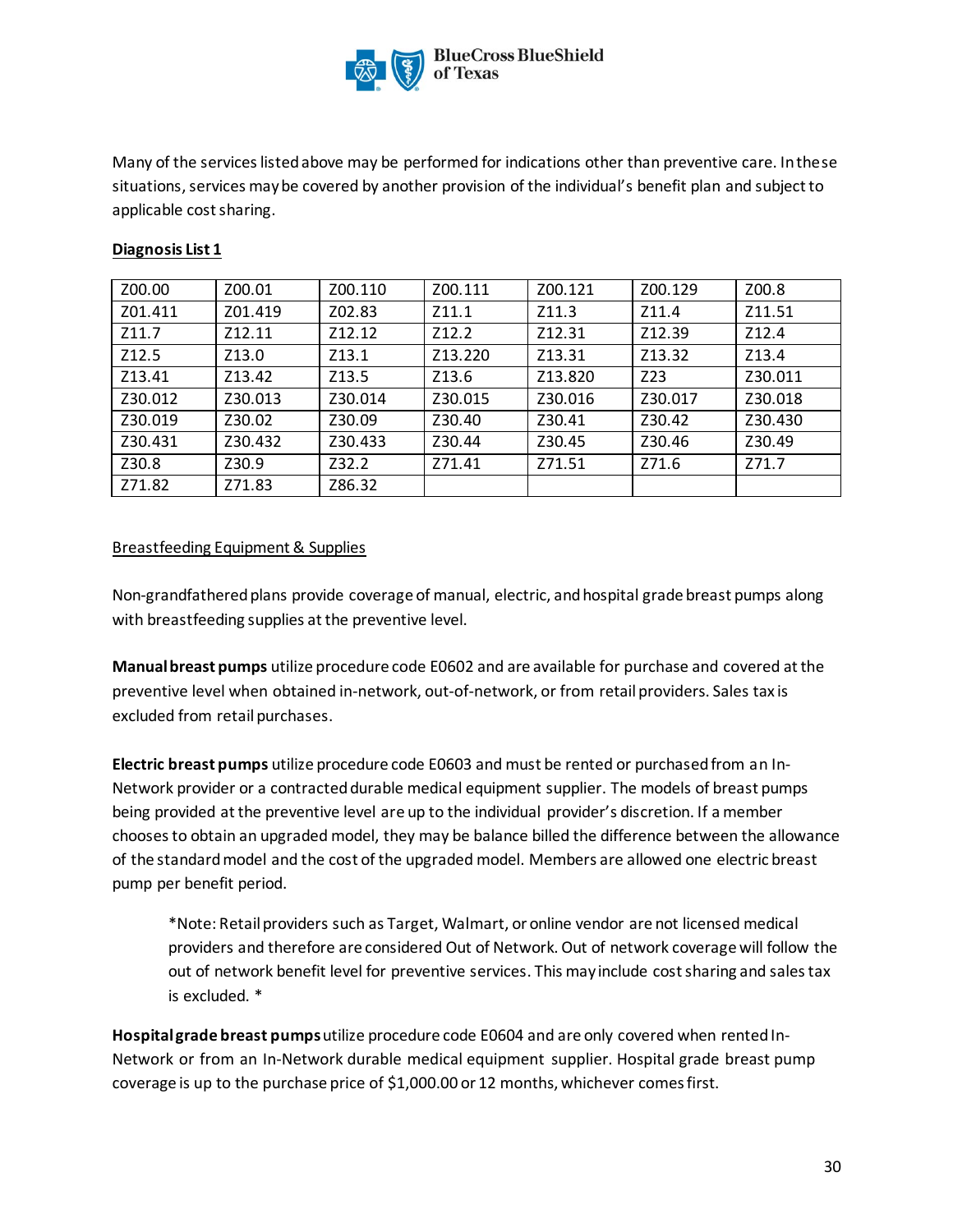

At the end of coverage, the unit must be returned to the durable medical equipment supplier. Members are allowed one breast pump per benefit period.

Breast pumps obtained from out-of-network providers are reimbursable at the out of-network level.

The following breast pump supplies are reimbursable at the preventive level. Some limitations and restrictions may apply based on the group coverage for preventive services.

- A4281- Tubing for breast pump, replacement, spare membranes, replacements
- A4282- Adapter for breast pump, replacement
- A4283- Cap for breast pump bottle, replacement
- A4284- Breast shield and splash protector for use with breast pump, replacement
- A4285- Polycarbonate bottle for use with breast pump, replacement
- A4286- Locking ring for breast pump, replacement

## Differentiating Preventive Care versus Diagnostic Care

The following types of services are considered Preventive:

- Screenings intended to prevent illness or identify issues before symptoms are evident
- Counseling intervention as defined by a specific preventive recommendation

Examples of preventive services:

- A 60-year-old woman obtains her biennial mammogram to screen for breast cancer
- A patient who has been identified as having cardiovascular disease risk factors is referred for nutritional counseling
- A 50-year old patient obtains a colonoscopy to screen for colorectal cancer
- A 42-year-old patient goes to their doctor for their annual physical and receives a blood test to screen for abnormal blood glucose

The following types of services are considered Diagnostic:

- The diagnosis of existing symptoms or abnormalities
- Treatment for specific health conditions, ongoing care, or other tests to manage a health condition

Examples of diagnostic services:

- A 60-year-old woman obtains a mammogram after noticing a lump in her breast
- A patient diagnosed with diabetes is referred for nutritional counseling to manage their condition
- A patient goes to their doctor for their annual physical and receives a blood test to check iron and liver function, and a urinalysis is requested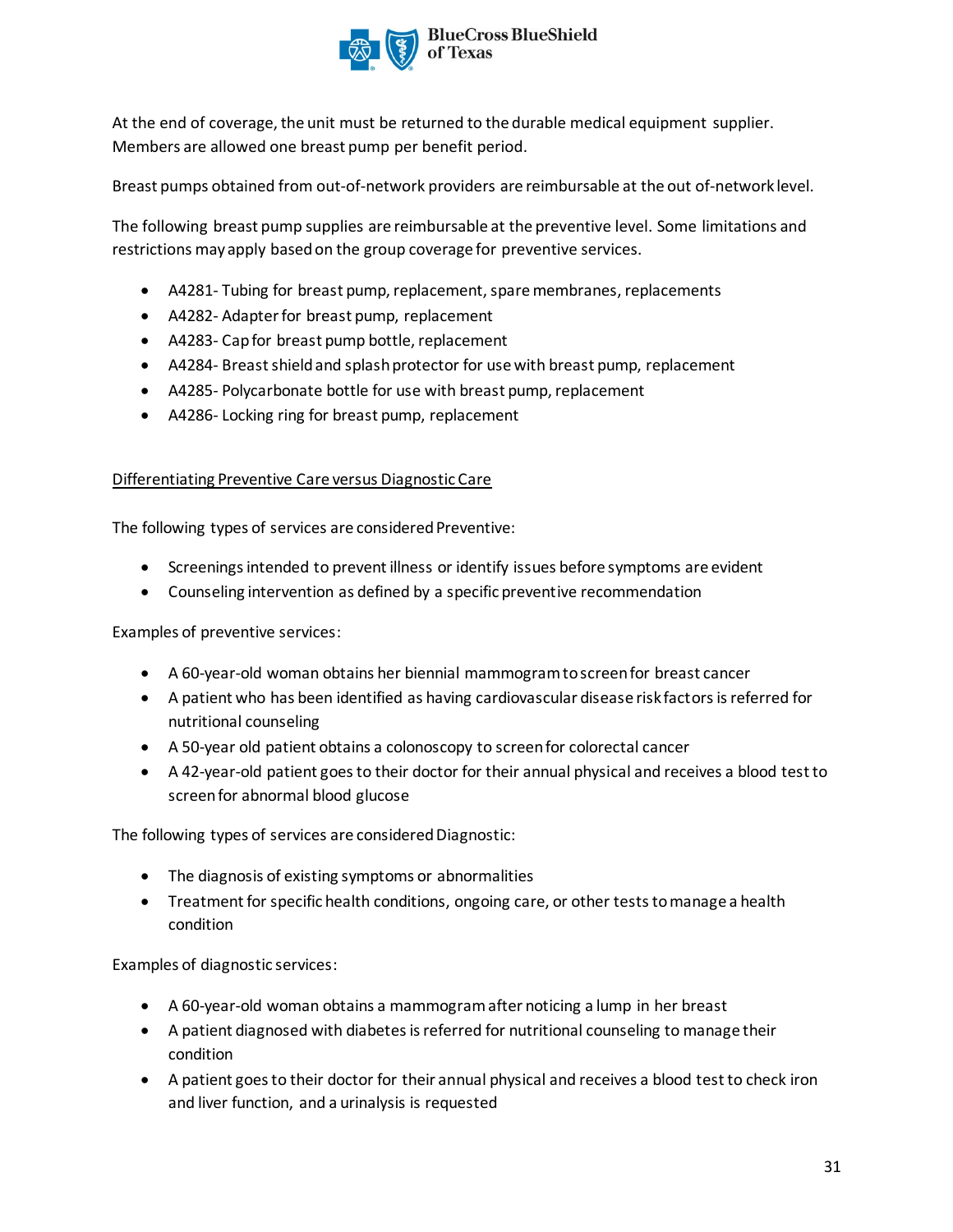

## Limitations and Exclusions

- 1. Services not reimbursable at the preventive level may be reimbursable under another portion of the medical plan.
- 2. Breastfeeding equipment and supplies not listed underneath the "Breastfeeding Equipment and Supplies" section. This includes, but is not limited to
	- a. Batteries
	- b. Breastfeeding ointments, creams
	- c. Breast milk storage supplies including bags, freezer packs, etc.
	- d. Breast pump cleaning supplies
	- e. Breast pump traveling cases
	- f. Infant scales
	- g. Nursing bras
	- h. Nursing covers, scarfs
- 3. Immunizations that are not published in the Center for Disease Control's Morbidity and Mortality Weekly Report (MMWR) and/or are not on the list of "Vaccines Licensed for Use in the United States" by the United States Food and Drug Administration (FDA).
- 4. Prescription coverage may vary depending on the terms and conditions of the plans. A prescription may be required for coverage under the pharmacy benefit. The plan may also require that the generic drug be tried first before the brand version. Age limits, restrictions, and other requirements may apply. Members can verify their pharmacy benefits by calling the customer service number on the back of their ID card.
- 5. For OTC purchases, members will need to obtain a prescription from their provider and take it to the pharmacy to be filled.
- 6. Exceptions may apply, members can verify their pharmacy benefits by calling the customer service number on the back of their ID card.
- 7. If there is a medication not included, the member should consult their doctor for therapeutic alternatives first before submitting coverage exceptions to BCBS.

Each benefit plan, summary plan description or contract defines which services are covered, which services are excluded, and which services are subject to dollar caps or other limitations, conditions or exclusions. Members and their providers have the responsibility for consulting the member's benefit plan, summary plan description or contract to determine if there are any exclusions or other benefit limitations applicable to this service or supply. If there is a discrepancy between a MEDICAL POLICY and a member's benefit plan, summary plan description or contract, the benefit plan, summary plan description or contract will govern.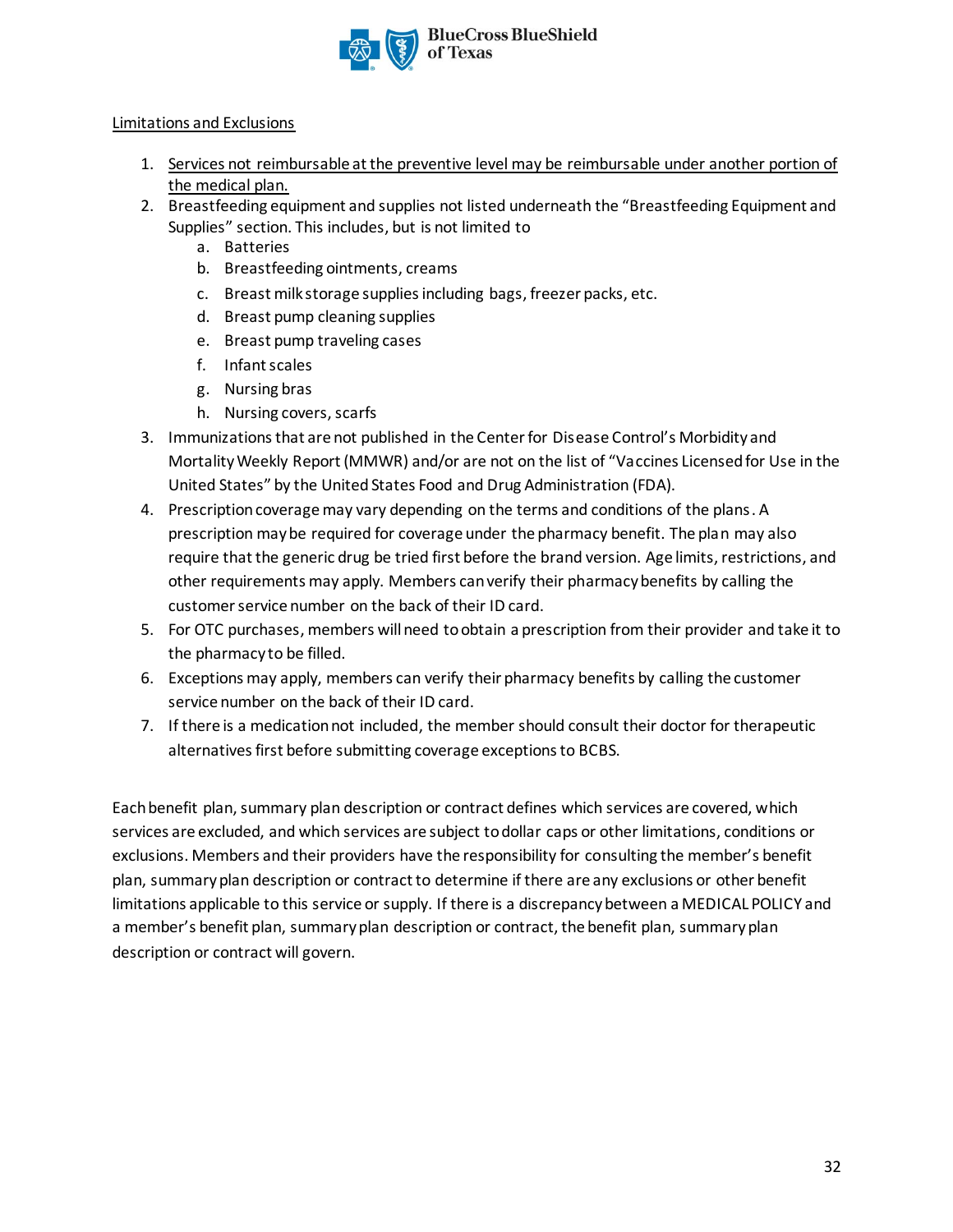

## **References:**

Advisory Committee on Immunization Practices (ACIP). "[Vaccine-Specific ACIP Recommendations](https://www.cdc.gov/vaccines/hcp/acip-recs/index.html)." (2018, January 26). Retrieved June 26, 2018.

American Academy of Pediatrics- Bright Futures. ["Coding for Pediatric Preventive Care, 2020](https://www.aap.org/en-us/Documents/coding_preventive_care.pdf)." Retrieved June 8, 2020

[American Academy of Pediatrics- Bright Futures. "Recommendations for Preventive Pediatric Health](https://www.aap.org/en-us/Documents/periodicity_schedule.pdf) Care." (2017, February 1). Retrieved June 26, 2018.

American Academy of Pediatrics- Bright Futures. ["Achieving Bright Futures.](https://www.aap.org/en-us/Documents/practicet_periodicity_AllVisits.pdf)" Retrieved June 26, 2018.

Centers for Disease Control and Prevention. "[Immunization Schedules](https://www.cdc.gov/vaccines/schedules/index.html)." (February 3rd, 2020). Retrieved June 8, 2020.

Health Resources and Services Administration. "[Women's Preventive Services Guidelines.](https://www.hrsa.gov/womens-guidelines-2019)" (December 2020). Retrieved June 8, 2020.

United States Food and Drug Administration. "[Vaccines Licensed for Use in the United States.](https://www.fda.gov/BiologicsBloodVaccines/Vaccines/ApprovedProducts/UCM093833)" (2018, March 29). Retrieved June 26, 2018.

[United States Preventive Services Task Force. "Published Recommendations."](https://www.uspreventiveservicestaskforce.org/BrowseRec/Index/browse-recommendations) (2018, June 1). Retrieved June 26, 2018.

| <b>Approval Date</b> | <b>Description</b>                                              |
|----------------------|-----------------------------------------------------------------|
| 06/23/2017           | New policy, replaces medical policy ADM1001.030                 |
| 07/14/2017           | Removed codes 99174 and 99177.                                  |
| 12/06/2017           | Coding and USPSTF updates                                       |
| 04/30/2018           | Coding and USPSTF updates                                       |
| 07/12/2018           | Coding and USPSTF updates                                       |
| 12/27/2018           | Coding and USPSTF updates                                       |
| 09/26/2019           | Coding and USPSTF updates                                       |
| 10/14/2019           | HPV vaccine update                                              |
| 12/30/2019           | Disclaimer, Coding and USPSTF updates                           |
| 04/20/2020           | Recommendation updates                                          |
| 06/08/2020           | Disclaimer, Coding, Links, and recommendation updates           |
| 09/09/2020           | Coding and recommendation updates                               |
| 12/21/2020           | Coding and recommendation updates, drug information updates and |
|                      | disclaimers                                                     |
| 1/12/2021            | Coding updates                                                  |
| 9/22/2021            | Coding and recommendation updates, drug information updates     |
| 12/16/2021           | Coding and USPSTF updates                                       |

# **Policy Update History:**

**The Plan makes no endorsement, representations or warranties regarding any products or services offered by independent third-party vendors such as Target and Walmart. These vendors are solely responsible for the products and services they offer. If you have any questions about the products or services offered by such vendors, you should contact the vendor(s) directly.** 

CPT copyright 2021 American Medical Association (AMA). All rights reserved. CPT is a registered trademark of the AMA.